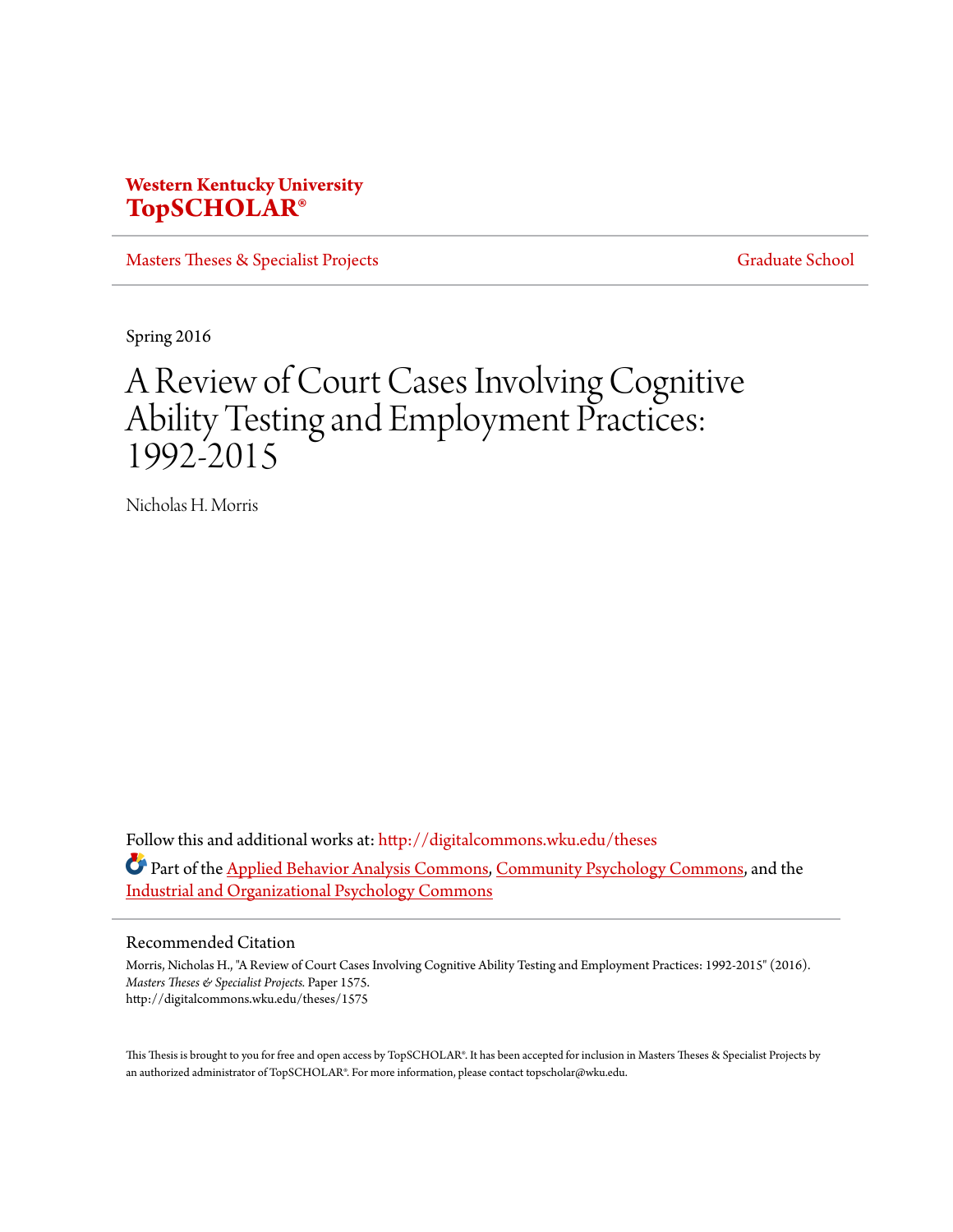# A REVIEW OF COURT CASES INVOLVING COGNITIVE ABILITY TESTING AND EMPLOYMENT PRACTICES: 1992-2015

A Thesis Presented to The Faculty of the Department of Psychological Sciences Bowling Green, Kentucky

> In Partial Fulfillment Of the Requirements of the Degree Master of Sciences

> > By Nicholas Morris

> > > May 2016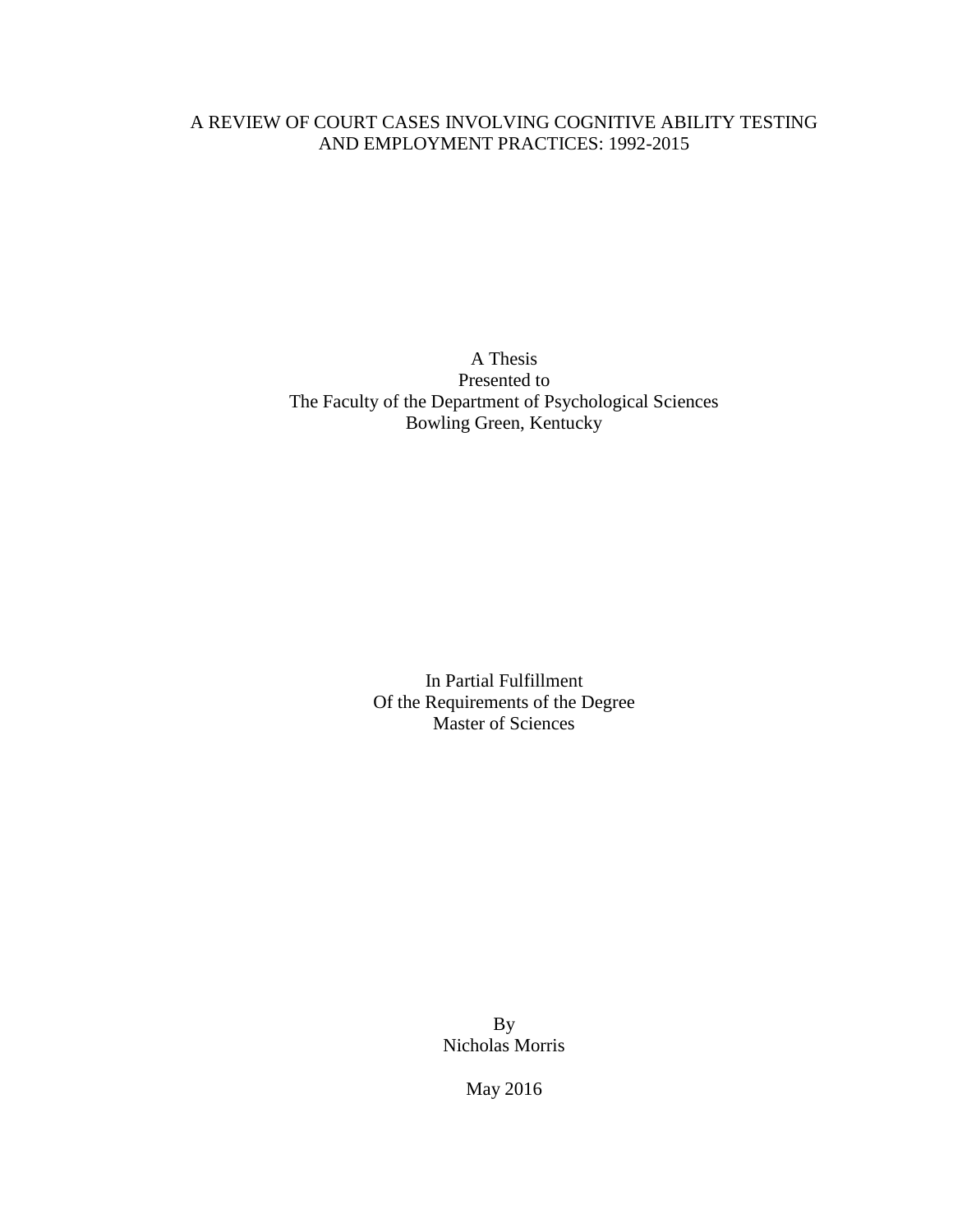# A REVIEW OF COURT CASES INVOLVING COGNTIIVE ABILITY TESTING AND EMPLOYMENT PRACTICES: 1992-2015

 $21,2106$ Date Recommended Director of Thesis Elizabe S hoenfelt. Reagan D. Brown

N. Schroeder An

 $\frac{1}{2}$ 

Dean, Graduate School

Date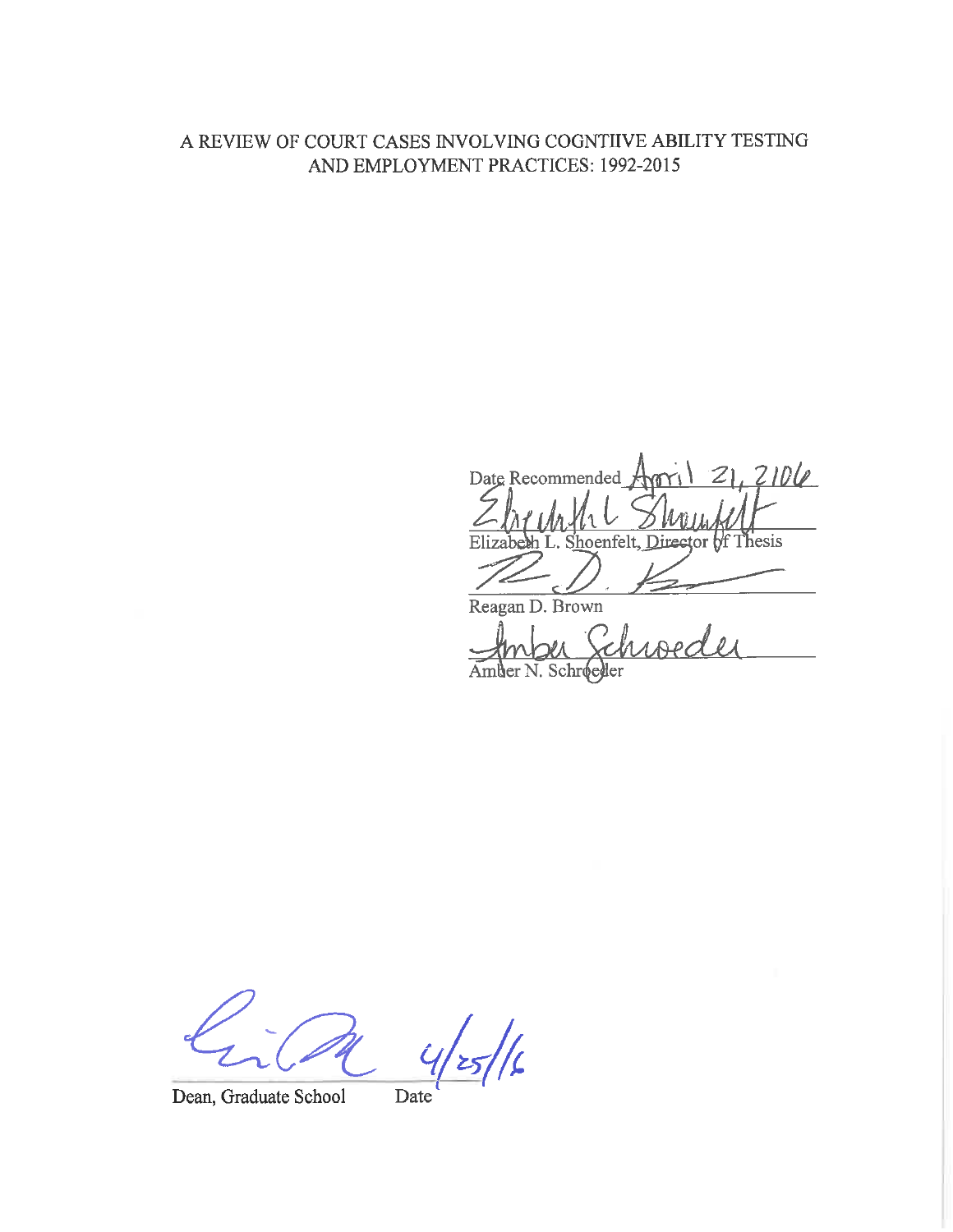I dedicate this thesis to my parents, Richard and Donna Morris. Without them, I would have undoubtedly fallen short of my goals. Their love and encouragement is what sustains me and lifts me higher than I ever would have gone alone.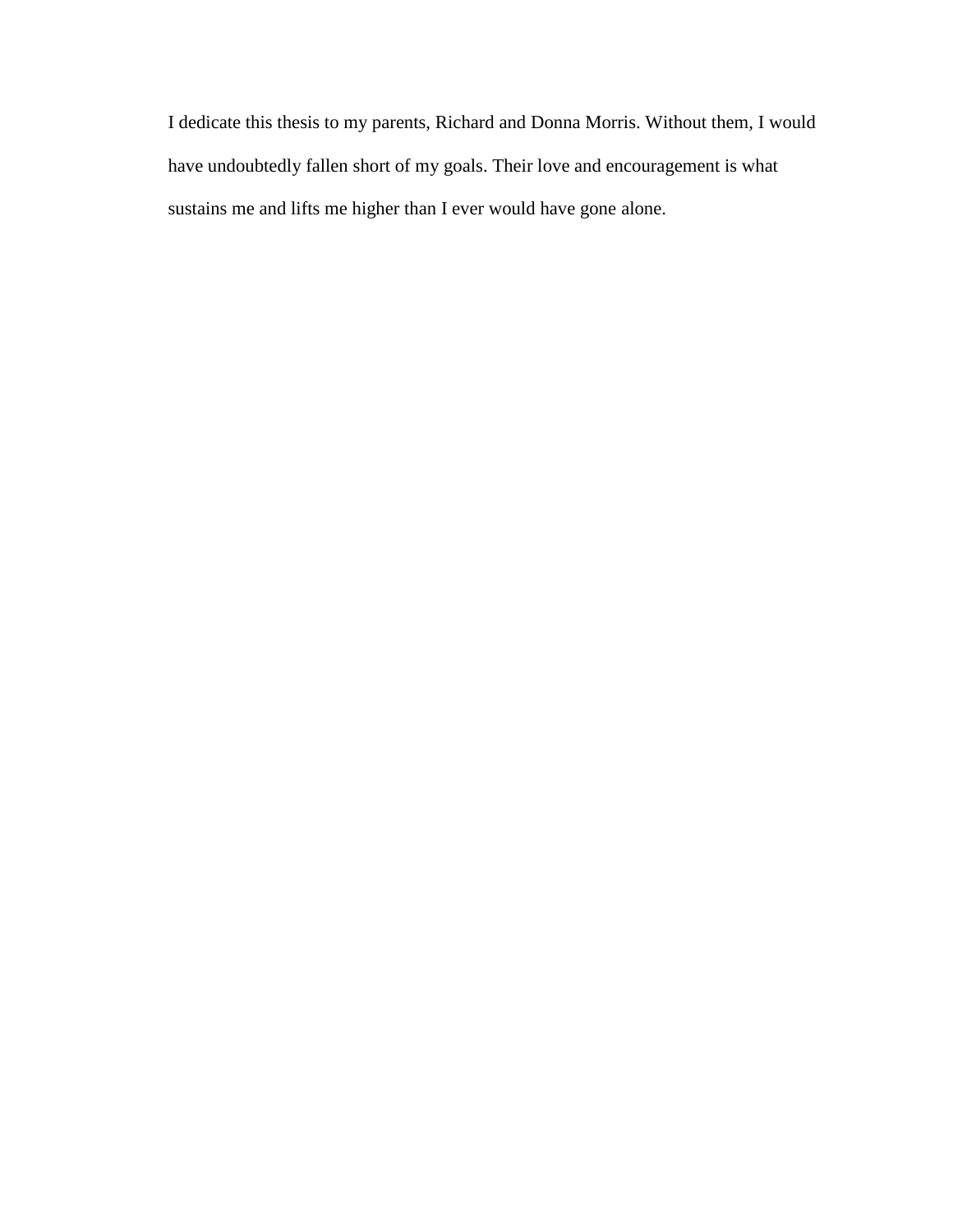### ACKNOWLEDGEMENTS

I acknowledge my professors, whom I feel very lucky to have encountered in my graduate school career. Not only did they see this project to its completion, they have all helped me grow tremendously in areas where I was weak professionally and they could not have done so without having a genuine interest in my success as well as the success of my fellow students. I cannot speak highly enough of that. In particular, Betsy Shoenfelt has been a huge agent of change for me through her belief in me and providing me with the tools and experience I needed and will need to continually improve.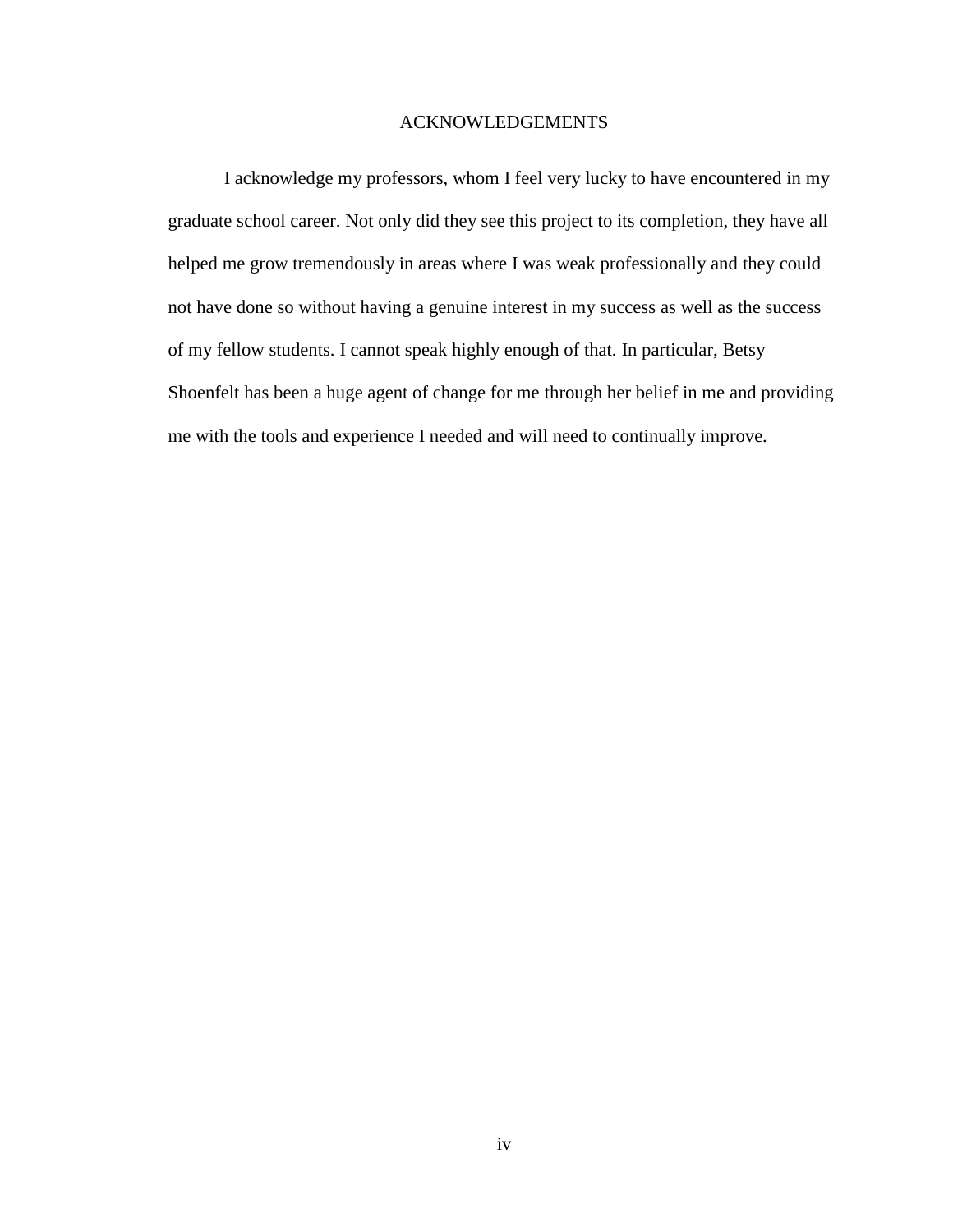# **CONTENTS**

| Disagreement of General Cognitive Ability as a Predictor of Performance  4 |
|----------------------------------------------------------------------------|
|                                                                            |
|                                                                            |
|                                                                            |
|                                                                            |
|                                                                            |
|                                                                            |
|                                                                            |
|                                                                            |
|                                                                            |
|                                                                            |
|                                                                            |
|                                                                            |
|                                                                            |
|                                                                            |
|                                                                            |
|                                                                            |
|                                                                            |
|                                                                            |
|                                                                            |
|                                                                            |
|                                                                            |
|                                                                            |
|                                                                            |
|                                                                            |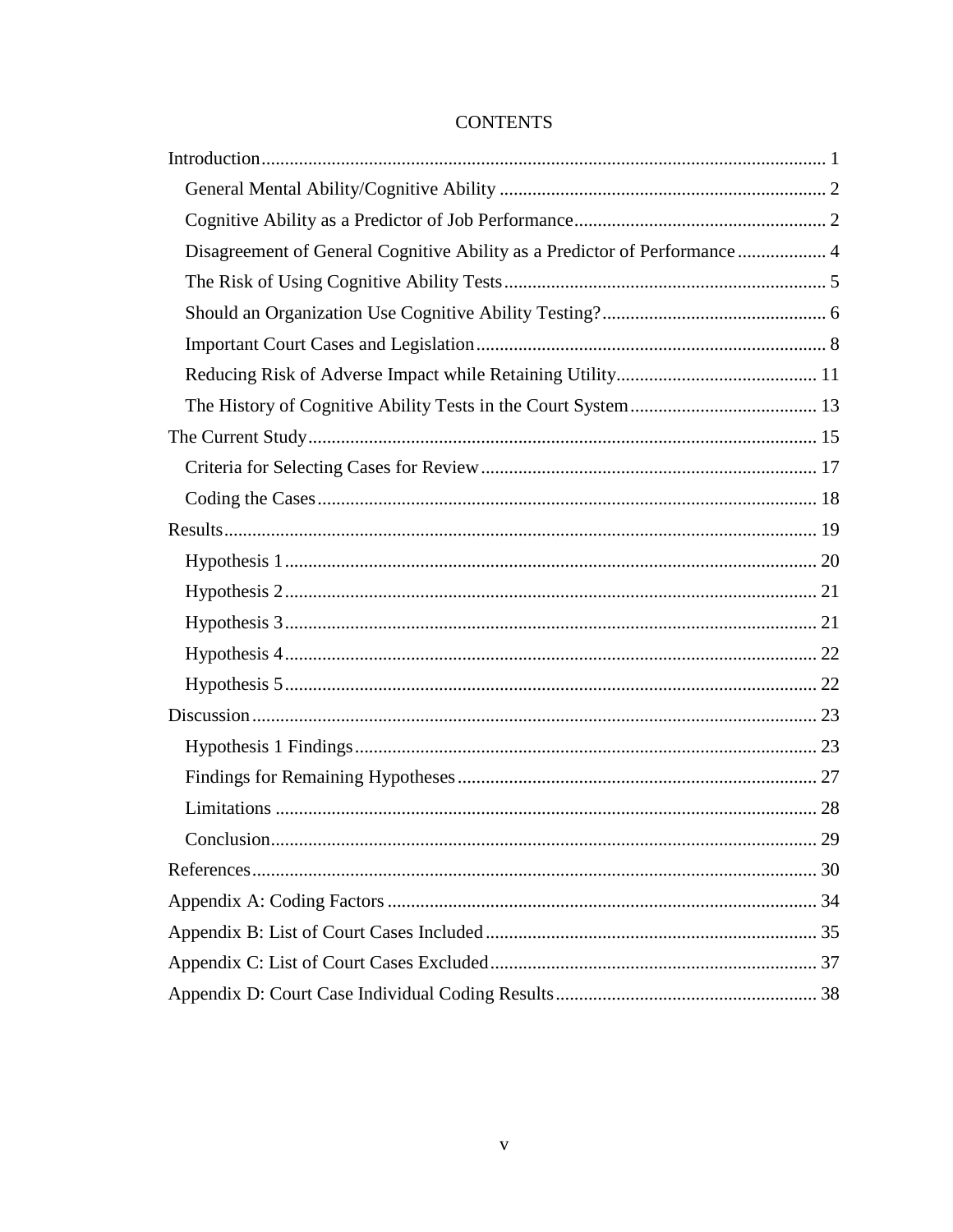### A REVIEW OF COURT CASES INVOLVING COGNITIVE ABILITY TESTING AND EMPLOYMENT PRACTICES: 1992-2015

Nicholas Morris May 2016 1999 Pages Directed by: Elizabeth L. Shoenfelt, Reagan D. Brown, and Amber N. Schroeder Department of Psychological Sciences Western Kentucky University

This review is an extension of a study by Shoenfelt and Pedigo (2005). The purpose of this review is to help form an understanding of how the courts handle cases where an organization has used a cognitive ability test to select employees and consequently faced charges. Cognitive ability testing is the best known predictor of job performance for a wide range of jobs. However, cognitive ability testing also is known to lead organizations to select fewer members of protected groups, such as African Americans, Hispanics, and women. The cases that were reviewed were identified in the LexisNexis database. In order to review the cases, pertinent information was coded by four Industrial-Organizational Psychology graduate students then used the information as categorical data to make comparisons based on the outcome of each case and the conditions that may have led to the outcome. Findings were similar to the Shoenfelt and Pedigo (2005), which is likely due to the low number of new cases that were added to the review. Cases in which the defendant had used a validated test often ruled in favor of the defendant. However, in the six new cases that were discovered, issues such as arbitrary cutoff scores and the presentation of equally valid alternatives played a role in rulings in favor of the plaintiff even in cases with a validated test. The case claims were all race based and all involved tests that were professionally developed.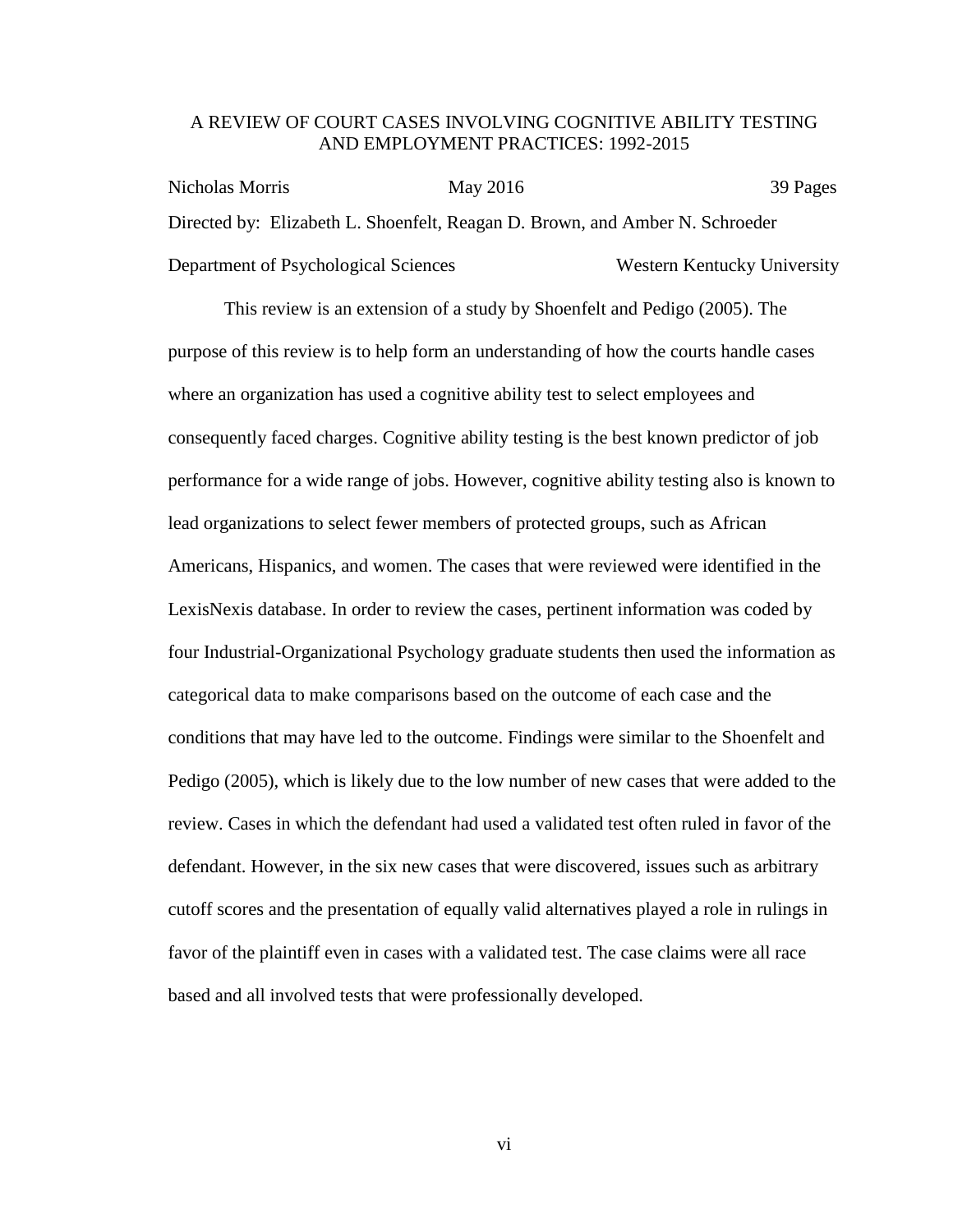### **Introduction**

<span id="page-7-0"></span>There are many considerations when determining what psychological construct will predict high performance on a particular job. The first and most important consideration for any organization is, of course, to select employees who will perform well. A well prepared organization is going to weigh the advantages and disadvantages of each of the available prediction methods. Of those available methods, there are a few that are well established as generally valid and useful predictors: personality tests, biodata, structured interviews, job samples, and integrity tests (Schmidt & Hunter, 1984). The best of these across a wide variety of job settings is general mental ability or general cognitive ability (Hough, Eaton, Dunnette, Kamp, & McCloy, 1991; Hunter & Hunter, 1984; Schmidt & Hunter, 1998).

Although it is the best, organizations that use general cognitive ability as the main predictor of job performance will likely face some issues in the form of adverse impact against African-American, Hispanic, and even female applicants (Hunter & Hunter, 1984). Adverse impact occurs when an organization's employment practices result in a disproportional number of protected group members being rejected. Because of the high potential for adverse impact when using cognitive ability as a predictor, there has been much debate over if and when it is appropriate to use it (Murphy, 2002).

In this review, all of the relevant United States appellate and district court cases from the last twenty years have been analyzed in order to find what factors influence decisions in court cases that involve an organization's use of cognitive ability testing to select employees. The purpose of doing such a review is to better understand how cognitive ability testing is being used in organizational settings and how the legal system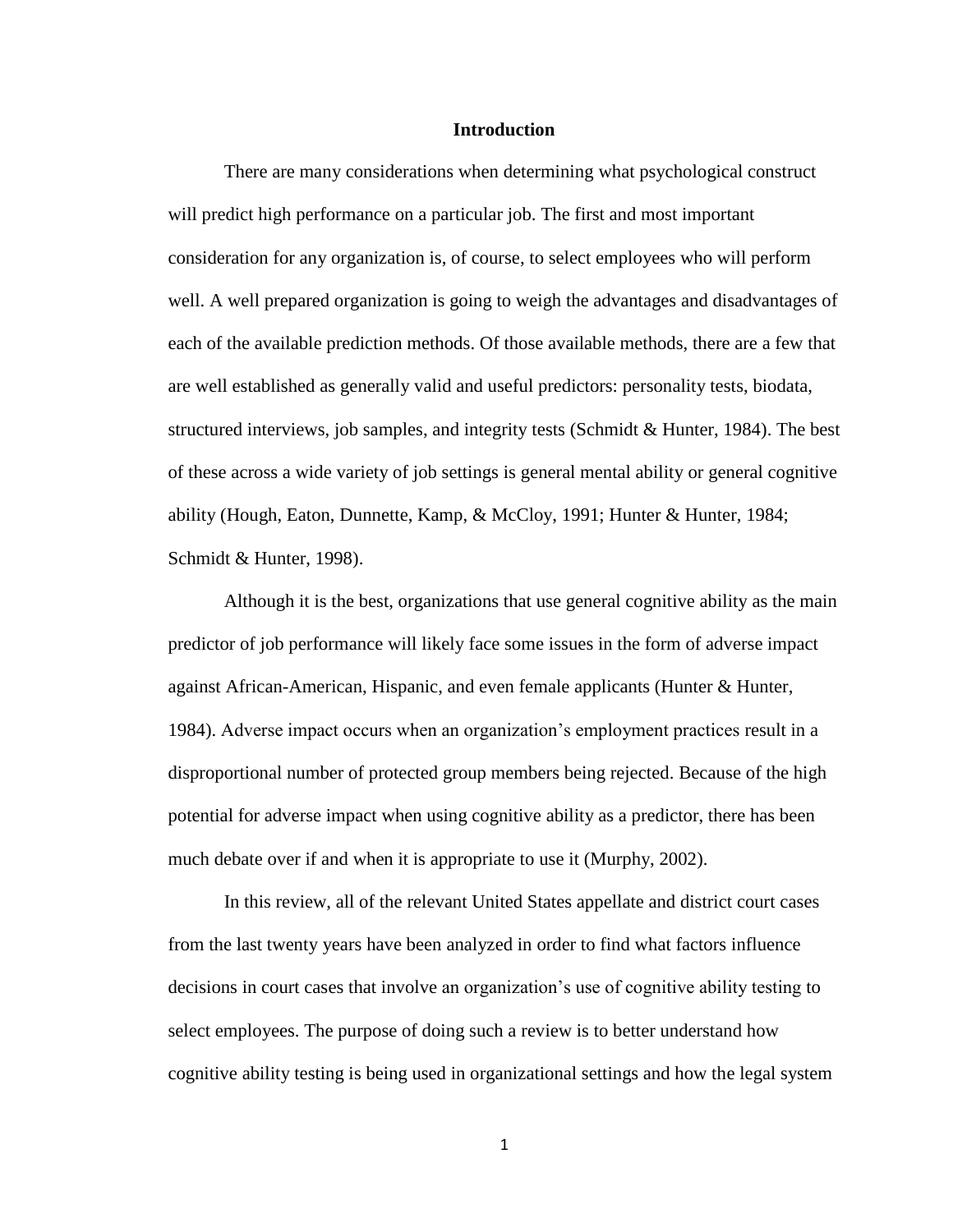reacts in each unique situation. Before analyzing court decisions, it is important to cover some history of the construct of cognitive ability itself and its usefulness, the risks of using cognitive ability as a predictor of performance, and the legislation that directly affects the use of cognitive ability testing in organizations.

#### <span id="page-8-0"></span>**General Mental Ability/Cognitive Ability**

General cognitive ability can be summarized simply as one's ability to learn and adapt (Schmidt, 2002). As a general construct, cognitive ability encompasses a group of more specific abilities such as spatial, verbal, and numerical aptitude (Schmidt, 2002). Quite some time ago when he came up with the concept of general mental ability, Spearman (1904) realized that these more specific constructs were interrelated, and that general mental ability is central to all human affairs. Since then, there has been extensive research on the construct of mental/cognitive ability. For example, there is some support that there is a very strong correlation (ranging from .5 to .8) between different types of tests of cognitive ability (Carroll, 1993, as cited in Hunt, 1996). Because there is some degree of relatedness between all of these specific cognitive ability measures, a test of general cognitive ability would likely predict performance about as well as a more specific measure, such as spatial ability. The universally high quality of workers selected through cognitive ability testing is logically consistent with the idea that those who score high on such a test are generally good at navigating human affairs (Schmidt, 2002).

#### <span id="page-8-1"></span>**Cognitive Ability as a Predictor of Job Performance**

Through an extensive meta-analysis of standalone predictors, Hunter and Hunter (1984) laid an impressive foundation of knowledge for a considerable range of available predictors. For cognitive ability testing, they found that not only did it predict success in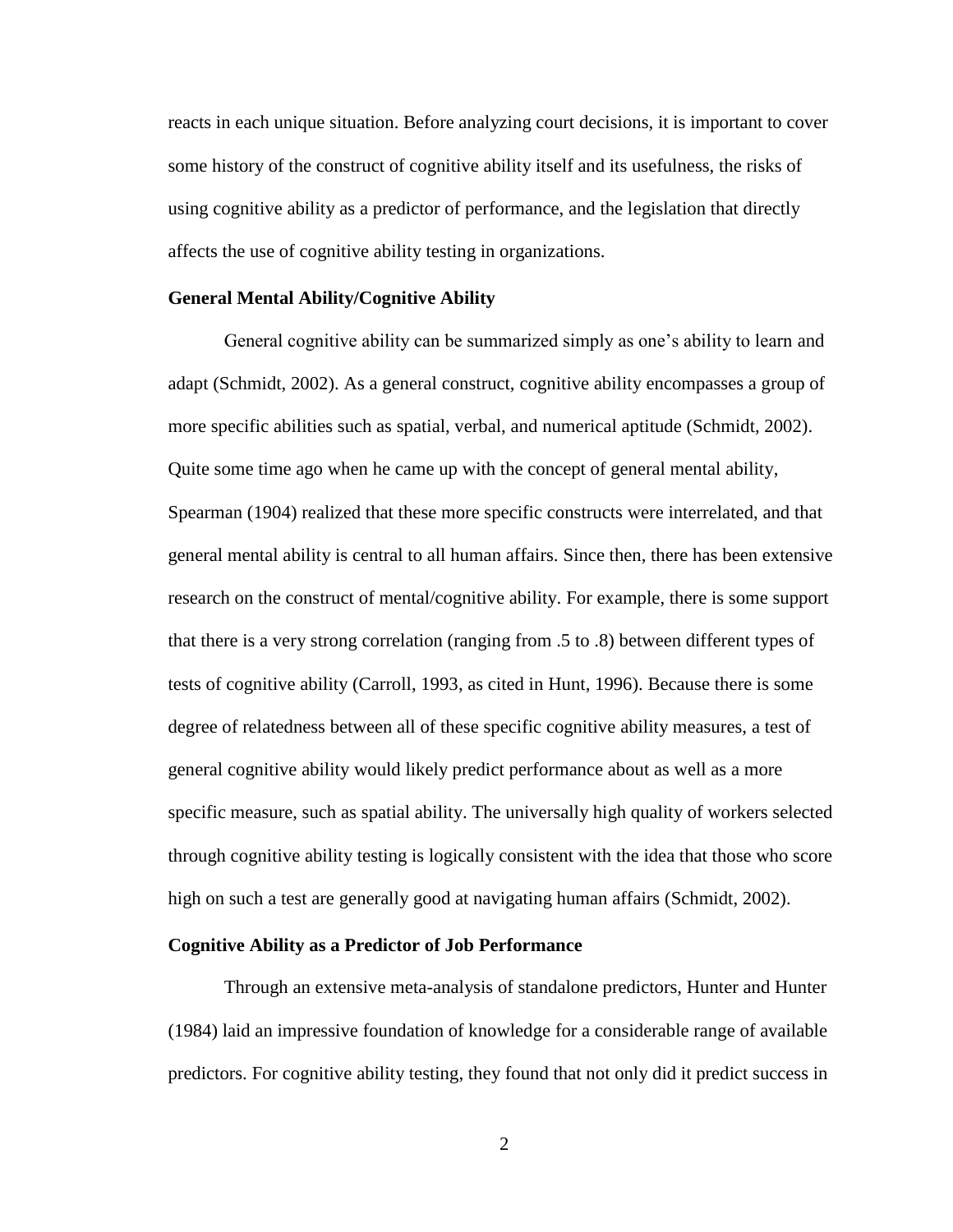training for all job families with a validity estimate of .55, but that it had a validity coefficient of .61 with job performance in the most complex job families and still maintained a coefficient of .27 in the least cognitively complex jobs (Hunter & Hunter, 1984). When comparing predictors, Hunter and Hunter found that combining cognitive ability and psychomotor ability tests across all of the job families they examined provided validity coefficients ranging from .43 to .62, which represent high levels of predictive validity and, as a result, utility.

Schmidt and Hunter (1998) performed a follow up study in which they analyzed combinations of cognitive ability testing and other predictors and used standardized multiple regression to determine incremental validity of the additional predictors. The predictors they found to be the most effective when combined with cognitive ability were integrity tests, work sample tests, structured interviews, and conscientiousness tests (Schmidt & Hunter, 1998). Apart from job complexity, not many moderators of the relationship between cognitive ability and job performance are known to exist (Gutenberg, Arvey, Osburn, & Jeanneret, 1983; Murphy, 2002). This further supports the notion that cognitive ability is a strong predictor, even in various situations that have different factors determining how well employees perform. As a side note, Hunter, Schmidt, and Le (2006) found that, due to suboptimal corrections for range restriction in the then current meta-analysis process, meta-analytic studies of cognitive ability results may actually have underestimated the validity coefficients for cognitive ability testing by as much as 25%. This proposed deficiency in the meta-analysis process could mean that the true relationship between cognitive ability and job performance might be even stronger than the Hunter and Hunter (1984) analysis suggested.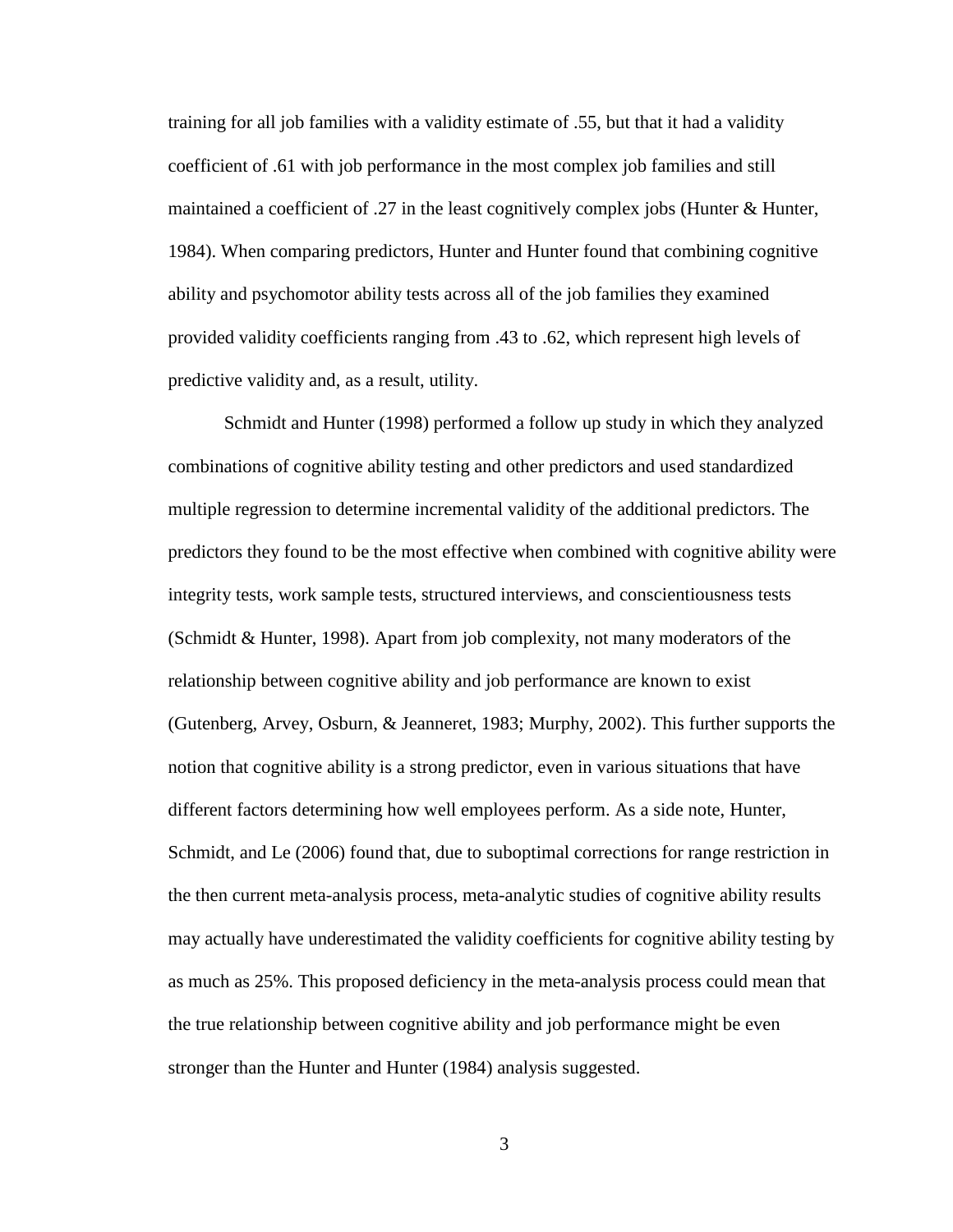#### <span id="page-10-0"></span>**Disagreement of General Cognitive Ability as a Predictor of Performance**

Although there is much support for the predictive value of cognitive ability, there is some disagreement that cognitive ability tests are actually the best predictor of job performance. Sternberg and Wagner (1993) believed that the utility of general cognitive ability tests was more glorified than it should be. Particularly, they stated that it is more important to measure what they called tacit knowledge, a more specific and practical kind of intelligence that involves the use of knowledge gained while on the job. According to Sternberg and Wagner, tacit knowledge is correlated from .30 to .50 with different measures of job performance across a variety of jobs (1993).

McClelland (1993) likewise disagreed with the glorification of cognitive ability testing. He felt that there may be some third variable, such as race, background, or education that is more heavily influencing job success than cognitive abilities. McClelland thought that if that third variable was to be added to the analysis as a control, there would be less predictive value in cognitive ability when predicting job performance. However, for the purposes of predicting one's potential for high supervisory ratings/job performance, knowing that there is a relationship between the two, measured as they are, is, according to the Uniform Guidelines on Employee Selection Procedures, enough to serve as evidence of the validity of cognitive ability tests for personnel decision making (EEOC, 1978).

Both McClelland (1993) and Sternberg and Wagner (1993) presented interesting arguments against the scientific accuracy of some of the claims made about cognitive ability testing, but they do not detract from the overall value that can be derived from the use of cognitive ability tests in selection. Even though there may be more to the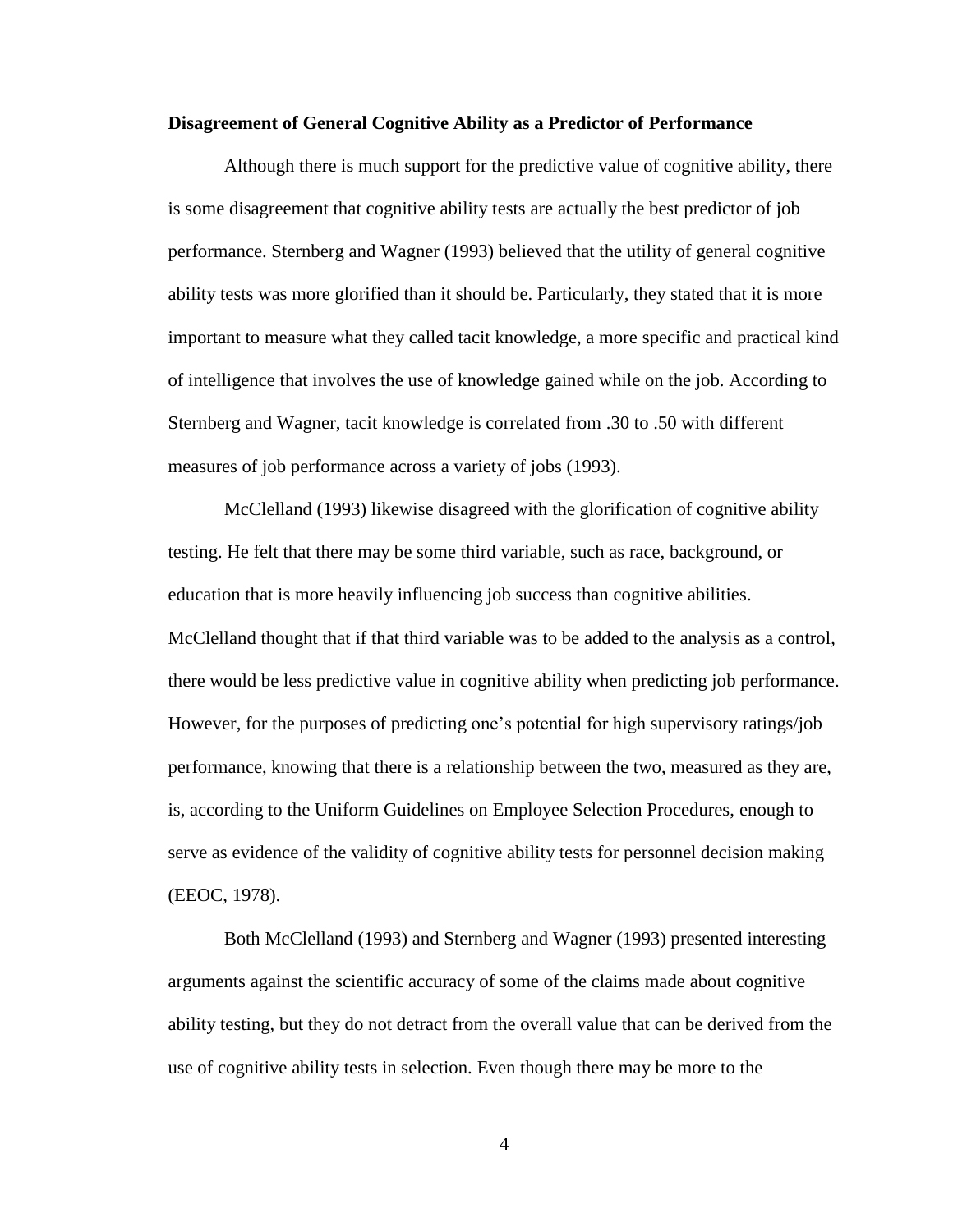relationship between performance and different factors surrounding intelligence, general mental ability or general intelligence still has overwhelmingly strong support as a predictor in applied settings (Hough, Eaton, Dunnette, Kamp, & McCloy, 1991; Hunter & Hunter, 1984; Schmidt & Hunter, 1998).

### <span id="page-11-0"></span>**The Risk of Using Cognitive Ability Tests**

The major problem with cognitive ability testing is that there is evidence that there are large significant differences in racial (Hunter & Hunter, 1984) and female subgroups (Ployhart & Holtz, 2008) on certain measures of cognitive ability when scores are compared to those of the Caucasian male subgroup. African Americans and Hispanics suffer the most adverse impact from these differences. African Americans tend to score about one standard deviation lower than Caucasians score. The second most affected group is Hispanics. Hispanic Americans typically score slightly higher than African Americans (Murphy, 2002; Outtz, 2002). Even women have a chance of being adversely impacted by cognitive ability tests. Women tend to score lower on ability tests that focus more on spatial intelligence or, to a lesser extent, quantitative ability (Hough, Oswald,  $\&$ Ployhart, 2001). More often than not, African Americans are the most adversely impacted group, consistent with the finding that their scores are typically the lowest on general cognitive ability tests (Hunter & Hunter, 1984).

Because these differences exist, it is hard to use cognitive ability testing without resulting adverse impact against minorities. There is not only risk of legal trouble for discriminating, an organization also must consider how it is viewed by the world. If there is a concern for social equity within an organization, it would be best to pair cognitive ability testing with another predictor that causes less adverse impact or to just avoid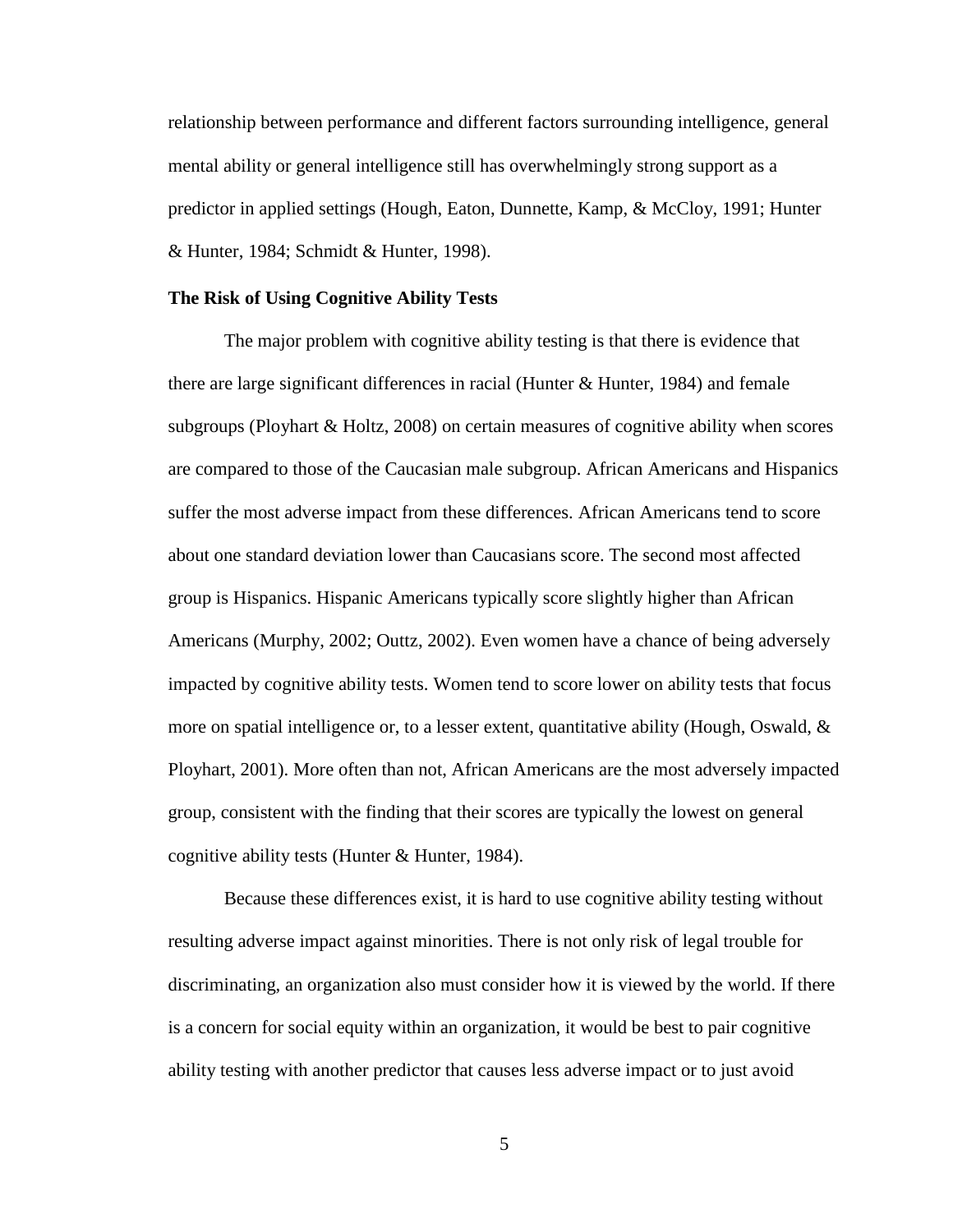cognitive ability testing altogether. Previously, it was suggested to select top-down on cognitive ability within racial subgroups as a way of taking affirmative action (Schmidt & Hunter, 1998). However, doing so is now illegal since the passage of the Civil Rights Act of 1991. The Civil Rights Acts will be discussed later in more detail.

### <span id="page-12-0"></span>**Should an Organization Use Cognitive Ability Testing?**

As one would expect, the decision whether or not to use the best predictor of performance that has an almost certainty of race-based adverse impact has been the source of much debate. Murphy (2002) divided the debate into two camps: one that favors organizational efficiency, performance, productivity, or profit and the other that favors group parity, non-discrimination, equity, or social goals. Murphy also stated that, at its core, the separation is defined by a difference in values (2002). If an organization chooses to rely on cognitive ability testing for its selection procedures without any steps to prevent adverse impact, there will almost certainly be some adverse impact regardless of whether or not the organization has ill intentions toward those who are not Caucasian and male. Murphy (2002) contended that this discrimination is legally defensible when an organization has proof of validity; that is, that their methods involve measuring what will be important to performance on the job. However, Murphy felt that making this decision is still a commitment to live with the social consequences of the test. Another important ethical and legal note is that if there is an equivalently valid test that could be used as a predictor that does not have adverse impact, the organization in question should use it (Outtz, 2002). Also, choosing social equity over organizational efficiency is a good way to emphasize an organization's commitment to its workers and their rights (Murphy, 2002).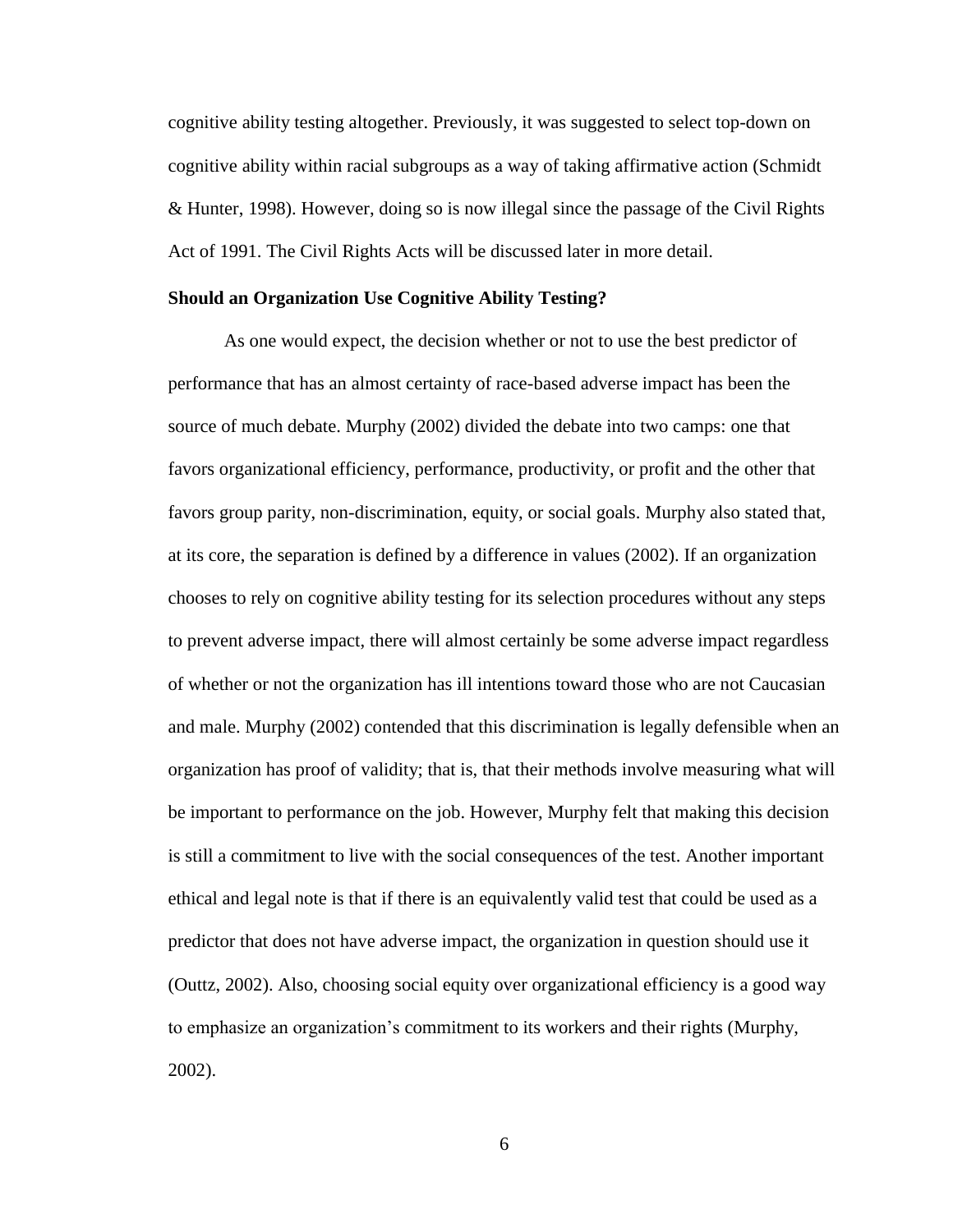The race-based differences in performance on cognitive ability tests are not due to test bias alone (Gottfredson, 2000). They are due to real differences in the ability of different races. One important difference is in literacy. Gottfredson noted that only 1 of 30 African-Americans function at level 4 or above on the U.S. Department of Education's National Adult Literacy Survey, whereas 1 of 4 Whites do. Most African-Americans fall at levels 1 and 2, which means they are unlikely to be able to perform fully as a citizen or in the global economy. According to Gottfredson, 40% of Caucasian adults fall in this range while 75% percent of African Americans do. In other words, this study found that there is a 35% difference in the number of African Americans that cannot read well enough to perform fully as American citizens and the number of Caucasians who can. As Gottfredson stated, that is a big difference in literacy. This difference in literacy means that many African Americans who are asked to take a general cognitive ability test that involves any amount of reading could have more difficulty completing it than would a Caucasian applicant. If African Americans cannot understand the test questions, they likely cannot answer in a way that would earn a high score. Ployhart and Holtz (2008) suggested that lowering the reading ability requirements of the tests used would likely decrease the size of subgroup differences on tests of cognitive ability. That suggestion is likely based on findings about differences in reading ability such as those that Gottfredson (2000) discussed. However, although it is important to keep this difference in literacy in mind, it is also important to note that differences in literacy alone do not settle the debate about what the underlying cause of the subgroup differences of minorities on cognitive ability tests.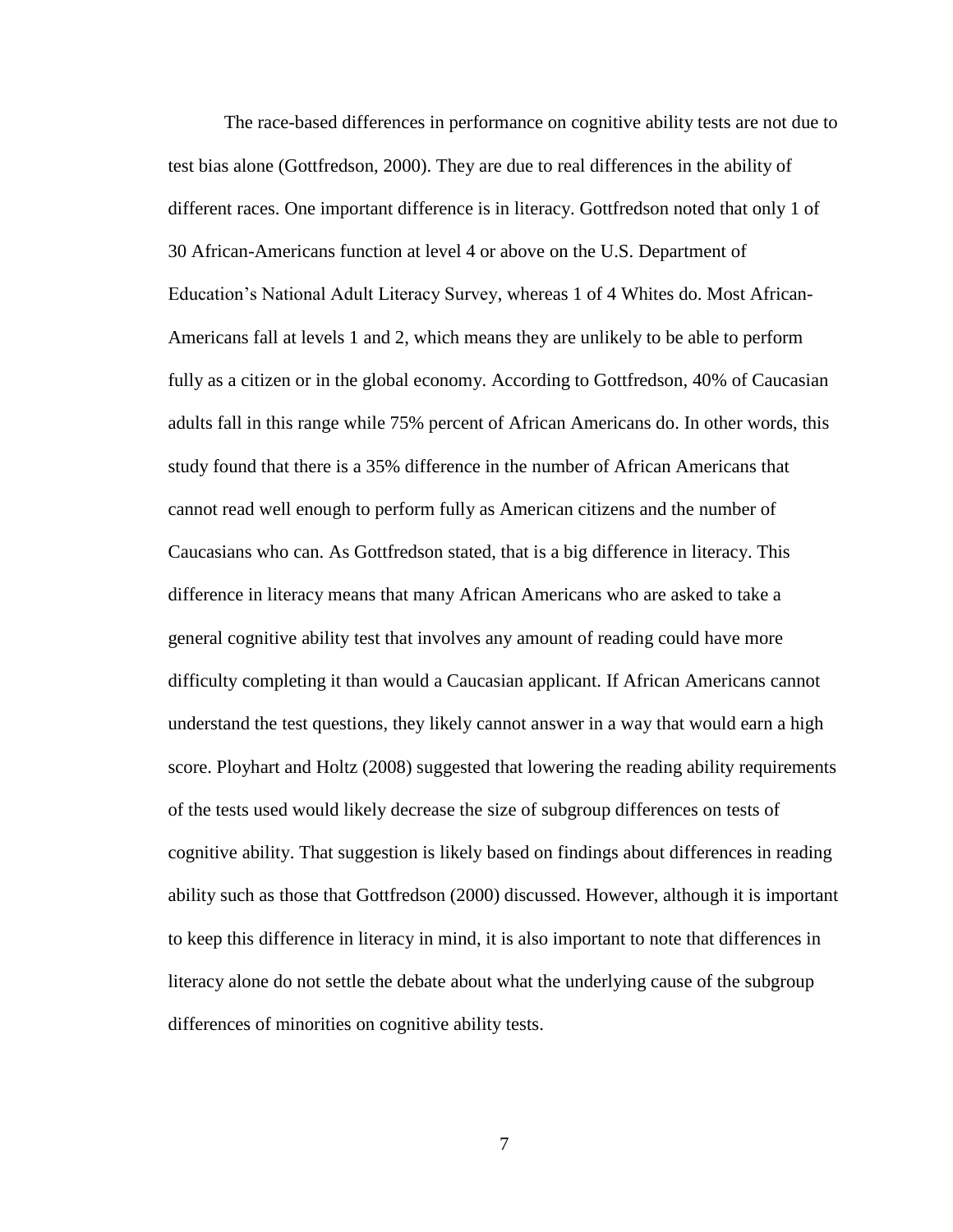As mentioned briefly before, there are important consequences involving public perception of social equity that need to be considered when an organization chooses cognitive ability as a predictor. However, the organization is likely to be more focused on the legal implications of adverse impact. In some cases, organizations are made to pay damages, back pay, or even hire those who have been adversely impacted by the employment practices. The amount paid for these sentences can be millions or even tens of millions of dollars (Williams, Shaffer, & Ellis, 2013).

### <span id="page-14-0"></span>**Important Court Cases and Legislation**

Given the long history and use of general cognitive ability tests (Hunter & Hunter, 1984), there has been plenty of time for the courts to uncover and resolve disputes over discrimination and develop societal guidelines to maintain professional ethics and avoid disparate impact. If an organization decides to use general cognitive ability tests and take the risks involved, then they should start by learning about the major laws and precedents that now dictate how the courts handle any issues that would arise.

**Civil Right Acts of 1964 and 1972.** Title VII of the Civil Rights Acts of 1964, as amended in 1972, was intended to prevent organizational discrimination based on an employee's sex, color, race, religion, or national origin. It also established that the initial burden was on the plaintiff (i.e., the employees being affected) to provide evidence. As is evident in the cases that followed, the Civil Rights Act of 1964, as amended in 1972, was not enough to stop organizations from using selection practices that caused adverse impact.

*Griggs v. Duke Power Company* **(1971).** Perhaps the first turning point of a case to impact the law surrounding cognitive ability testing and racial differences was the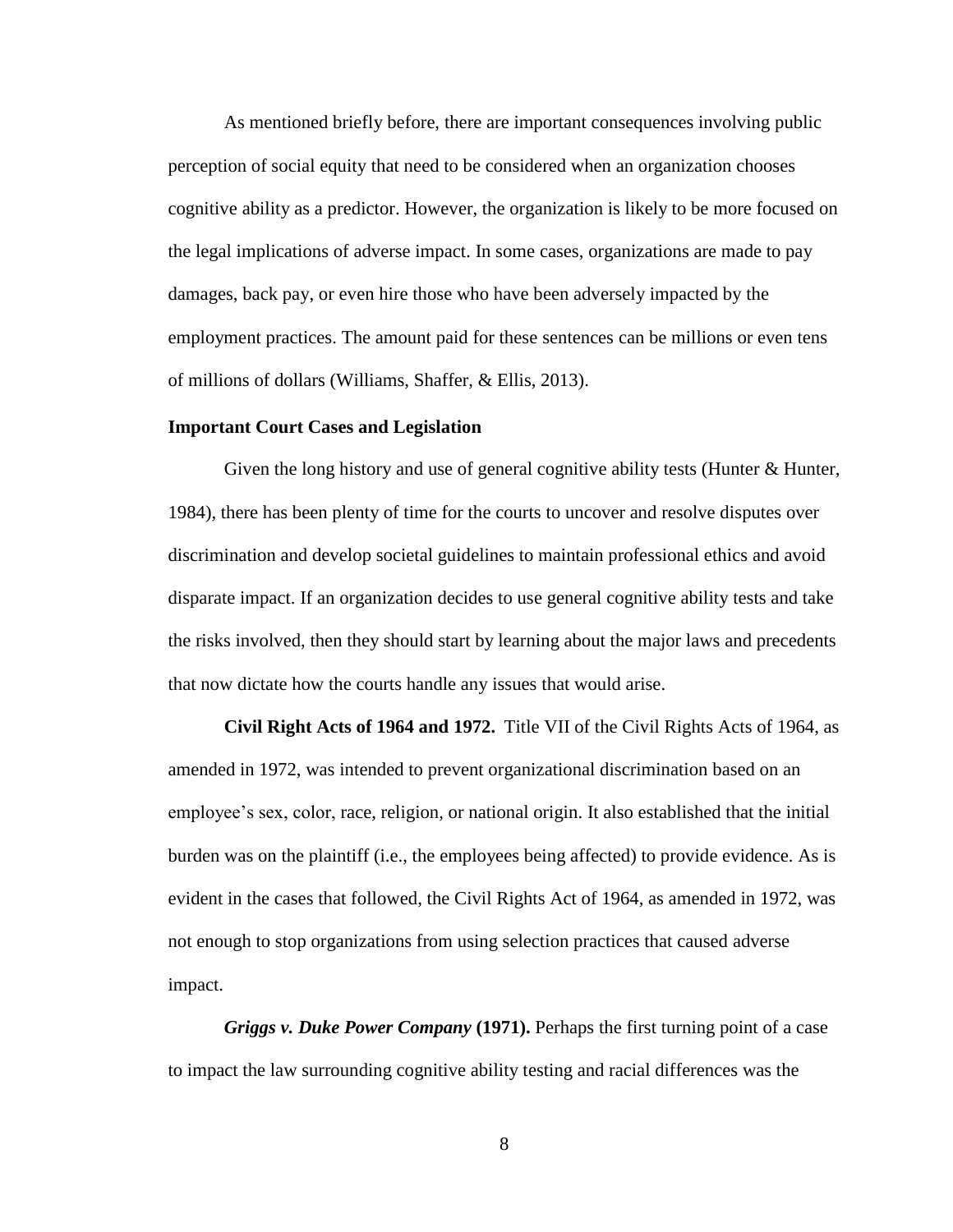Supreme Court case, *Griggs v. Duke Power Company* (1971), where a power company had decided to divide its workers into two groups: one with low pay and hard labor duties and one with better pay and operational duties. The criteria to be admitted into the higher paying group required that the applicant had a high school diploma and was able to pass several cognitive tests. This requirement resulted in 94% of African American employees who applied for the higher pay group being denied. Meanwhile, Caucasians were admitted into this pay group without passing the cognitive tests but with a high school diploma; 42% of the Caucasian applicant pool was denied (*Griggs v. Duke Power Company*, 1971). In the end, it was decided that the needs of the job did not necessitate either of the selection criteria used. This case established that tests had to be reasonably job related. This case is part of the reason why courts now look at validity evidence, as it is a measure of job relatedness.

**Uniform Guidelines on Employee Selection Procedures.** After many disputes, the Equal Employment Opportunity Commission created a set of guidelines known as the Uniform Guidelines on Employee Selection Procedures (Equal Employment Opportunity Commission [EEOC], 1978). These guidelines are not meant to be interpreted as law but a guidance for good practice when implementing selection tools because they are given great deference by the courts. The Uniform Guidelines (EEOC, 1978) outline what it takes to properly validate a test and what indicates the occurrence of adverse impact. According to the Guidelines, adverse impact occurs when the selection ratio of a protected subgroup of applicants falls below 80% of the selection ratio for the group with the highest selection ratio. Also, the types of validity studies that are recommended are criterion, content, or construct related validity studies (EEOC, 1978). These are all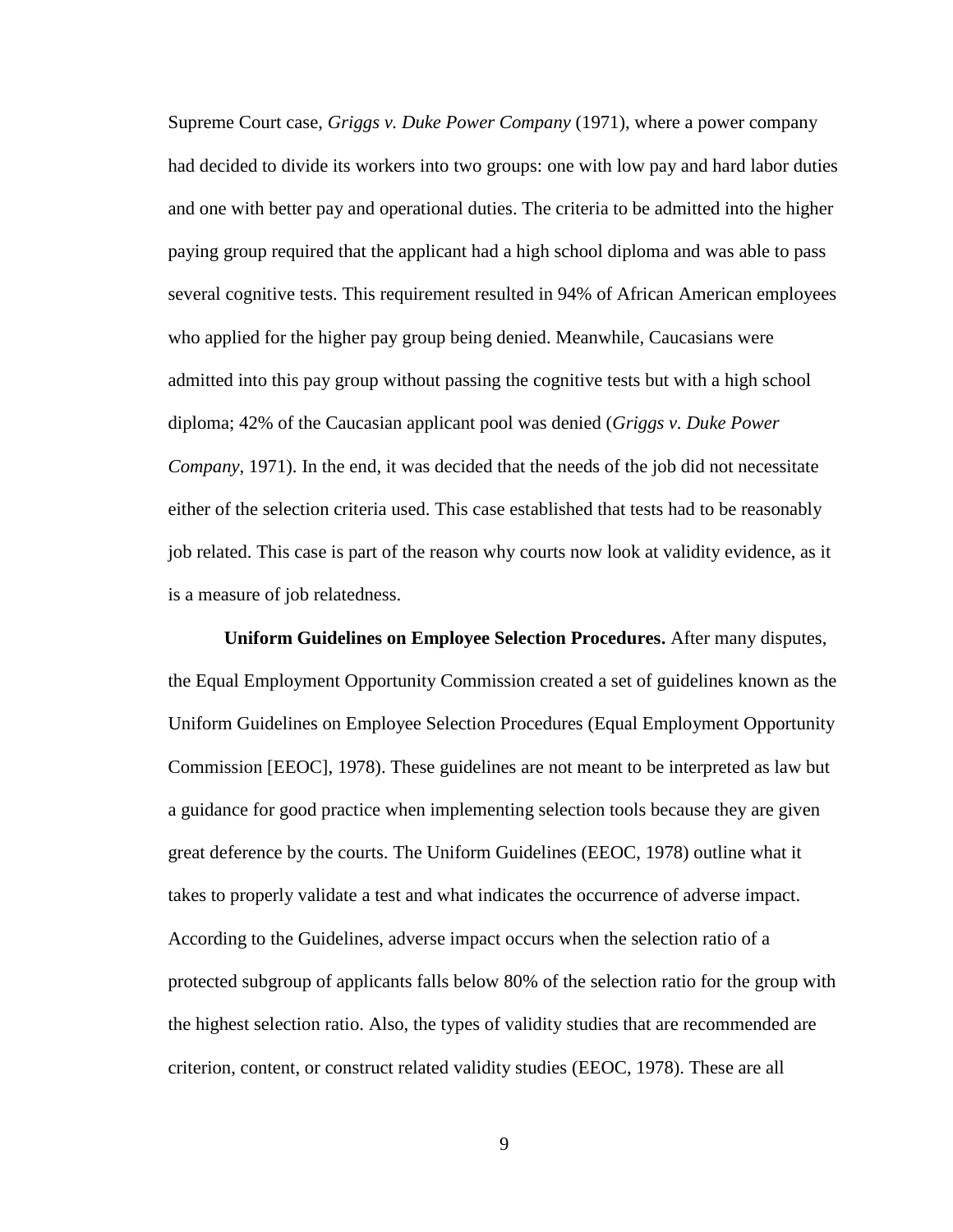studies that involve some form of objective support for the relationship between performance on required job duties and whatever predictor the organization may be using. As a nod to psychology practitioners and selection predictor test developers, the Guidelines include a brief statement that the guidelines themselves are consistent with good professional practice in these fields.

**The Civil Rights Act of 1991.** An important step in this history is the passing of the Civil Rights Act of 1991, an addendum to the original Civil Rights Acts of 1964 and 1972, which came about as the result of several discrepant rulings in discrimination cases.

The first important case is *Patterson v. McLean Credit Union* (1988). In this case, several African American employees were caused emotional damages but were unable to receive any monetary settlement for their discriminatory treatment because the employer had not denied them the same rights as white citizens in terms of contracts for work. Of course, there was little justice in this case as these employees were left with evidence of discrimination and nothing rectified it. After the Civil Rights Act of 1991 passed, terms were changed in the original law used against the African Americans in this case to better represent the rights that were to be given to African American workers in terms of contracts. The Civil Rights Act of 1991 read that they were entitled the same right to "the making, performance, modification, and termination of contracts, and the enjoyment of all benefits, privileges, terms, and conditions of the contractual relationship" as Caucasian citizens.

The next highly relevant cases were *Wards Cove Packing Co. v. Antonio* (1989) and *Price Waterhouse v. Hopkins* (1989). *The Wards Cove Packing Co. v. Antonio* case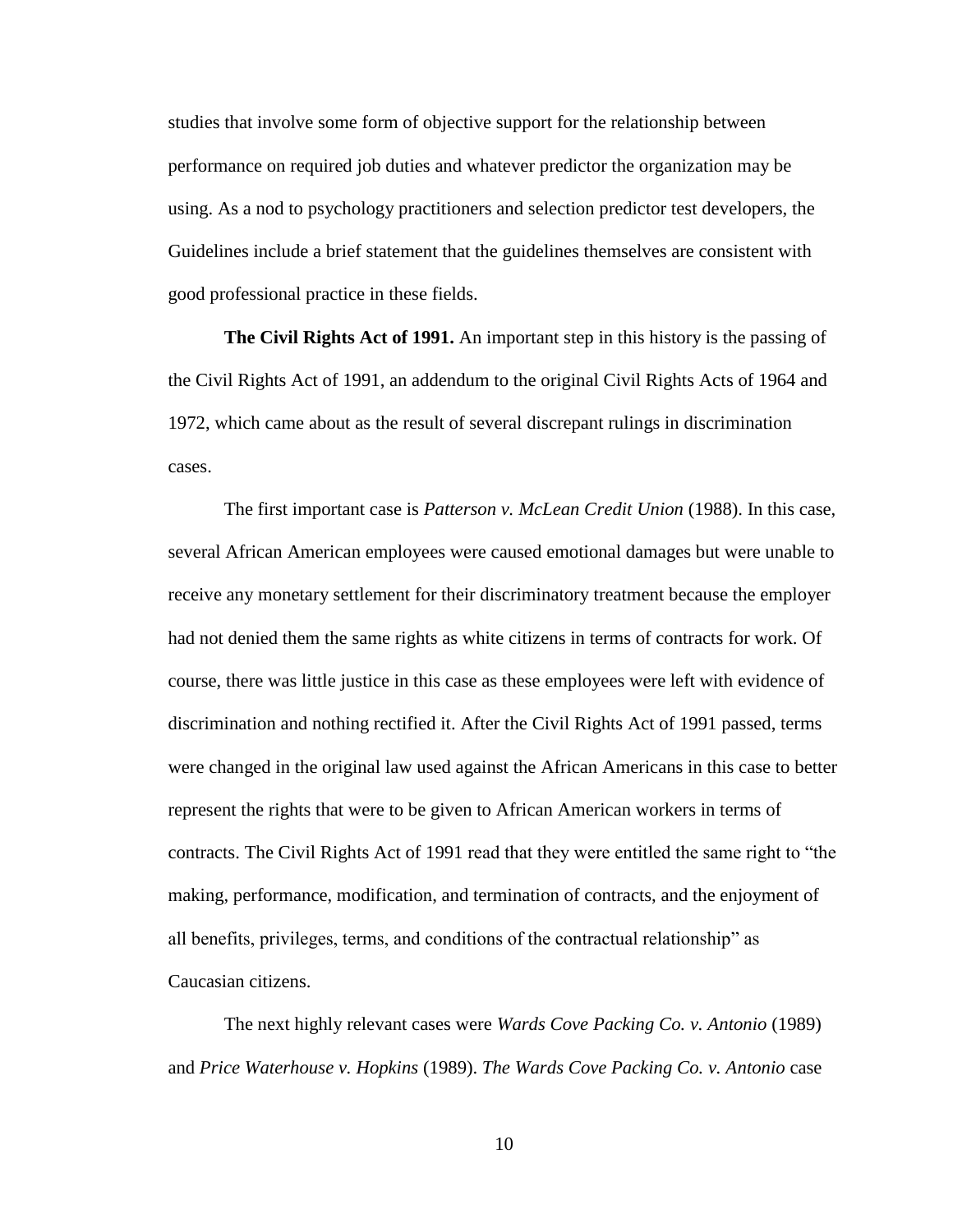made it clear that the burden of providing proof that an organization's personnel practice would have disparate impact should not fall on the plaintiff, but the organization itself should provide evidence that their personnel practice is valid and consistent with business necessity. The Civil Rights Act of 1991 recognized that it was far too difficult for a plaintiff to win a case against an organization that legitimately had discriminated against them. To balance out the fairness of this new change, Congress added that an imbalance in the organization's workforce in terms of race, sex, or other protected groups was not enough to make a prima facie case of disparate impact. The *Price Waterhouse v. Hopkins* (1989) case made Congress realize that an organization should not be treated leniently for disparate treatment by stating that they would have made the same decision regardless of whether the affected individual was in a protected group or not. The subsequent change was that organizations would be able to avoid back pay and reinstatement but not attorney and court fees if they could show they would have made the same decision regardless of protected group status.

The main impact the Civil Rights Act of 1991 had on organizational personnel procedures is the reinforcement of the need to validate predictors either through validity generalization or a validity study specific to the organization potentially in question. With proper statistical validation comes objective evidence of job relatedness, which is something that any organization using cognitive ability testing is going to need in preparation for any potential legal challenges.

### <span id="page-17-0"></span>**Reducing Risk of Adverse Impact while Retaining Utility**

There are several proposed strategies for limiting subgroup differences. Some involve using methods that include a more comprehensive look at an employee's ability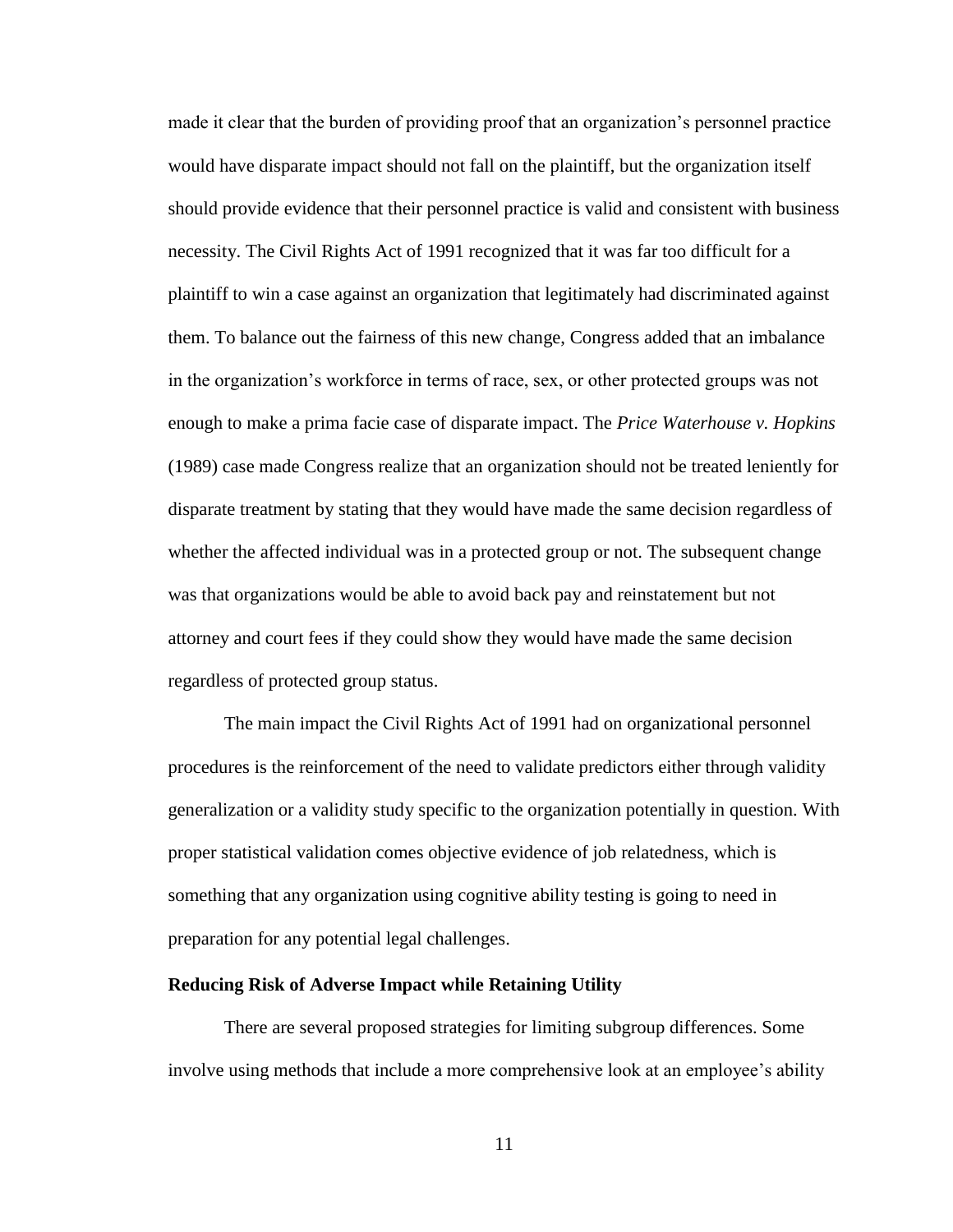such as interviews or assessment centers, choosing applicants from within bands, and minimizing the verbal ability requirements of the tests used (Ployhart  $\&$  Holtz, 2008). However, these are likely to somewhat decrease validity. The only strategy that Ployhart and Holtz found that did not decrease validity was to assess applicants on all of the knowledge, skills, and abilities required to perform the job in a battery of tests (2008). However, that may prove to be a difficult measure to develop and administer in consideration of the resources available to most organizations and how much it would cost to develop each test.

One has to be careful when considering alternative measurements of general cognitive ability that do not have the same disparate impact on subgroups. One study attempted to use logical reasoning tests in place of established cognitive ability tests (Soete, Lievens, & Druart, 2013) to explore an option that would likely have less adverse impact. In eliminating the impact, it is possible that the construct that is measured might be fundamentally different from cognitive ability. To clarify, individuals that may have a low score on a test of cognitive ability could have a much higher score on an alternative test, one that attempts to measure the same overarching construct that cognitive ability tests do. Even though applicants scored high on the alternative, their performance levels may still be as low as they were predicted to be with the cognitive ability test. There is potential for this to happen because there are fundamental differences in the construct of cognitive ability between racial groups presented in several studies (Gottfredson, 2000; Schmidt, 2002). If those differences in test scores no longer exist, it is possible that general cognitive ability is no longer being measured. This was demonstrated in the Soete et al. study (2013).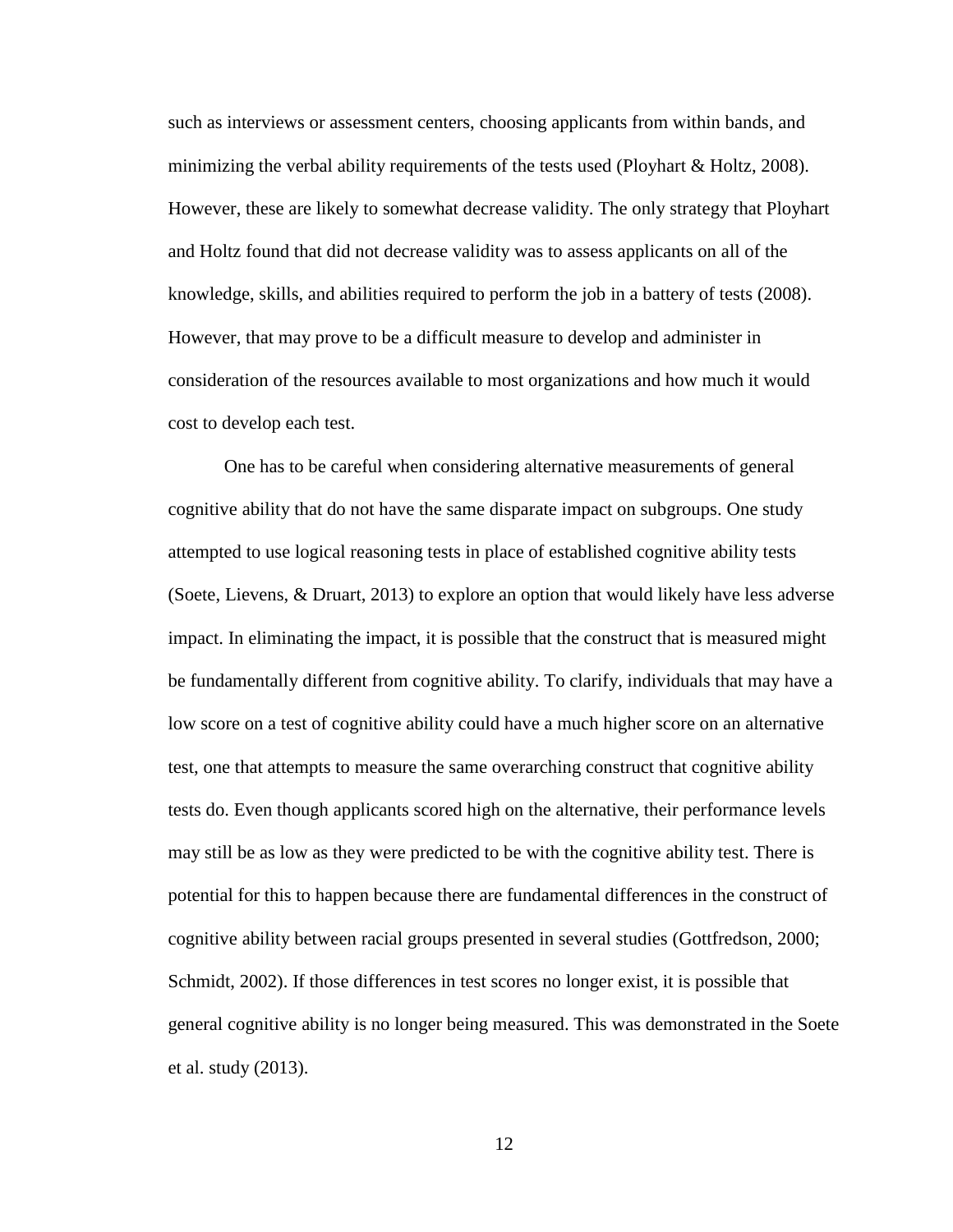Contextualization is another strategy where circumstantial and situational information is provided with the questions on the cognitive ability test (Soete et al., 2013). This format for the questions makes them easier to conceptualize for applicants and has the potential to frame the test as something that is more easily perceived as job related than a generic test with vague questions. Another similar strategy is the use of simulations such as a sample of the work that will be done on the job or a situational judgment test where applicants are asked to make a judgment about what to do to resolve some work problem scenario. Combining these two with cognitive ability also has been found to be effective for validity and to decrease the size of subgroup differences in situations where the work sample and situational judgment test are created in a way that does not also cause adverse impact (Soete et al., 2013). An example of what could cause the combination of cognitive ability tests and situational judgment tests to still result in adverse impact would be using examples with a high verbal requirement (Gottfredson, 2000; Ployhart & Holtz, 2008).

### <span id="page-19-0"></span>**The History of Cognitive Ability Tests in the Court System**

It is vitally important to keep legal defensibility in mind when using cognitive ability testing. As mentioned before, the costs of losing a court case can be crippling for some organizations. The literature on cognitive ability testing provides a few good ways to increase the legal defensibility of an organization's selection process.

Terpstra, Mohamed, and Kethley (1999) examined federal court cases involving cognitive ability tests and took a closer look at several performance predictors' tradeoff between validity/utility and their legal risk. In their examination of cognitive ability tests, they found that 28 of the court cases from 1978 to 1997 were challenging the use of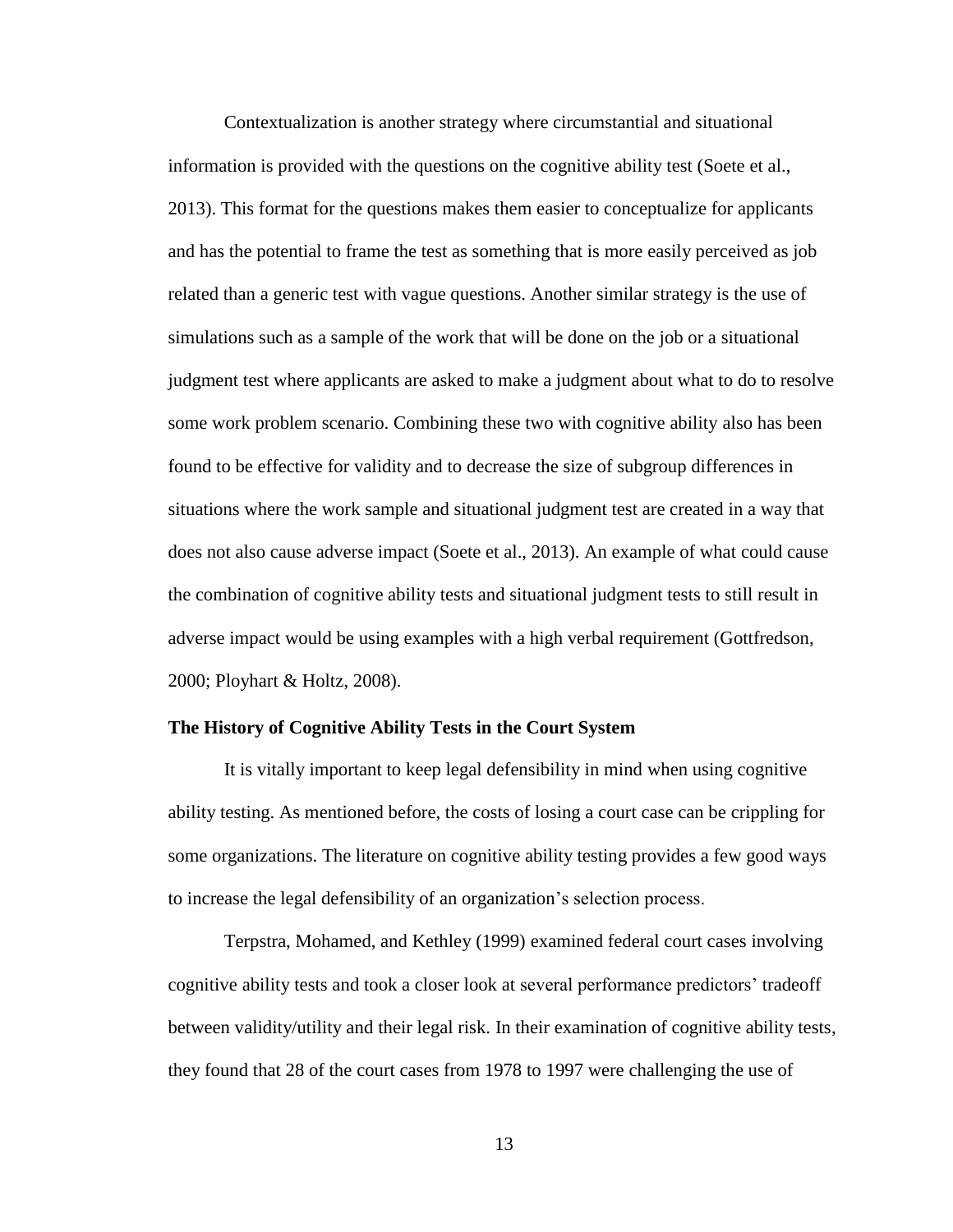cognitive ability tests and 14 of those were more specific mental ability test cases; four involved more general intelligence or aptitude test cases (Terpstra et al., 1999). Perceptions of job relatedness seem to be important for determining whether or not a person will decide to pursue discrimination charges, given that the more specific tests of mental ability were challenged far more than were the general tests. With that in mind, it may be important to keep using more general tests of cognitive ability and it probably would help to include some job related information in the test itself by using a process such as contextualization (Soete et al., 2013).

As mentioned in the Uniform Guidelines (EEOC, 1978), validity evidence of some form is required to support the use of whichever predictor an organization may be defending in court. Validity is an important factor in determining how well a selection tool will hold up in court as it provides objective evidence concerning how the selection tool was determined to be related to job duties. In a review of court cases dealing primarily with cognitive ability tests from 1991 to 2004, Shoenfelt and Pedigo (2005) found that the court ruling was typically in favor of the organization when the test used was standardized and validated. In the few cases where there was a valid test but the court ruled in favor of the plaintiff, it was due to the way the organization set their cutoff scores for selection. Therefore, it is highly important that every decision that is made concerning a selection process be based on objective job data (Shoenfelt & Pedigo, 2005). They also suggested that if an organization does not have the resources to have an in-house practitioner validate their selection test, they should consider hiring one to avoid the legal damages that might come from using a test with no objective connection to job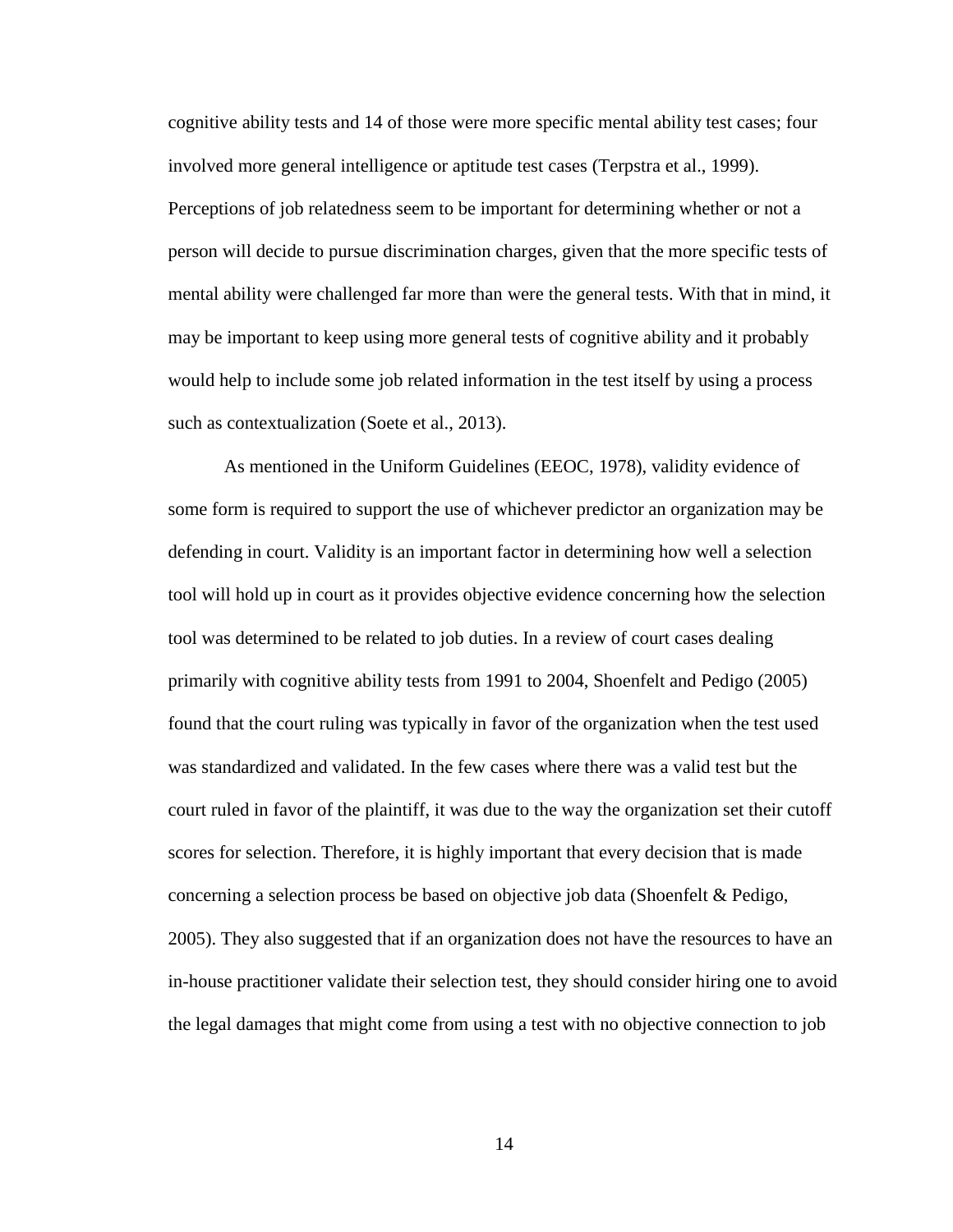performance. The only case in the Shoenfelt and Pedigo study (2005) without a validation study ruled in favor of the plaintiff and the organization was made to pay damages.

When considering options other than cognitive ability tests, it is important to consider which among those other predictors also might be legally risky. Other selection tools are challenged in court almost as often as, or more often than, cognitive ability testing. Terpstra et al. (1999) found that in court cases sampled from 1978 through 1997, there were 91 challenges to unstructured interview processes, 9 challenges to structure interviews, 28 to cognitive ability testing, 22 to physical ability tests, and 7 to work sample tests. In their study, unstructured interviews were the least likely to find support in court with the defendant succeeding at a rate of 59%. For comparison, cognitive ability tests overcame 67% of challenges and work samples overcame 86% of challenges (Terpstra et al., 1999). Some of the other predictors identified by Schmidt and Hunter (1998) as having considerably high predictive validity were work sample tests (.51), integrity tests (.41), structured interviews (.51), and tests of conscientiousness (.31). Any of those could prove useful in predicting worker performance and they likely do not face as many challenges in court as does cognitive ability.

#### **The Current Study**

<span id="page-21-0"></span>Although there are less risky options, cognitive ability testing is still desirable as it is a universally applicable predictor of performance (Hunter & Hunter, 1984). When cognitive ability is used and the organization is faced with a person or group that has been adversely impacted, the organization may have to appear in court if they do not settle the case. The purpose of the present study is to examine existing court cases to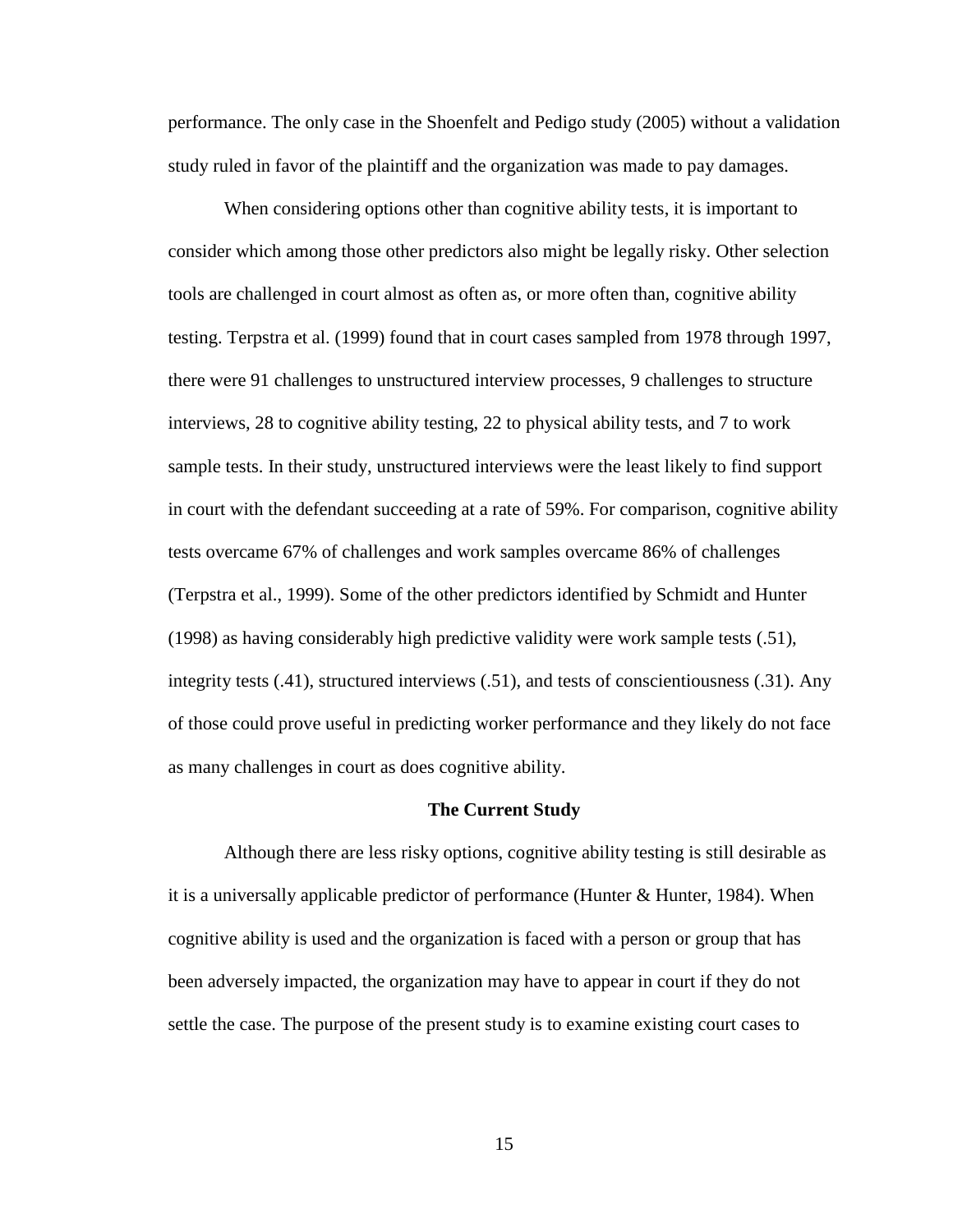determine what patterns there are in the court decisions regarding the use of cognitive ability testing as a selection tool.

As established by *Griggs v. Duke Power* (1971) and the Uniform Guidelines (EEOC, 1978), the courts have recognized that when a selection test has been found to cause adverse impact, the organization must have validity evidence. Therefore, it is expected that:

*Hypothesis 1*: The proportion of court cases that rule in favor of the defendant when a properly validated test is used is expected to be higher than the proportion of court cases that rule in favor of the defendant when there is not a properly validated test.

According to Hunter and Hunter (1984), minority groups are very likely to be negatively impacted by intelligence testing. Also, because race is a protected group, it is likely that African-Americans and Hispanics will be plaintiffs in appeals and district courts. Therefore, it is expected that:

*Hypothesis 2*: The proportion of cases with plaintiffs who are minority group members will be greater than the proportion of cases with plaintiffs who are not members of minority groups.

Although women are considered to be negatively affected by cognitive ability tests, it is to a much lesser degree than African Americans or Hispanics (Ployhart & Holtz, 2008). Therefore, it is expected that:

*Hypothesis 3*: The proportion of race-based claims will be greater than the proportion of gender-based claims.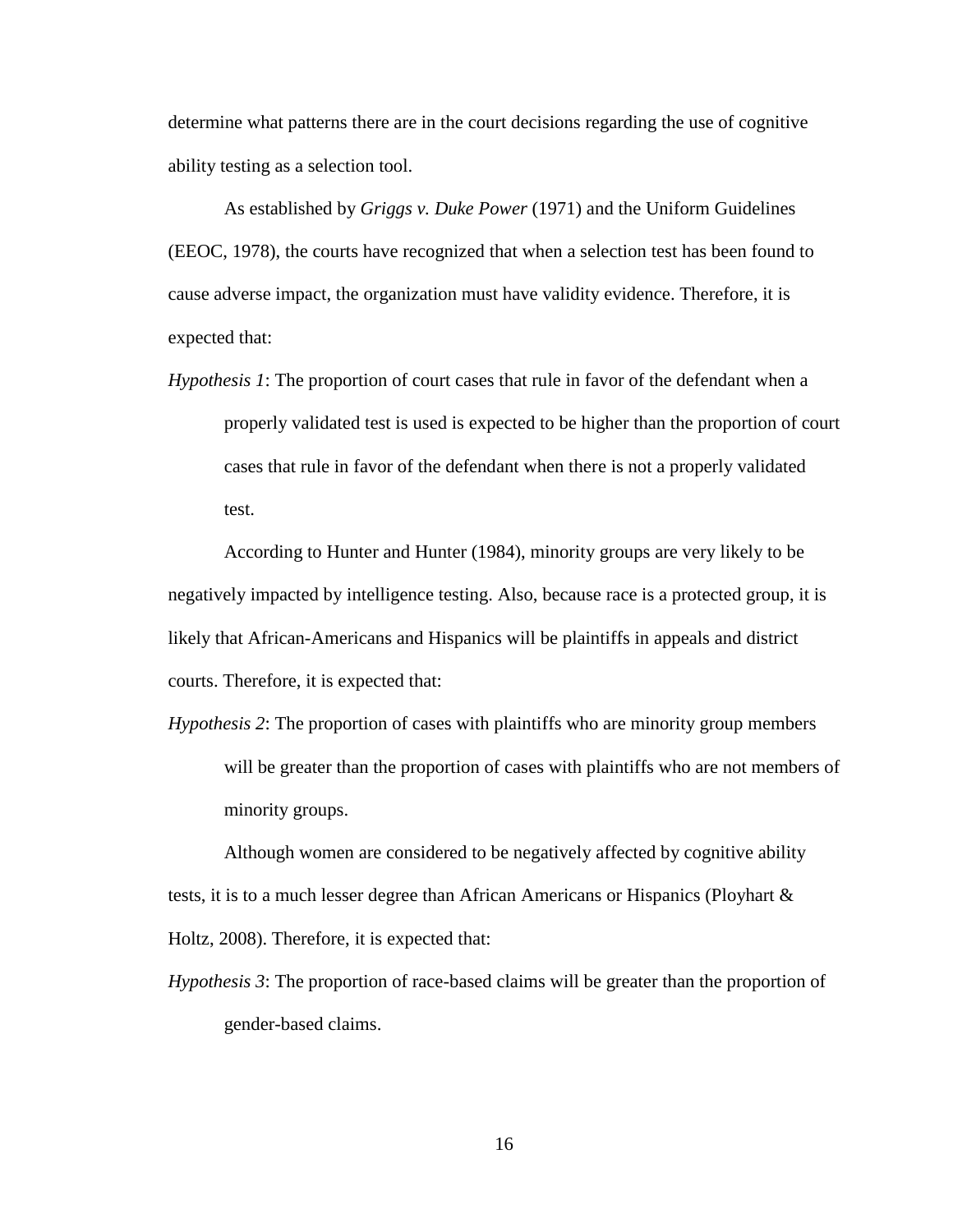In the Uniform Guidelines on Employee Selection Procedures (EEOC, 1978), having validated tests is important. The Uniform Guidelines also state that tests need to be professionally developed. A test can be "validated" but not developed by someone who has the proper abilities to do so. Therefore, it is expected that:

*Hypothesis 4*: The proportion of cases ruled in favor of the defendant with a

professionally developed test will be higher than the proportion of cases ruled in favor of the defendant without a professionally developed test.

Terpstra et al. (1999) found that cases with jury trials typically involved much larger sums of money being paid in damages for cases that the defendant lost. This implies that the jury sympathizes to some degree with the plaintiff. Therefore, it is expected that:

*Hypothesis 5*: The proportion of cases where the court ruled in favor of the plaintiff and there is a jury present will be greater than the proportion of cases where the court ruled in favor off the plaintiff without a jury trial.

### **Method**

### <span id="page-23-0"></span>**Criteria for Selecting Cases for Review**

As an extension of the Shoenfelt and Pedigo (2005) review, this study used a similar method to select cases for review. The cases reviewed are from the appellate and district court levels. To find relevant cases, the researcher utilized Lexis-Nexis, a search engine for legal documents. Shoenfelt and Pedigo (2005) searched the years 1992 to 2004. They searched only as far back as 1992 because of the changes in court decisions subsequent to the 1991 Civil Right Act. This review covers the cases that were decided between January 1992 and December of 2015 and includes most of the cases that were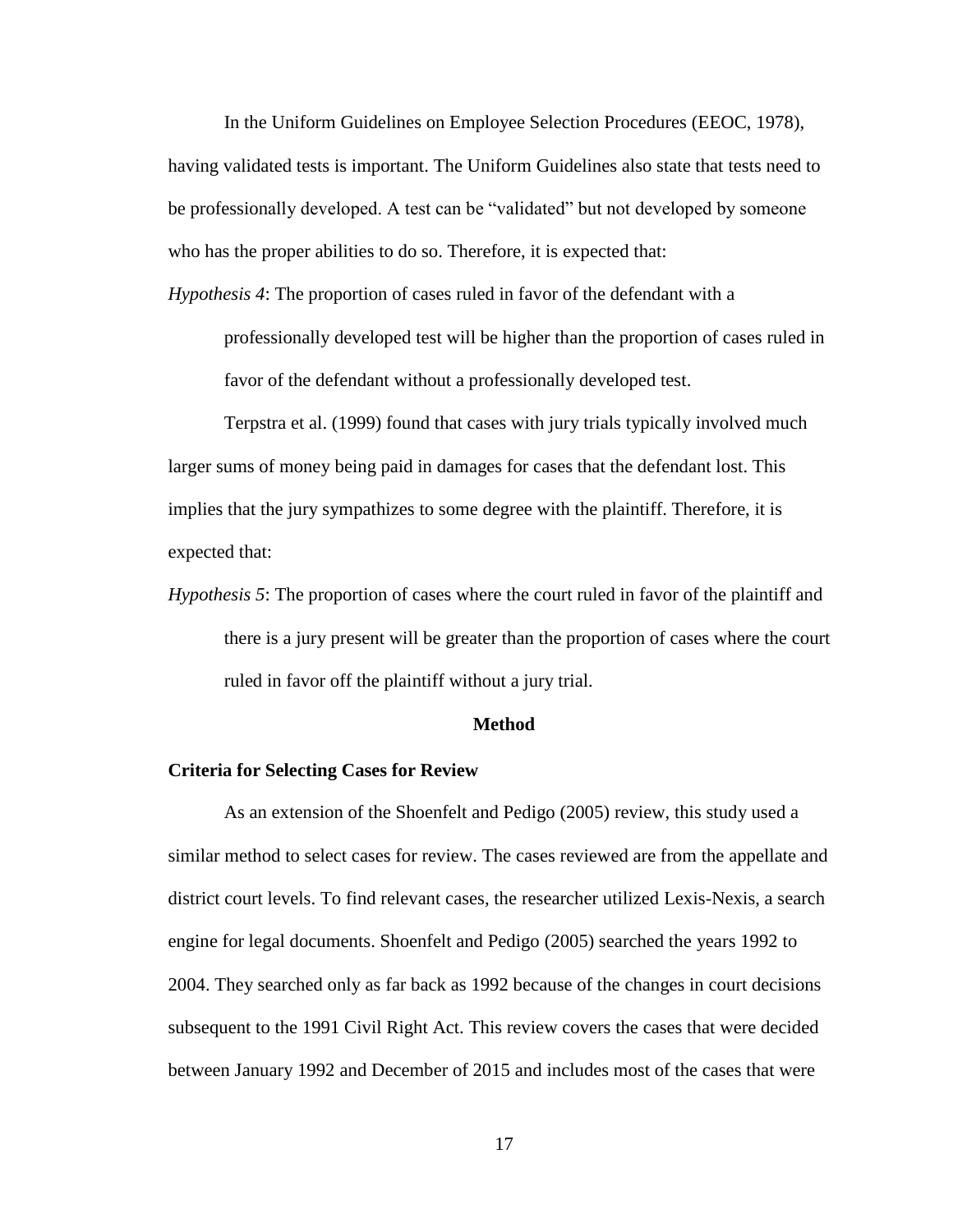reviewed in the Shoenfelt and Pedigo (2005) study. The following words, either alone or in combination, were used in Lexis-Nexis in order to find relevant cases: employment testing, test validation, content validity, criterion validity, construct validity, cognitive testing, cognitive ability testing, intelligence testing, and selection.

The search returned very few new cases; only six new cases were found. Two of the cases from the previous review appeared in court again (*USA v. The State of Delaware,* 2004; *Banos v. City of Chicago,* 2004), but the ruling on the test itself did not change in either. The cases that Shoenfelt and Pedigo (2005) determined should be left out of their analysis were also left out of the analysis in this review. In addition, two more cases from the previous review were excluded as it was determined they were not directly related to the cognitive ability test itself but to some other test or factor. In *Brunet v. City of Columbus* (1995) the issue was the physical ability test being weighted too heavily in the scoring process. Although there was a cognitive ability test present, it was not of issue. In *Jordan v. City of New London* (1999), the nonminority plaintiff complained that he was discriminated against for scoring too high on the test. This case was determined to be irrelevant because it did not involve a minority group or the typical issues that cognitive ability testing can cause. In the end, the total number of cases in this review was 24, of which 9 were appellate court cases and the other 15 were from the district courts (see Appendix D). Cases from Shoenfelt and Pedigo excluded from the current study may be found in Appendix C.

### <span id="page-24-0"></span>**Coding the Cases**

This review used the same coding method used in Shoenfelt and Pedigo (2005) that was adapted from the Werner and Bolino (1997) study that reviewed cases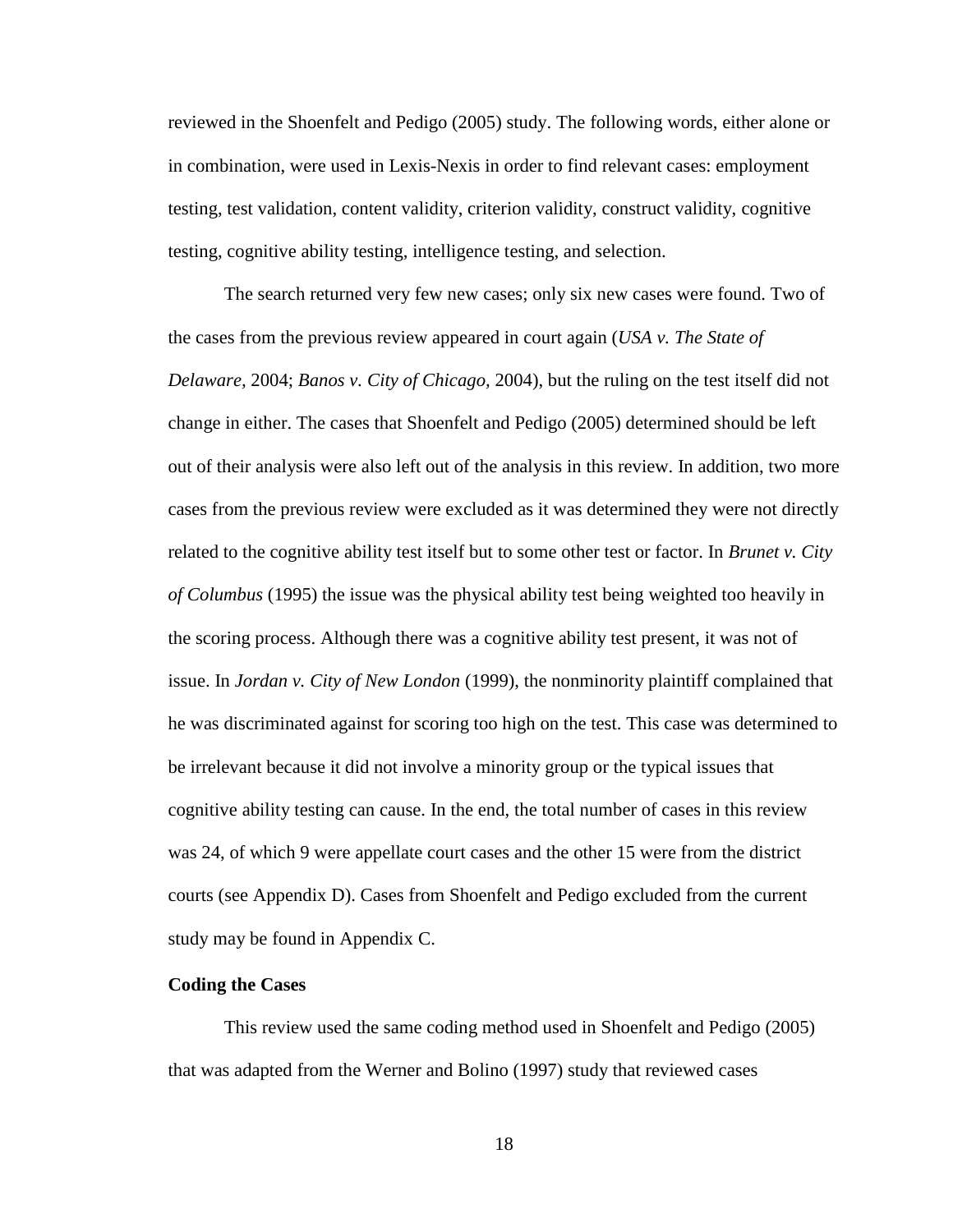concerning performance appraisal and the Terpstra et al. (1999) review of cognitive ability test cases. In addition to coding factors that were used before, this study included the factor of cutoff scores as it was determined to be a potentially deciding factor in whether the court ruled in favor of the defendant in the Shoenfelt and Pedigo (2005) study. The factors that were coded can be seen in Appendix A.

There were four raters, all of whom were industrial-organizational psychology graduate students. There were three independent raters for each of the six new cases. The cases from the previous review were recoded. Only one rater was deemed necessary for the previously reviewed cases to check that the coding in the last review was accurate and to code the additional factors added in this review. An evaluation of rater agreement was conducted.

#### **Results**

<span id="page-25-0"></span>The coding results for all of the individual cases are included in Appendix D. There was virtually no disagreement among the raters in coding the cases. In a few cases there was some confusion about whether a test with multiple components was considered to be multiple tests or a single test. In the end, that factor was coded as multiple tests if there were several dimensions being measured in one test battery. In coding the cases from Shoenfelt and Pedigo (2005), the current raters had no disagreement with the raters from that review. There were a few instances of rater disagreement on the six new cases; these disagreements were resolved after discussing the rationale behind the coding factor and discovering a misunderstanding about how to interpret the code.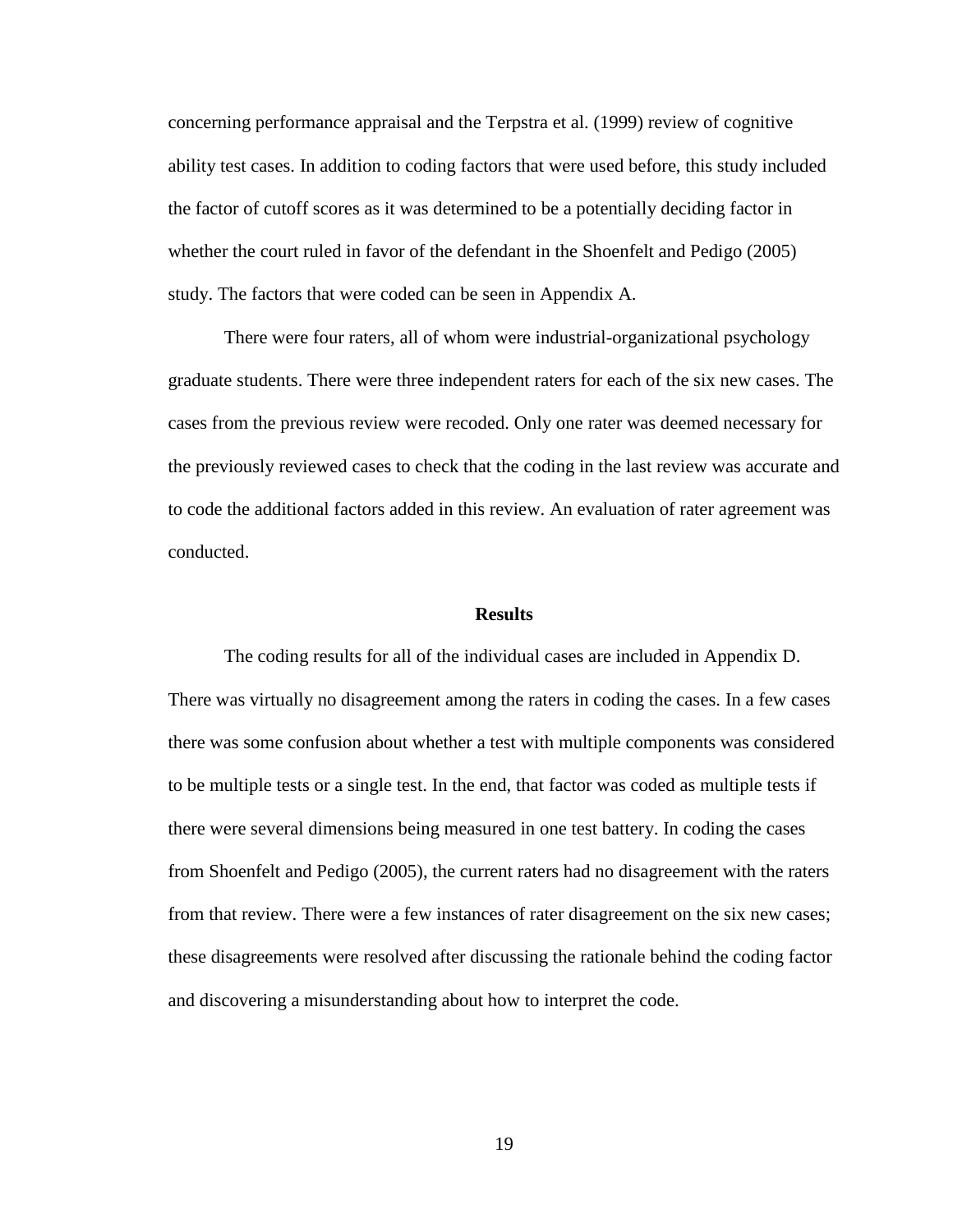In order to test Hypotheses 1, 4, and 5, a *z*-test of the proportions was used to analyze if there were significant difference in the proportions of cases as hypothesized. The formula for this test is provided below<sup>1</sup>:

$$
z = \frac{\frac{r1}{n1} - \frac{r2}{n2}}{\sqrt{\left(\frac{r1 + r2}{n1 + n2}\right) \left[1 - \left(\frac{r1 + r2}{n1 + n2}\right)\right] \left(\frac{1}{n1} + \frac{1}{n2}\right)}}
$$

Where, in this review:

*r1* is the number of cases that meet the relevant criteria *n1* is the total number of cases in relevant comparison group 1 *r2* is the number of cases that meet the relevant criteria *n2* is the total number of cases in relevant comparison group 2

To clarify how Hypotheses 1, 4, and 5 were tested, each component of the analysis for that hypothesis is restated in the equation below the hypothesis. Hypotheses 2 and 3 were analyzed using a *z*-test to determine if the observed proportion of cases was significantly different from a hypothetical distribution where the cases were evenly split on the relevant criteria.

### <span id="page-26-0"></span>**Hypothesis 1**

 $\overline{\phantom{a}}$ 

Hypothesis 1 was stated as: The proportion of court cases that rule in favor of the defendant when a properly validated test is used is expected to be higher than the proportion of court cases that rule in favor of the defendant when there is not a properly validated test.

In order to test Hypothesis 1, the proportions compared were as follows:

 $<sup>1</sup>$  z-tests were computed using an online calculator after it was determined that the online</sup> calculator provided the same results as the *z*-test formula calculated by hand. http://www.socscistatistics.com/tests/ztest/Default2.aspx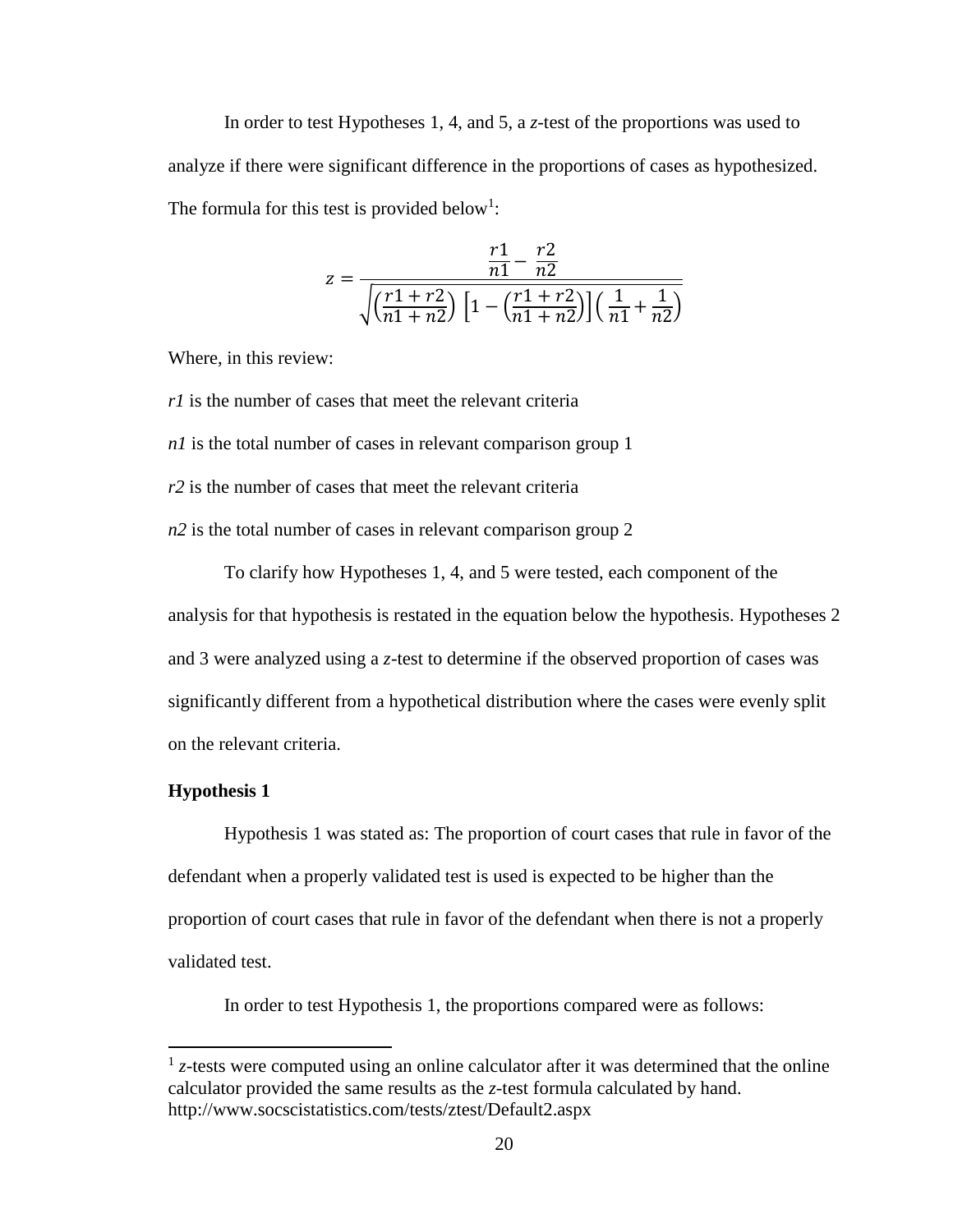# Cases validated and in favor of defendant  $(r1)$ Total cases validated (n1)

 $\mathcal{V}S$ 

# Cases not validated and in favor of defendant  $(r2)$ Total cases not validated (n2)

The *z*-test for differences in proportions indicated there was a significant difference between the number of cases in favor of the defendant when there was a validated test being used (16/22) and cases in favor of the defendant when there was not a validated test being used  $(0/2; z = 2.19, p < .05)$ . There were significantly more cases ruled in favor of the defendant when the test being challenged was validated than there were when the test was not validated, thus supporting Hypothesis 1.

## <span id="page-27-0"></span>**Hypothesis 2**

Hypothesis 2 stated: The proportion of cases with plaintiffs who are minority group members will be greater than the proportion of cases with plaintiffs who are not members of minority groups.

In order to test Hypothesis 2, a *z*-test was performed. The proportion of cases with plaintiffs who were of a minority race  $(22/24)$  was significantly different than if minorities and non-minority plaintiffs were equally represented in the court cases observed (12/24;  $z = 4.279$ ,  $p < .01$ ). There were significantly more cases with minority plaintiffs than nonminority plaintiffs, thus supporting Hypothesis 2.

### <span id="page-27-1"></span>**Hypothesis 3**

Hypothesis 3 stated: The proportion of race-based claims will be greater than the proportion of gender-based claims.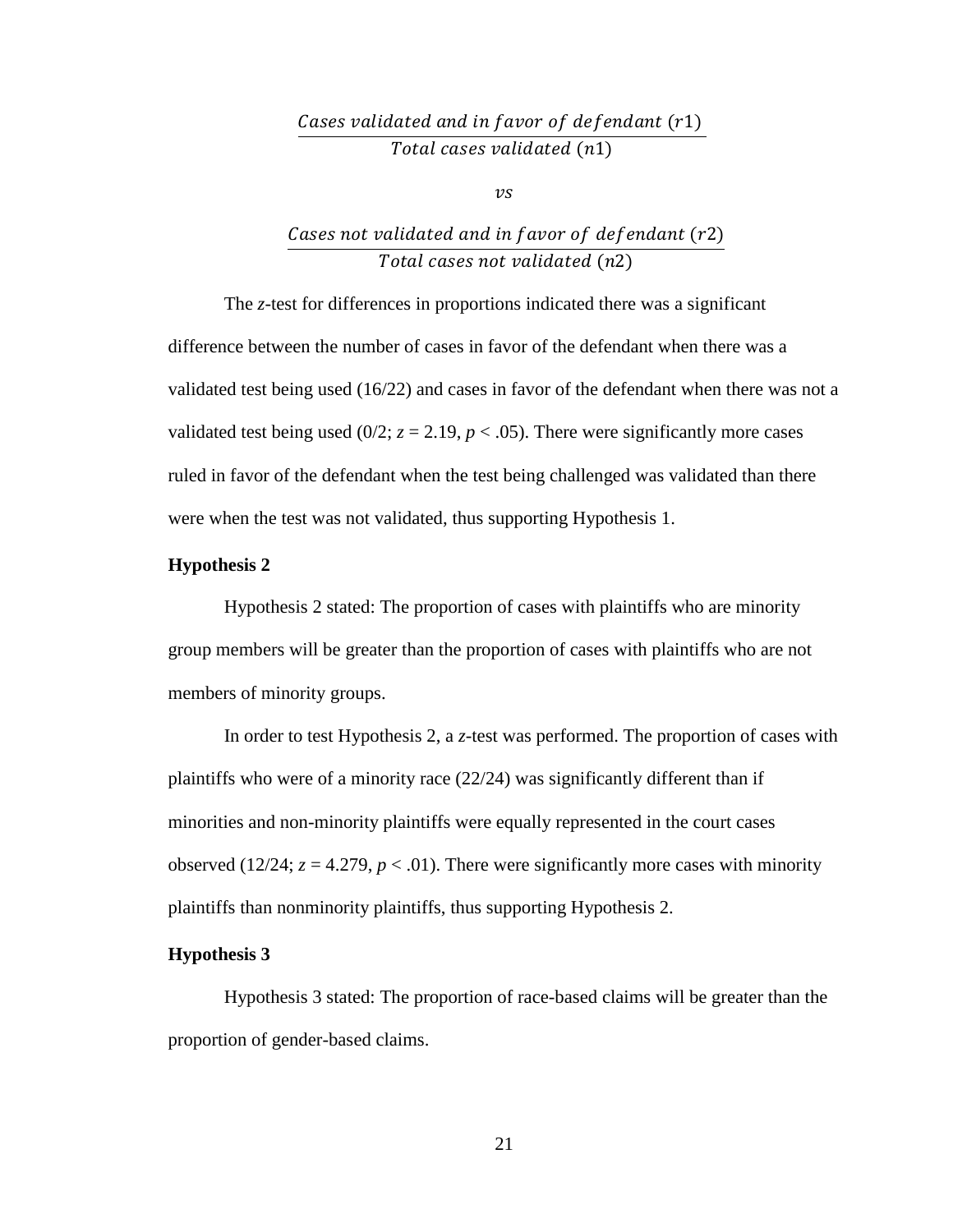There were no gender-based cases found. All 24 cases in this review were racebased cases, and a *z*-test confirmed that this finding is significant ( $z = 5.10$ ,  $p < .01$ ). Therefore, Hypothesis 3 is supported.

### <span id="page-28-0"></span>**Hypothesis 4**

Hypothesis 4 stated: The proportion of cases ruled in favor of the defendant with a professionally developed test will be higher than the proportion of cases ruled in favor of the defendant without a professionally developed test.

> Cases for defendant with prof dev tests  $(r1)$ All cases with prof dev tests  $(n1)$

> > $\mathcal{V}S$

# Cases for defendant without prof dev test  $(r2)$ All cases without prof dev tests (n2)

All 24 cases involved professionally developed tests. Of these cases, 16 of the 24 were decided for the defendant. The *z*-test indicated that the proportion of cases in favor of the defendant was significantly different from the proportion of cases where the defendant won and they had not used a professionally developed test (0) ( $z = 4.50$ ,  $p <$ .01). Thus, Hypothesis 4 was supported.

# <span id="page-28-1"></span>**Hypothesis 5**

Hypothesis 5 stated: The proportion of cases where the court ruled in favor of the plaintiff and there is a jury present will be greater than the proportion of cases where the court ruled in favor off the plaintiff without a jury trial.

> For plaintiff with jury trial  $(r1)$ Cases with jury trials  $(n1)$

> > $\mathcal{V}S$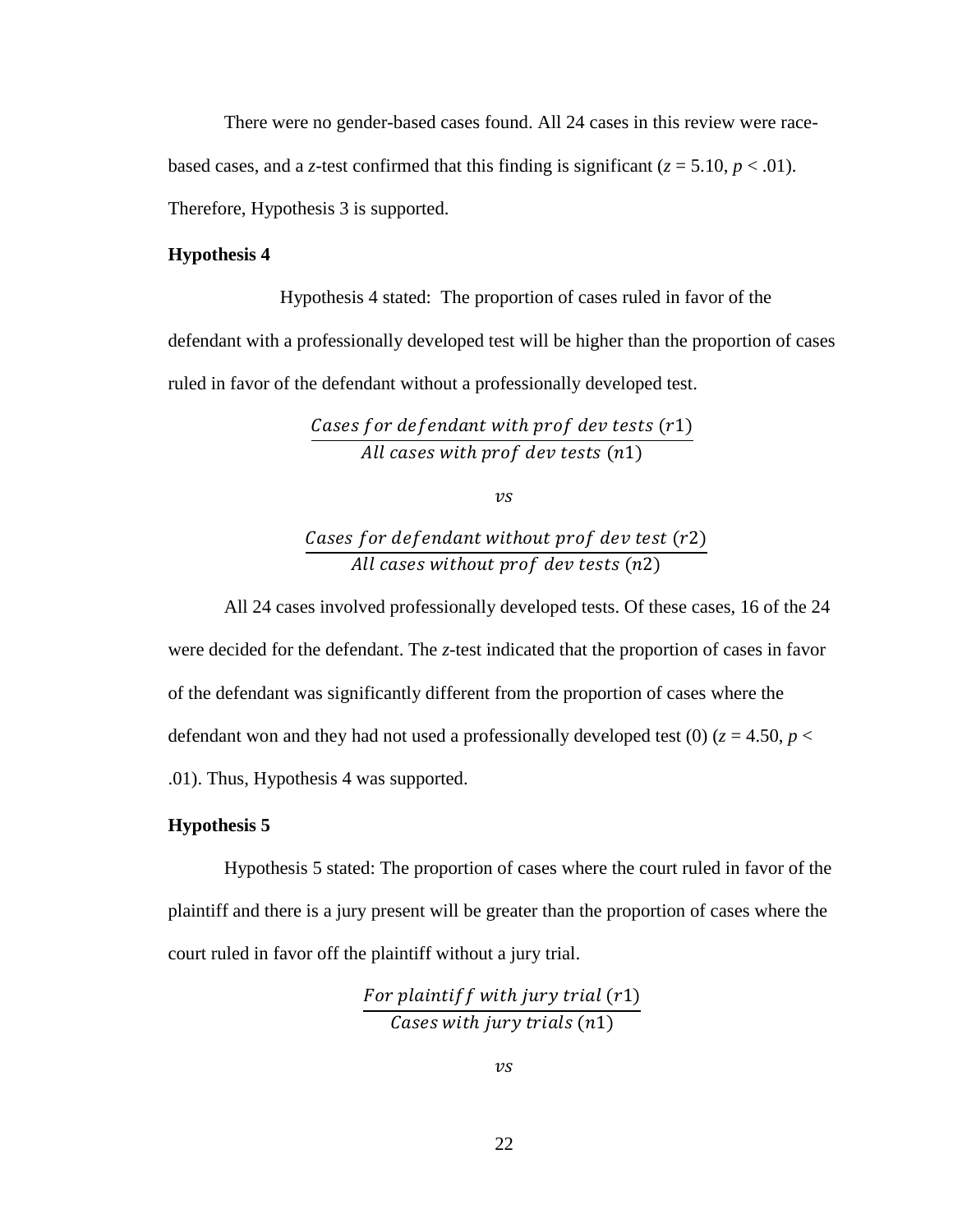# For plaintiff without jury  $(r2)$ Cases without jury trials (n2)

Unfortunately, there was only one court case that involved a jury trial. Therefore, it would be misleading to do any analysis. Given that there was only one isolated case with a jury trial and nothing with which to compare it, there is insufficient information to test Hypothesis 5.

### **Discussion**

### <span id="page-29-1"></span><span id="page-29-0"></span>**Hypothesis 1 Findings**

Hypothesis 1, which stated that the proportion of court cases that rule in favor of the defendant when a properly validated test is used is expected to be higher than the proportion of court cases that rule in favor of the defendant when there is not a properly validated test, was supported. It is always advisable to perform a job analysis for a job associated with employment decisions and to obtain validity evidence for the testing process being used to make those decisions. Support for validated tests is beneficial for industrial-organizational psychology practitioners, as this finding is consistent with the Uniform Guidelines (EEOC, 1978) and that the courts give great deference to the Guidelines. The number of cases decided in favor of the plaintiff (6/22) in this comparison is particularly interesting. The tests being defended were validated in all six of these cases, and yet the plaintiff won. The most prevalent reason for the plaintiff's victory was that the cutoff scores were not supported by the job analysis data or any other professional standard. The other reason, found only in *Bazile v. City of Houston* (2012), was that an equally valid alternative existed to the cognitive test used. It is worth noting that the Bazile case was the only one in which the plaintiff managed to provide a more valid alternative and to win the case. Again, this argument by the plaintiff, that is, a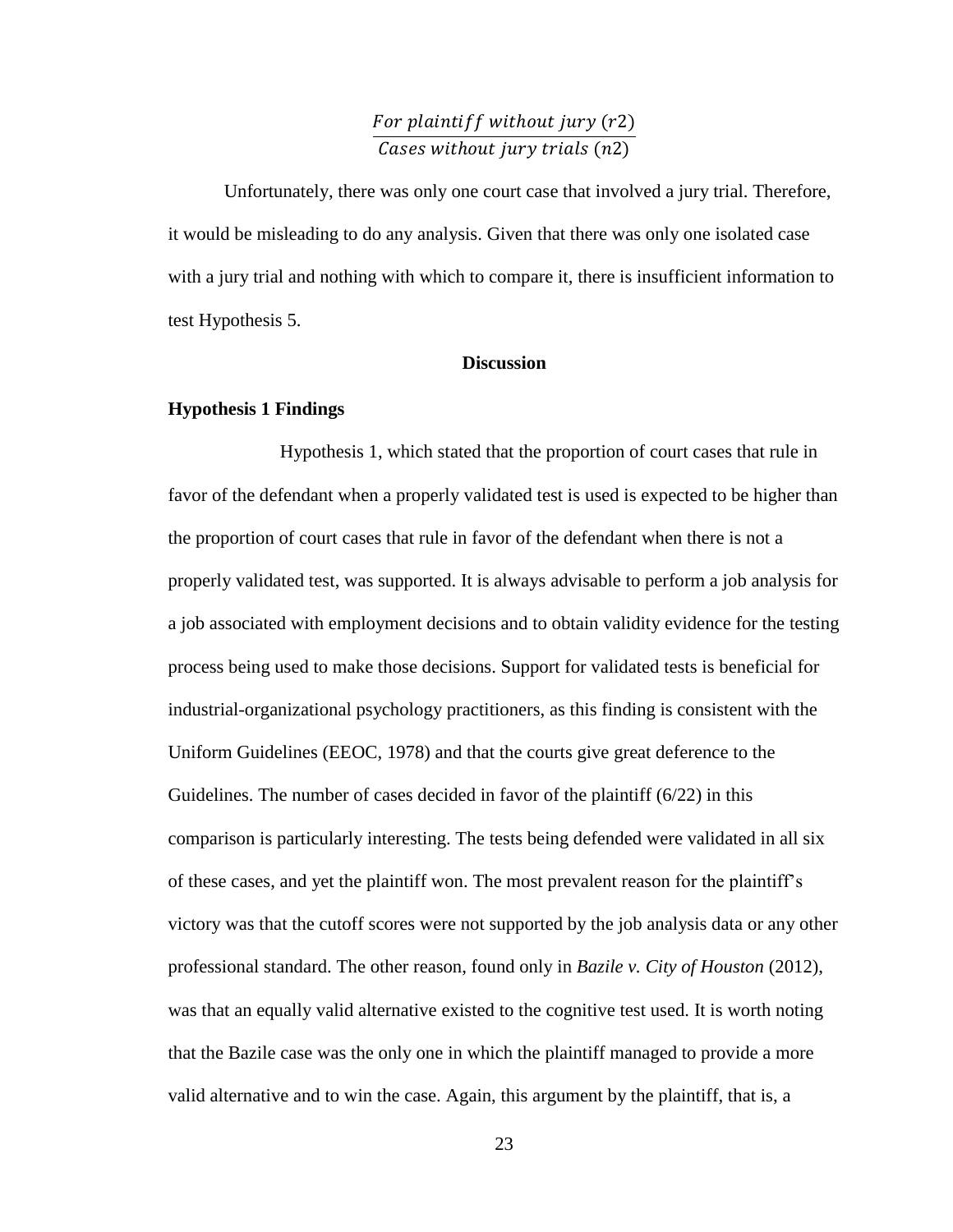viable alternative with equivalent validity and less adverse impact, is consistent with the Guidelines (1978). In the other five cases with validated tests that were found for the plaintiff, the reason the defendant lost the adverse impact case was having set a cutoff score that did not align with the job analysis data. Because this was such a prevalent finding in the recent cases, the next section addresses the particular issues in each case.

### **Cutoff Scores and Other Influences on the Judgment of Validated Tests.**

In the original case from Shoenfelt and Pedigo (2005) that inspired the new coding factor for cutoff scores in the current review, *Green v. Town of Hamden* (1999), there was a ruling for a preliminary injunction for the defendant's selection process because their cutoff score did not serve any legitimate business necessity. With a set cutoff of 75%, only one minority applicant achieved a passing score. The score was then moved to 60% when this problem became apparent. However, no professionally accepted standard or methodology was used in determining these percentage cutoffs. The professional who developed the test did not make any recommendations regarding a specific cutoff score when the test was validated because there were differences among the municipalities that might use the test. The professional who developed the test did, however, provide some factors to consider when determining a cutoff score in these different situations: the number of openings, performance on the test, impact, and diversity (*Green v. Town of Hamden*, 1999).

The cutoff score in *Lewis v. City of Chicago* (2005) was the primary reason the defendants lost with a validated test. In the job analysis conducted by the industrialorganizational psychologist, it was determined that the city should set the cutoff score by counting down from the top scores in increments of 13 because he had determined that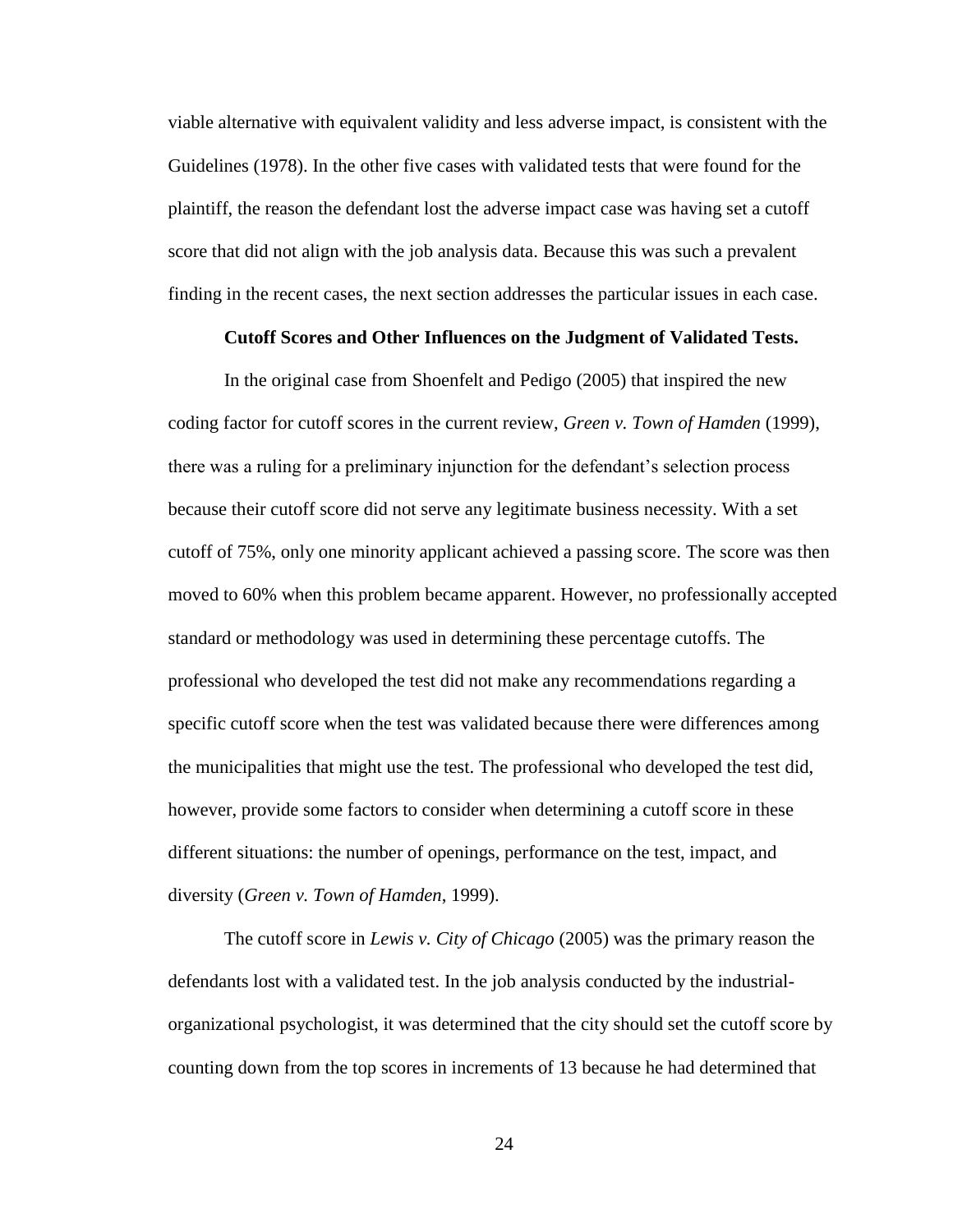scores within 13 points of one another were not significantly different. The cutoff score of 89 set in this case was not within that band, therefore it was determined to be arbitrarily set. The test's reliability also was called into question. This case cites *Lanning v. SEPTA* (1999), a court precedent concerning cutoff scores in discrimination where the judge ruled that a cutoff score on an entry-level employment examination must be shown to measure the minimum qualifications necessary for successful performance of the job in question. Also, *Lewis vs. Chicago* (2005) was overturned in 2008 because of the length of time that had passed since the complaints were filed (Dunleavy  $\&$  Gutman, 2009). The judges in the appealed case ruled that the timely filing period for adverse impact cases is when scores were made known to the test takers, not when the decisions were made based on the inferences from the scores (Dunleavy & Gutman, 2009). The timeliness of complaints is not the focus of this review; because the case was initially decided on the job relatedness of the test, our analysis is still accurate. This timeliness trend should be noted. However, in the end, the best advice for an organization is to spend time and effort to create reliable and validated selection procedures up front that also attempt to minimize adverse impact (Dunleavy & Gutman, 2009).

The *Bazile v. City of Houston* (2012), a case found for the plaintiff, is of interest for a reason other than the cutoff score. Adverse impact was demonstrated using the 4/5ths rule, but no statistical tests were significant. Although the more rigorous analyses suggested the 4/5ths violation occurred by chance, the court found adverse impact (Dunleavy, 2012). In the end, the court ruled that the equally valid assessment center and situational judgment test be used, but not given any greater weight than that for the multiple-choice test (*Bazile v. City of Houston*, 2012).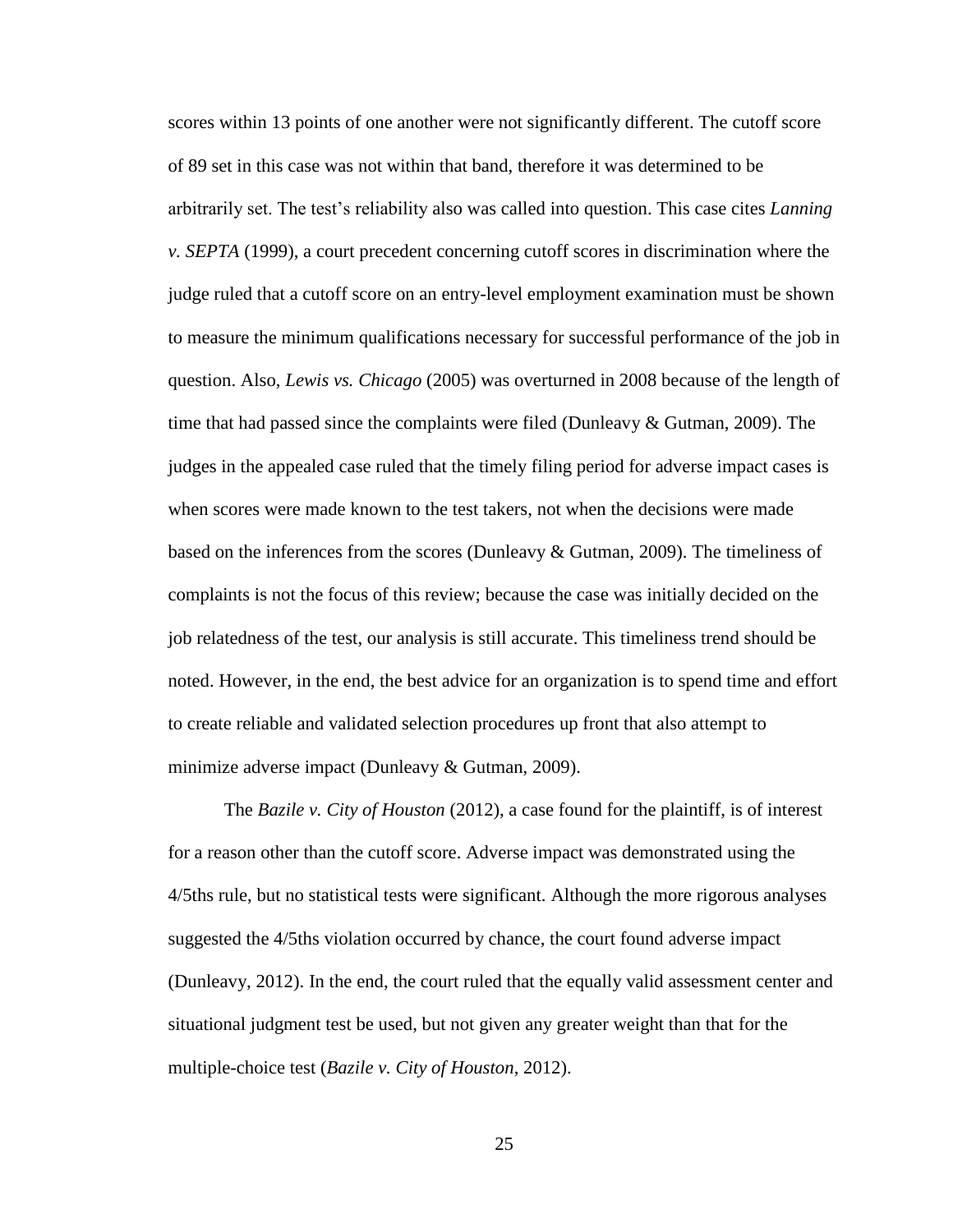In *Smith v. City of Boston* (2015), the city had set a cutoff score of 70 for no identified reason. However, this was not the main problem in the court's opinion. The city of Boston had used this test for a ranking system, and the court deemed that the validity evidence did not support rank ordering (i.e., that an applicant with better scores on that test would perform better on the job). Thus the rank ordering of applicants based on their test was unlawful because it resulted in adverse impact (*Smith v. City of Boston*, 2015). Note that the coding for Smith (see Appendix D) may make it appear that the reason the plaintiff won was the cutoff score issue; however, it was actually the rankordering of applicants that led the court to rule in favor of the plaintiff.

In *Local Union v. Mississippi Power and Light* (2004), the cutoff score was based on data, but was found to cause adverse impact. The court ruled that Mississippi Power and Light could no longer to use the test until they had computed a proper cutoff score that met the businesses needs but also caused less adverse impact (*Local Union v. Mississippi Power and Light*, 2004)

In *United States of America v. City of New York* (2010), the court determined that there was no relation between the cutoff score and the job analysis data. It was ruled that there was intentional discrimination across time, otherwise known as pattern or practice. In this case, despite having a validated test, City of New York lost because of the pattern or practice evidence presented and a rank-ordered pass-fail test with a cutoff score that misrepresented the job data (*United States of America v. City of New York,* 2010).

Together, these cases with cutoff score issues provide further support for the statement by Dunleavy and Gutman (2009) regarding *Lewis v. City of Chicago* (2005).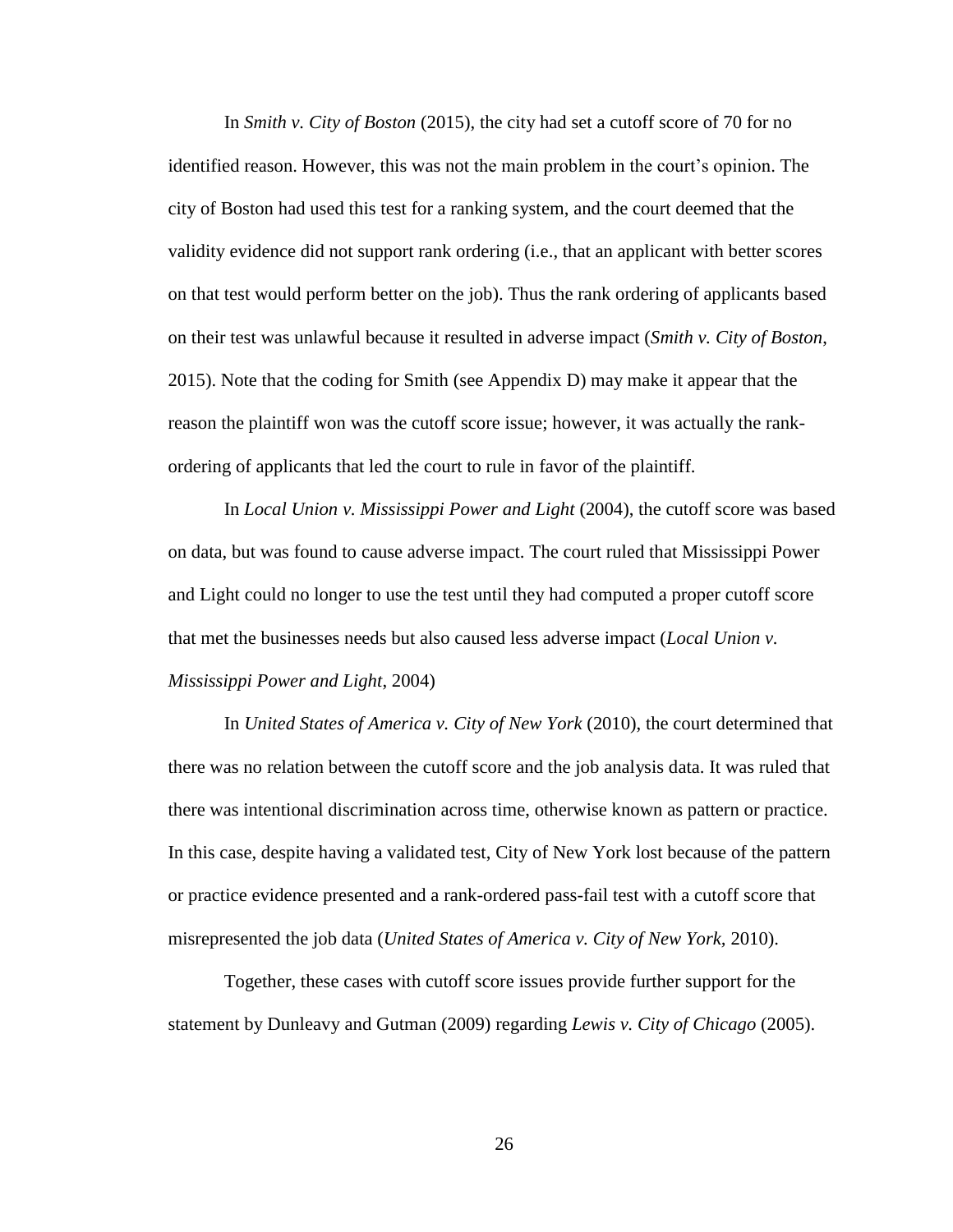That is, subtest weighting, cutoff scores, and banding strategies should all be demonstrably empirically based.

#### <span id="page-33-0"></span>**Findings for Remaining Hypotheses**

Hypothesis 2 was supported. There were significantly more cases with minority plaintiffs than nonminority plaintiffs. There were few reverse discrimination cases and no gender-related cases. This finding was expected because women typically do not differ from men in cognitive ability. Race-based differences in cognitive ability, particularly for minorities such as African-Americans and Hispanics, are common (Ployhart & Holtz, 2008).

There were no gender-related cases identified in the past 20 years. This is substantive information on its own. Hypothesis 3 was supported, as all 24 cases were race based. There was a gender-based case (*Brunet v. City of Columbus*, 1995) in the previous review (Shoenfelt & Pedigo, 2005), but after looking more closely at the content of the case, it became clear that the focus was the physical ability test and not the cognitive ability test. Thus, *Brunet v. City of Columbus* was removed from the analysis of the current study.

Hypothesis 4 was supported, as the defendant won in 16 of the 24 cases where the test was professionally developed. There were no cases in which the test was not professionally developed. Thus, it can be reasoned that it is favorable for the organization to use a professionally developed test. However, as illustrated by the five cases that turned on the cutoff score, organizational decisions on how to implement a professionally developed test can lead to litigation.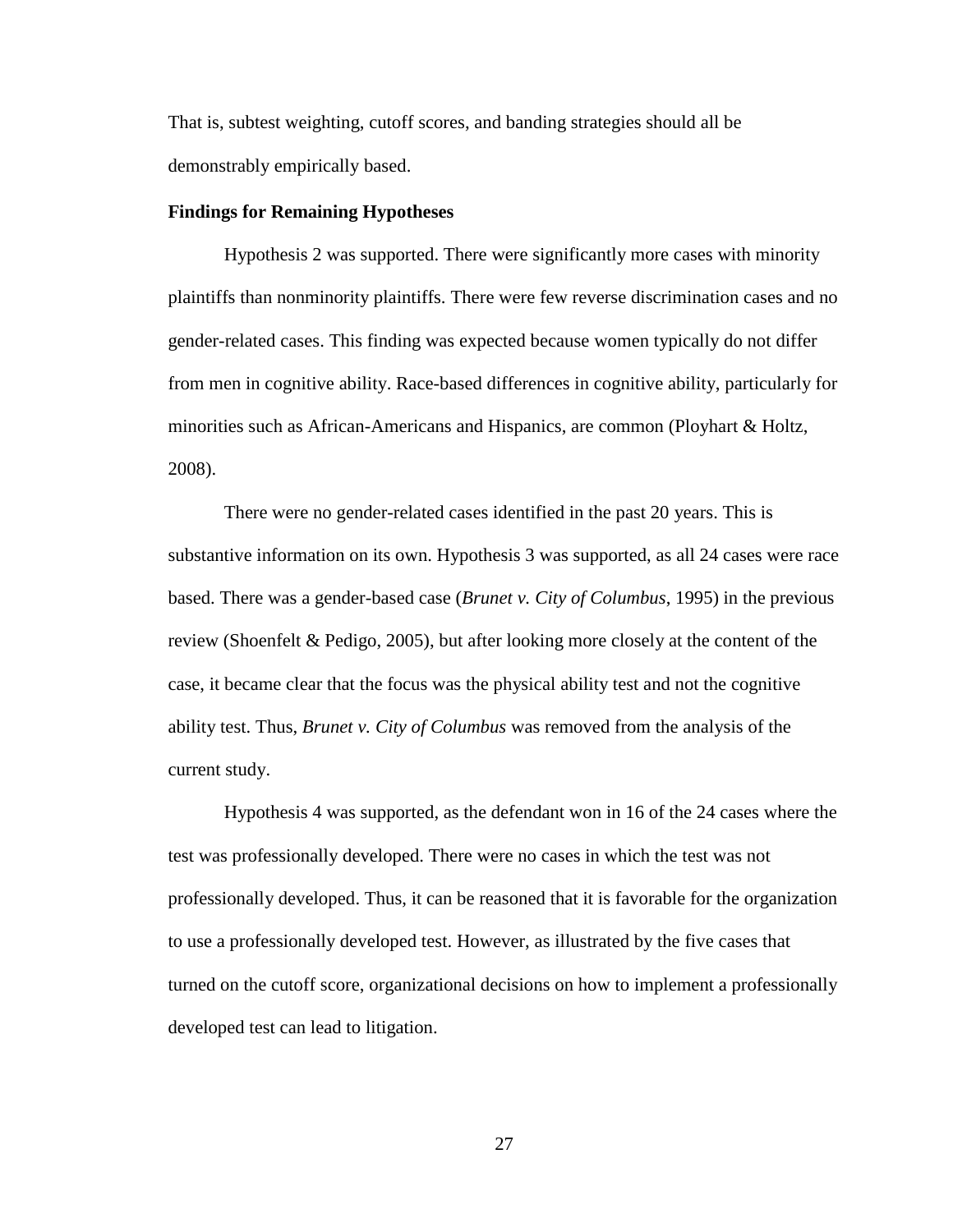Only one case (*Zottola v. City of Oakland*, 2002) involved a jury trial. Thus, Hypothesis 5 could not be tested in the current study, nor was it tested in Shoenfelt and Pedigo (2005). The *Zottola v. City of Oakland* (2002) case is unique among the other cases found; it was the only one that involved adverse impact as well as disparate treatment claims. The Civil Rights Act of 1991 indicates that only disparate treatment cases may be heard by a jury, and most of the cases gathered appeared to be adverse impact claims.

#### <span id="page-34-0"></span>**Limitations**

The major limitation of this review is that there were surprisingly few cases discovered. Only six court cases involving cognitive ability tests were found since 2004, an exceptionally low number of cases to have occurred across a 10-year span. There were 18 cases in the ten years covered in the Shoenfelt and Pedigo (2005) review. It is possible, but not probable, that some relevant cases were missed. The search for the current study was rigorous. However, if a search engine other than LexisNexis were used, additional cases might be found.

Another reason for the small number of cases could be that more cases are settling out of court than before. Organizations may prefer to keep cases to a minimum for the preservation of the organization's reputation. In future reviews, it would be wise to use a more overarching or encompassing process for finding cases involving more people and more search engines such as Westlaw or Google. It also may be informative to include a qualitative analysis of the cases while still addressing the quantitative aspect for drawing conclusions.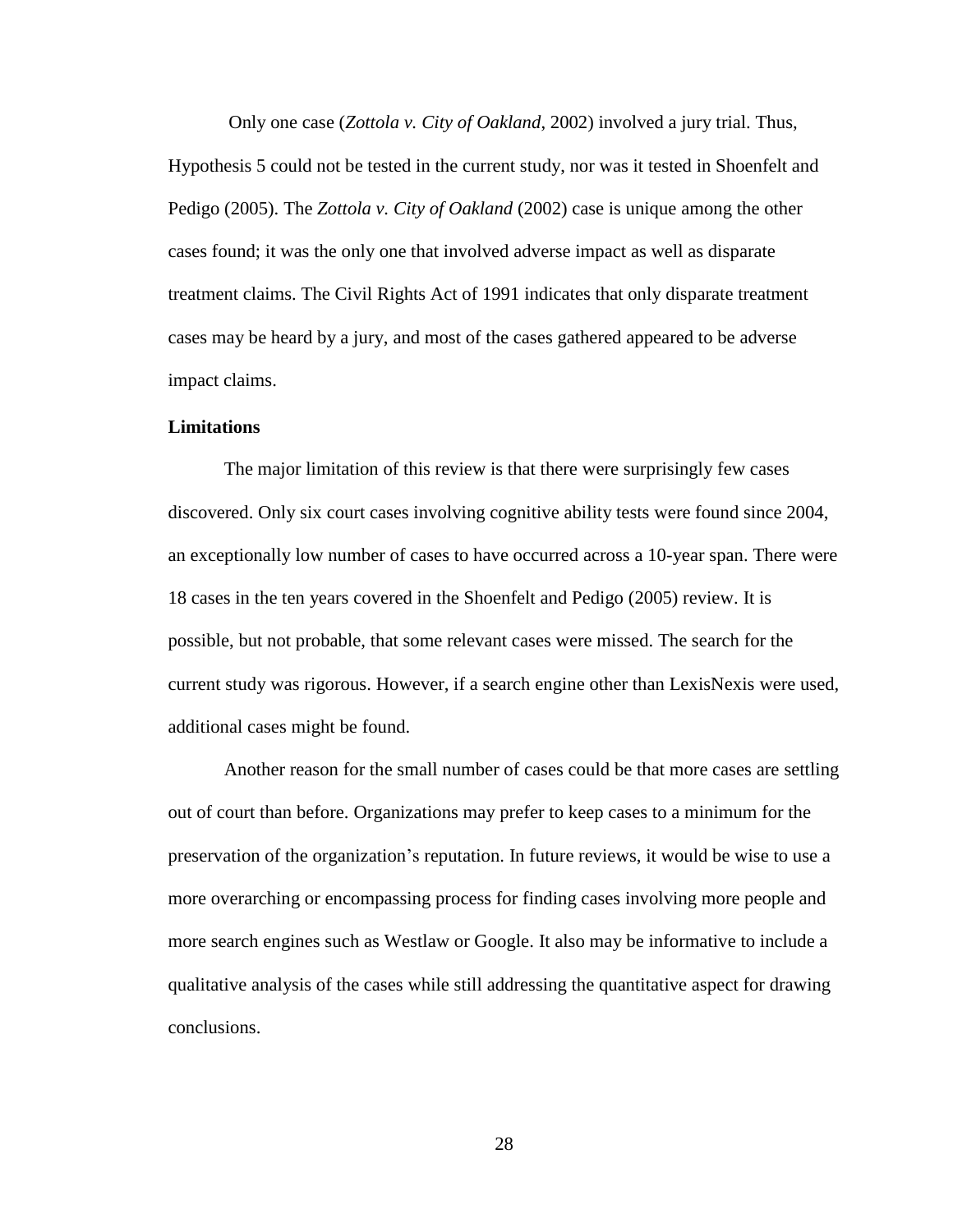For any future review of court cases concerning cognitive ability tests, it would be wise to search for terms such as "written exam" or "multiple choice." These terms may yield more results than the terms used in this review. It also might be beneficial to include extra coding factors. One such factor could be the type of validity (content, criterion, generalized, or construct) used by the defendant. Another factor could be whether the plaintiff successfully presented an equally valid alternative test with less potential for adverse impact. In addition, adding an additional coding factor addressing the type of discrimination (i.e., adverse impact, pattern or practice, or disparate treatment) associated with the selection practice or test might be of interest. Additional information potentially could increase the accuracy of any future reviews.

### <span id="page-35-0"></span>**Conclusion**

This review confirms what are considered to be best practices in industrialorganizational psychology and that are consistent with the law. The results of the study indicate defendants with validated tests are likely to be successful in court unless they have arbitrarily set cutoff scores or neglected to search for equally valid alternatives with less adverse impact. The current practice of using job analysis as the basis for professionally developing and validating tests appears to be very prevalent, at least in the civil service organizations involved in the reviewed cases. Validated tests based on job analysis are likely to be upheld in court, consistent with practices described in the Uniform Guidelines (EEOC, 1978) and other professional standards. It is advantageous for organizations to make data-based decisions and to use empirically-based methods for determining sensitive selection parameters such as cutoff scores and bands.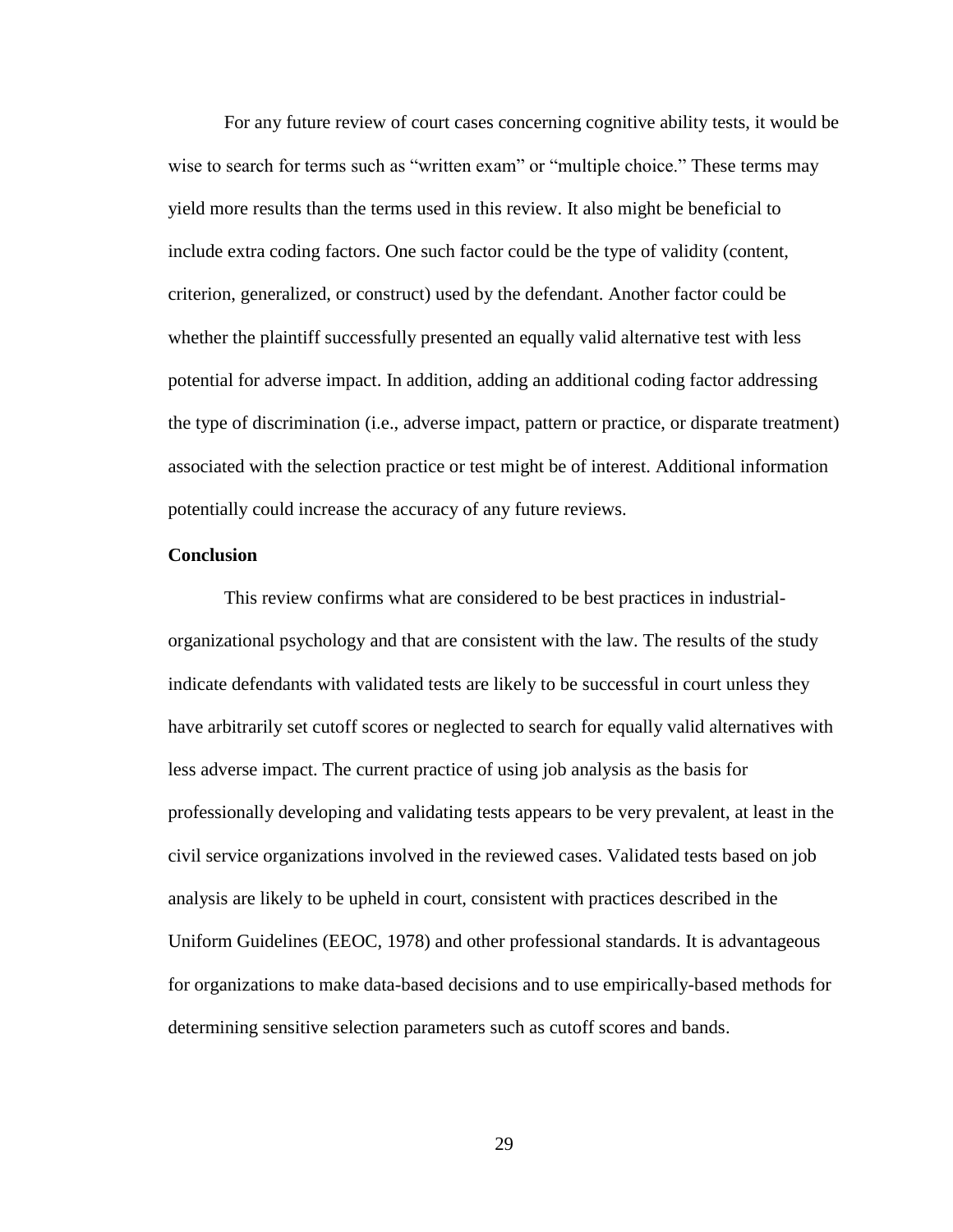#### **References**

- <span id="page-36-0"></span>Civil Rights Act of 1964, Pub. L. No. 88-352, 78 Stat. 241 (1964).
- Civil Rights Act of 1971, Pub. L. No. 42-22, 17 Stat. 13 (1971).
- Civil Rights Act of 1991, Pub. L. No. 102-166, 150 Stat. 1071 (1991).
- Dunleavy, E. (2012). A deeper dive into the adverse impact analyses in Bazile v. City of Houston (2012). *DCI Consulting Blog.* http://dciconsult.com/a-deeper-dive-intothe-adverse-impact-analyses-in-bazile-v-city-of-houston-2012/
- Dunleavy, E. & Gutman, A. (2009). Lewis v. City of Chicago: What is a timely claim of disparate impact? On the Legal Front. *The Industrial-Organizational Psychologist.* http://www.siop.org/tip/jan10/08gutman.aspx
- Equal Employment Opportunity Commission. (1978). *Uniform guidelines on employee selection procedures*. 29 C.F.R. 1605.
- Gottfredson, L. S. (2000). Skills gaps, not tests, make racial proportionality impossible. *Psychology, Public Policy, and Law, 6*, 129-143. doi:10.1037/1076-8971.6.1.129

*Griggs v. Duke Power Company* (1971) 401 U.S. 424

- Gutenberg, R. L., Arvey, R. D., Osburn, H. G., & Jeanneret, P. R. (1983). Moderating effects of decision making/information processing job dimensions on test validities*. Journal of Applied Psychology, 68,* 602–608. doi:10.1037/0021- 9010.68.4.602
- Hough, L. M., Eaton, N. K., Dunnette, M. D., Kamp, J. D., & McCloy, R. A. (1991). Criterion-related validities of personality constructs and the effects of response distortion on those validities. *Journal of Applied Psychology, 75*, 581–595. doi:10.1037/0021-9010.75.5.581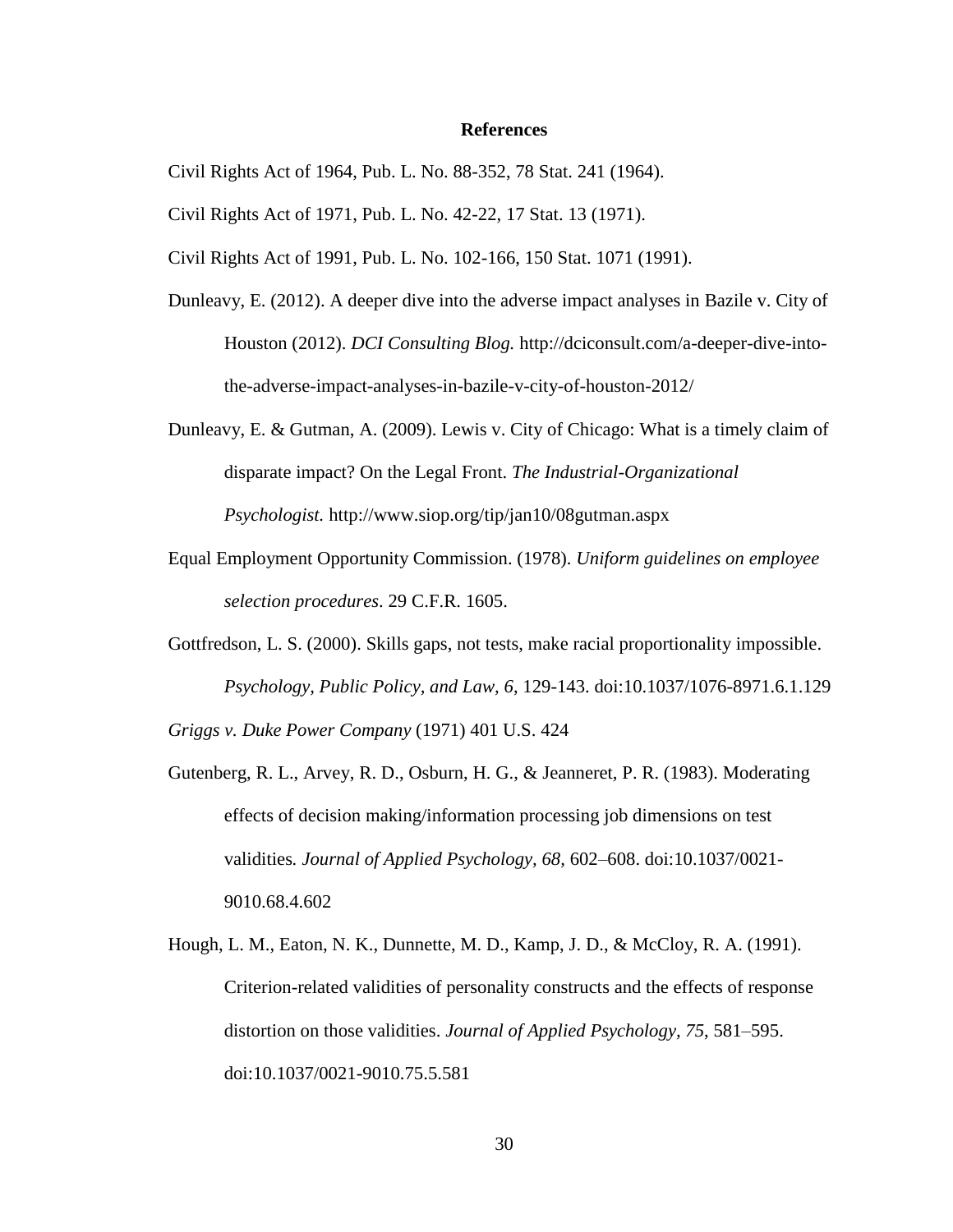- Hough, L. M., Oswald, F. L., Ployhart, R. E. (2001). Determinants, detection and amelioration of adverse impact in personnel selection procedures: Issues, evidence and lessons learned. *International Journal of Selection and Assessment, 9*, 152-194. doi: 1.11111468-2389.00171
- Hunt, E. (1996). When should we shoot the messenger? Issues involving cognitive testing, public policy, and the law? *Psychology, Public Policy, And Law, 2*, 486- 505. doi:10.1037/1076-8971.2.3-4.486
- Hunter, J. E., & Hunter, R. F. (1984). Validity and utility of alternative predictors of job performance. *Psychological Bulletin, 96*, 72–98. doi:10.1037/0033-2909.96.1.72
- Hunter, J. E., Schmidt, F. L., & Le, H. (2006). Implications of direct and indirect range restriction for meta-analysis methods and findings. *Journal of Applied Psychology, 91*, 594-612. doi:10.1037/0021-9010.91.3.594

*Lanning v. SEPTA* (1999), 181 F.3d 478

- McClelland, D.C. (1993). Intelligence is not the best predictor of job performance. *Current Directions in Psychological Science, 2*, 5–6. doi:10.1111/1467- 8721.ep10770447
- Murphy, K. R. (2002). Can conflicting perspectives on the role of g in personnel selection be resolved? *Human Performance, 15*, 173-186.

doi:10.1207/s15327043hup1501&02\_11

Outtz, J. L. (2002). The role of cognitive ability tests in employment selection. *Human Performance, 15,* 161-171. doi:10.1080/08959285.2002.9668089 *Patterson v. McLean Credit Union* (1988), 491 U.S. 164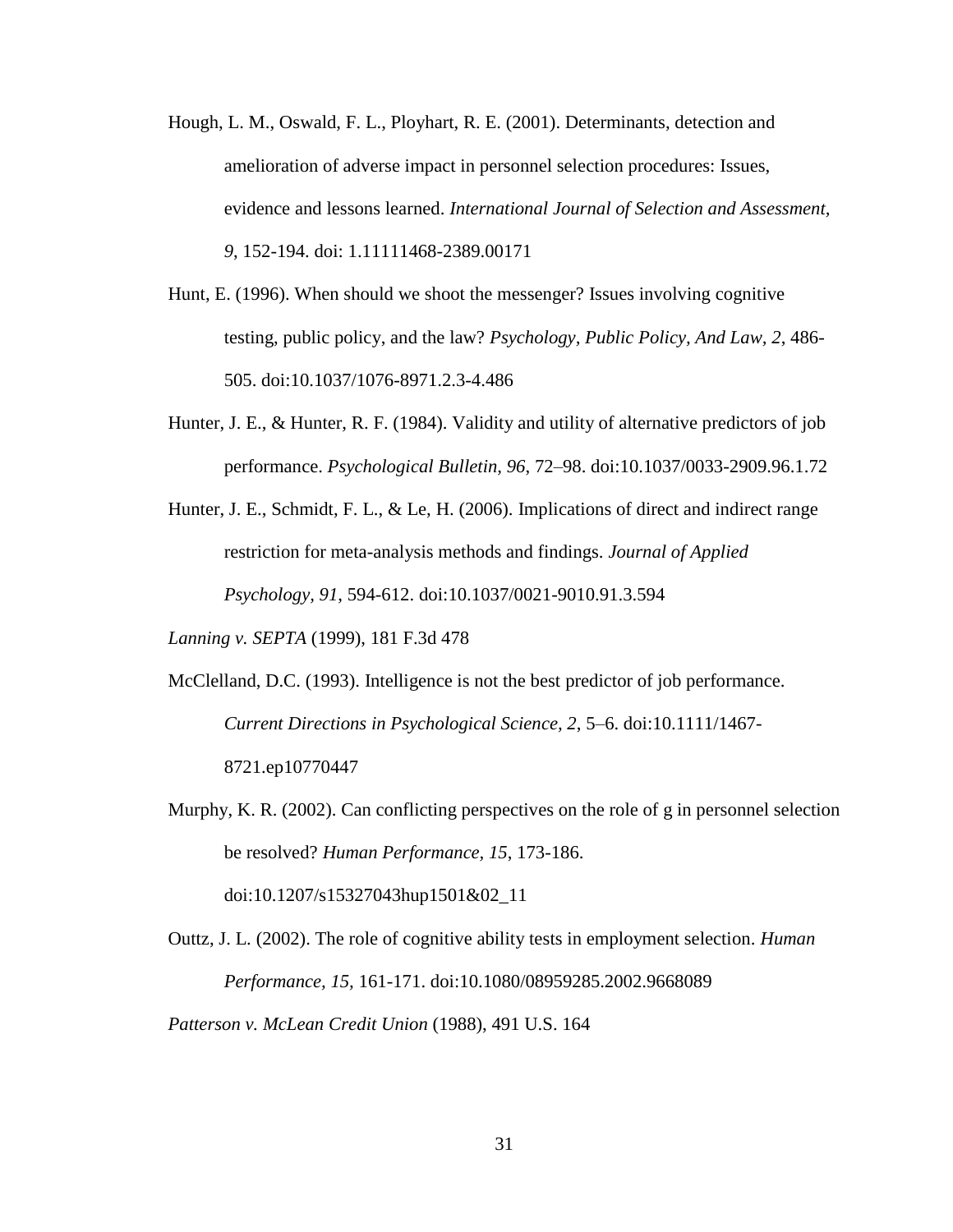Ployhart, R. E. & Holtz, B. C. (2008). The diversity–validity dilemma: Strategies for reducing racioethnic and sex subgroup differences and adverse impact in selection. *Personnel Psychology, 61*, 153-172. doi:10.1111/j.1744- 6570.2008.00109.x

*Price Waterhouse v. Hopkins* (1989), 490 U.S. 228

Schmidt F. L. (2002). The role of general cognitive ability and job performance: Why there cannot be a debate. *Human Performance, 15*, 187–210. doi:10.1080/08959285.2002.9668091

Schmidt, F. L., & Hunter, J. E. (1998). The validity and utility of selection methods in personnel psychology: Practical and theoretical implications of 85 years of research findings. *Psychological Bulletin, 124*, 262-274. doi:10.1037/0033- 2909.124.2.262

- Shoenfelt, E. L., & Pedigo, L. C. (2005). A review of court decisions on cognitive ability testing, 1992-2004. *Review of Public Personnel Administration, 25*, 271-287. doi: 10.1177/0734371X05276800
- Sternberg, R. J., & Wagner, R. K. (1993). The g-ocentric view of intelligence and performance is wrong. *Current Directions in Psychological Science, 2*, 1–5. doi:10.1111/1467-8721.ep10770441

Soete, B. D., Lievens, F., & Druart, C. (2013). Strategies for dealing with the diversityvalidity dilemma in personnel selection: Where are we and where should we go? *Journal of Work and Organizational Psychology, 29,* 3-12. doi:10.5093/tr2013a2

Spearman, C. (1904). "General intelligence," objectively determined and measured. *The American Journal of Psychology, 15*, 201-292. doi:10.1037/11491-006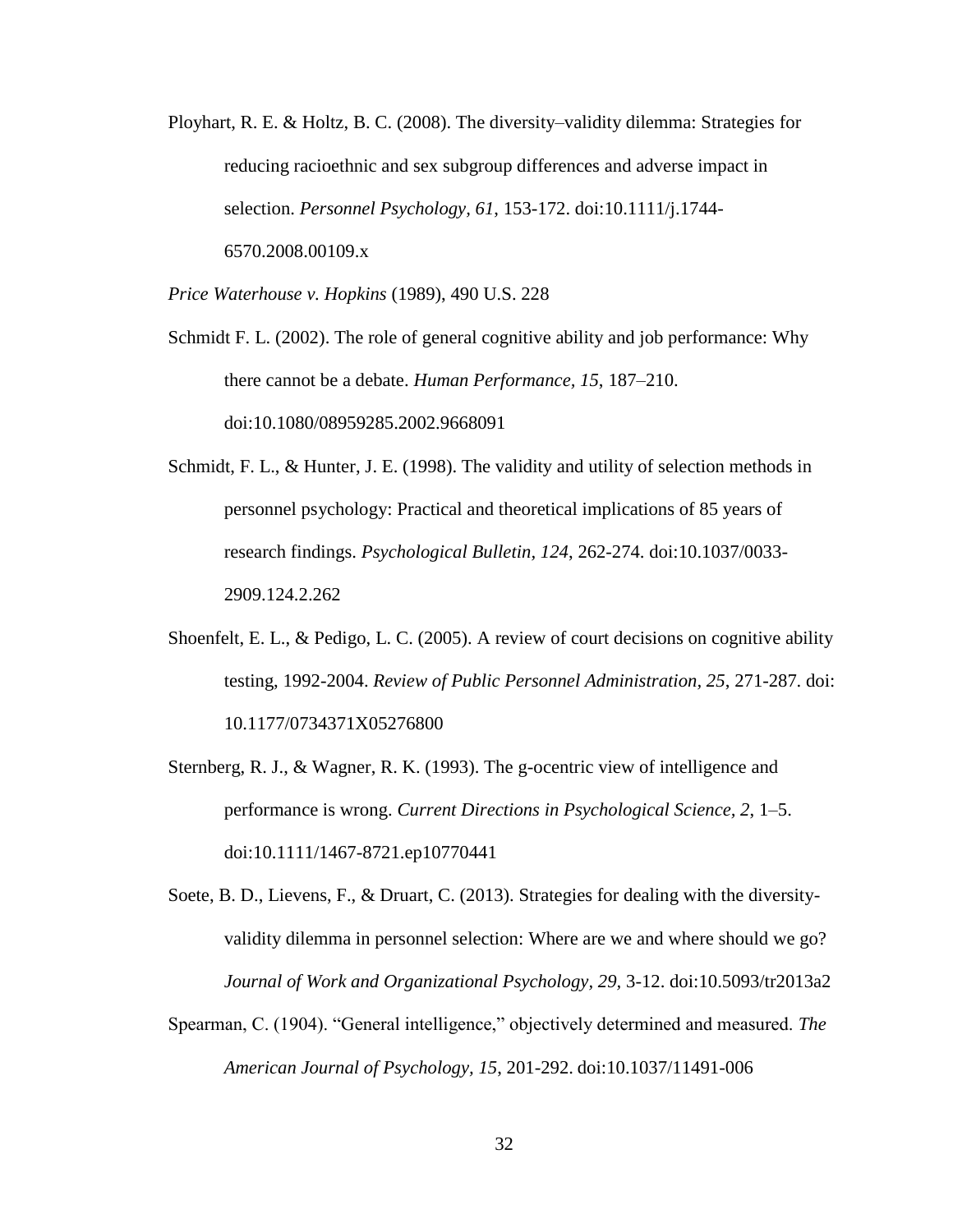Terpstra, D. A., Mohamed, A. A., & Kethley, R. B. (1999). An analysis of federal court cases involving nine selection devices. *International Journal of Selection & Assessment, 7*, 26. doi:10.1111/1468-2389.00101

*Wards Cove Packing Co. v. Antonio* (1989), 490 U.S. 642

- Werner, J. M., & Bolino, M. C. (1997). Explaining US courts of appeals decisions involving performance appraisal: Accuracy, fairness, and validation. *Personnel Psychology, 50*, 1-24. doi:10.1111/j.1744-6570.1997.tb00898.x
- Williams, K. Z., Schaffer, M. M., & Ellis, L. E. (2013). Legal risk in selection: An analysis of processes and tools. *Journal of Business and Psychology*, *28*, 401-410. doi:10.1007/s10869-013-9299-4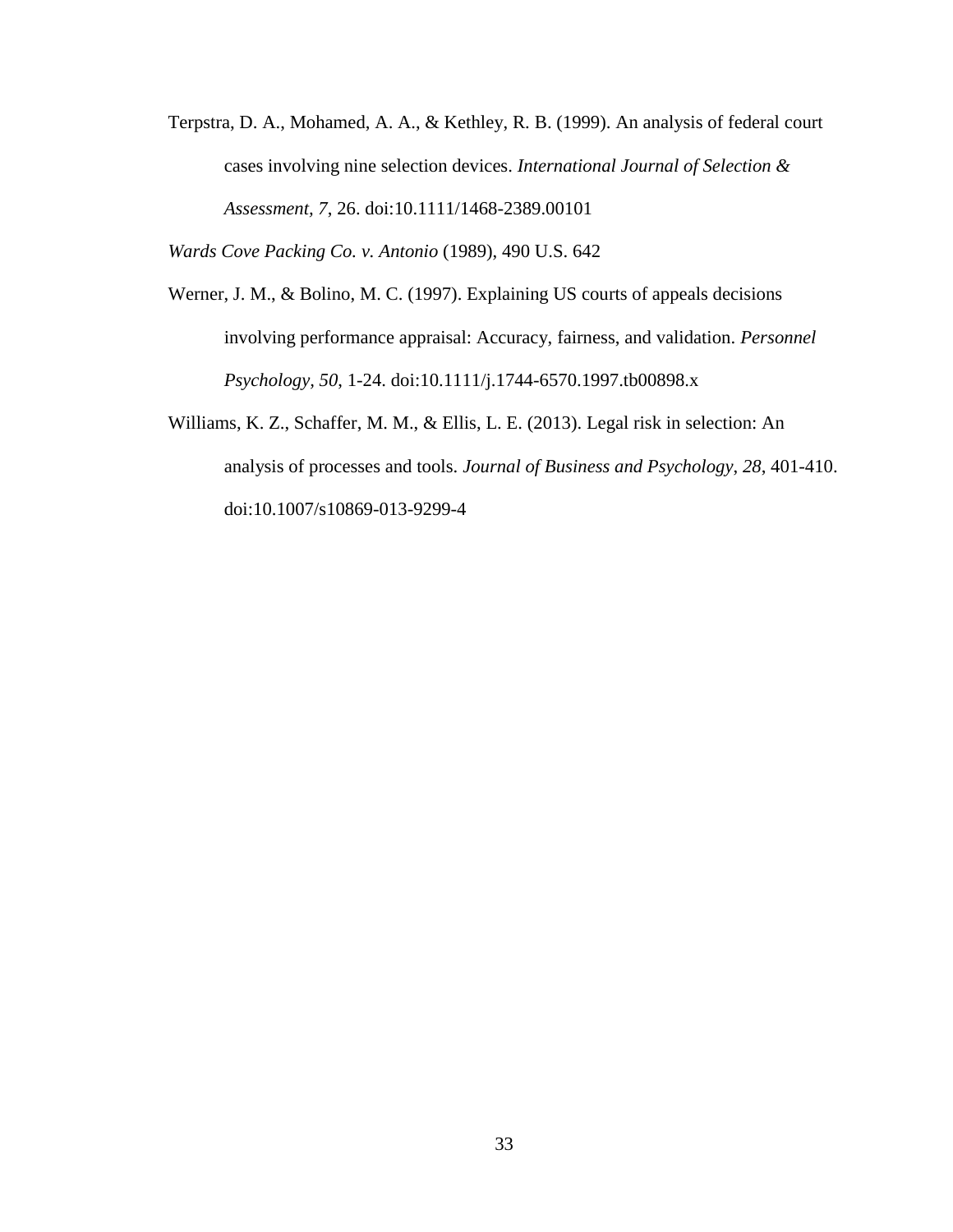# **Appendix A: Coding Factors**

<span id="page-40-0"></span>*Coding Factors*

| <b>Coding Factor</b>                       | Definition                                                     |  |  |  |  |  |
|--------------------------------------------|----------------------------------------------------------------|--|--|--|--|--|
| <b>Court Level</b>                         | Was the case held in the district or circuit court?            |  |  |  |  |  |
| Gender of plaintiff                        | Is the plaintiff male or female? (NA indicates gender was an   |  |  |  |  |  |
|                                            | irrelevant factor)                                             |  |  |  |  |  |
| Basis for lawsuit (claim)                  | What does the plaintiff argue as the basis for discrimination? |  |  |  |  |  |
|                                            | (race, gender, age, etc.)                                      |  |  |  |  |  |
| Industrial, professional, or civil service | Is the job in question in the lawsuit one that is industrial,  |  |  |  |  |  |
| work                                       | professional, or civil service work?                           |  |  |  |  |  |
| Class action or individual plaintiff       | Is the plaintiff one person or a class action?                 |  |  |  |  |  |
| Standardized and/or professionally         | Was the cognitive ability test that was used in the selection  |  |  |  |  |  |
| developed cognitive ability test           | process professionally developed or not?                       |  |  |  |  |  |
| In-house or consultant                     | Was the cognitive ability test in question developed in-house  |  |  |  |  |  |
|                                            | or by a consultant?                                            |  |  |  |  |  |
| Was the test validated?                    | Was the cognitive ability test that was used in the selection  |  |  |  |  |  |
|                                            | process validated?                                             |  |  |  |  |  |
|                                            |                                                                |  |  |  |  |  |
| Were other tests involved?                 | Did the selection process include other tests, such as a       |  |  |  |  |  |
|                                            | physical endurance test?                                       |  |  |  |  |  |
| Jury                                       | Was a jury present during the court proceedings?               |  |  |  |  |  |
| Finding                                    | Did the court rule in favor of the defendant or the plaintiff  |  |  |  |  |  |
| Cut off scores                             | Was the cutoff score for selection set arbitrarily or by some  |  |  |  |  |  |
|                                            | objective standard?                                            |  |  |  |  |  |

Note: The factor coding for each of the cases was completed as follows: Court Level: 1=District, 2=Circuit; Claim: 1=Race, 2=Gender; Class Action or Individual: 1=Individual, 2=Class Action; Work: 1=Industrial, 2=Civil Service, 3=professional; Professionally Developed: 1=No, 2=Yes; Developed by: 1=In-House, 2=Consultant; Validated: 1=No, 2=Yes; Other Tests: 1=No, 2=Yes; Jury: 0=Not Present, 1=Present; Finding: 1=Plaintiff, 2=Defendant; Cutoff Score: 1=No, 2=Yes.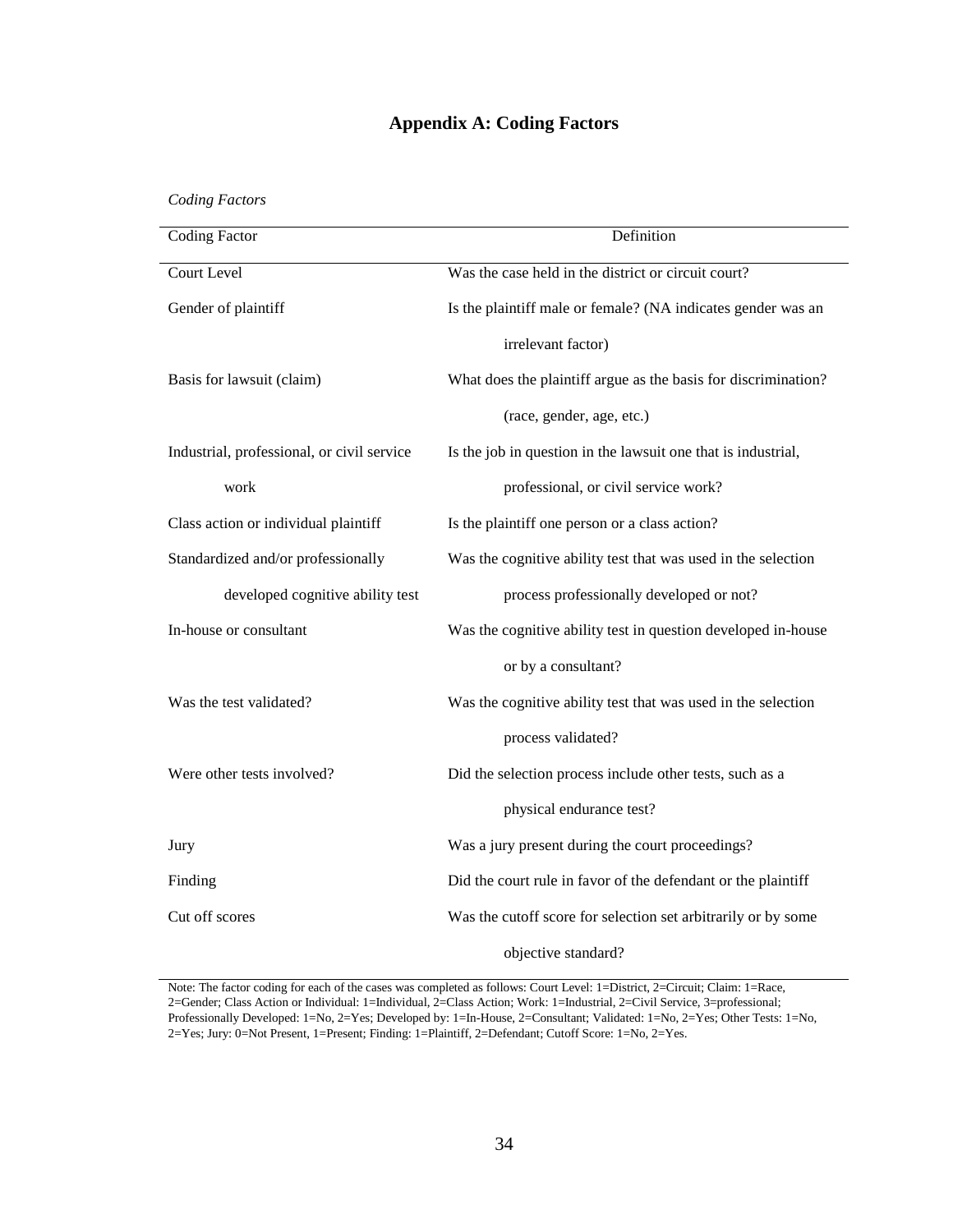### **Appendix B: List of Court Cases Included**

<span id="page-41-0"></span>*Adams v. City of Chicago*, 135 F.3d 1150 (1997); 1998 U.S. App. LEXIS 1477

*Allen v. City of Chicago*, 351 F.3d 306 (2003); 2003 U.S. App. LEXIS 24677

*AMAE v. State of California*, 231 F.3d 572 (2000); 2000 U.S. App. LEXIS 27040

*Banos v. City of Chicago*, 98 C 7629 (2004); 2004 U.S. Dist. LEXIS 5176

*Bazile v. City of Houston*, 895 F. Supp. 2d 718 (2012); 2012 U. S. Dist. LEXIS 14712

*Bew v. City of Chicago*, 96 C 1488 (2000); 2000 U.S. Dist. LEXIS 5526

*Brown v. City of Chicago*, 917 F. Supp. 577 (1996); 1996 U.S. Dist. LEXIS 5762

*Bryant v. City of Chicago*, 200 F.3d 1092 (1999); 2000 U.S. App. LEXIS 528

*Carrabus v. County of Suffolk*, 119 F.2d 221 (2000); 2000 U.S. Dist. LEXIS

### 15845

*Fickling v. New York State Department*, 909 F. Supp. 185 (1995); 1995 U.S. Dist. LEXIS 19235

*Green v. Town of Hamden*, 73 F. Supp. 2d 192 (1999); 1999 U.S. Dist. LEXIS 19463

*Lewis v. City of Chicago*, 2005 U.S. Dist. LEXIS 42544

*Local Union v. Mississippi Power and Light*, CV 3:96-CV-572WS (2004). 2004 U. S. Dist. LEXIS 31182

*MOCHA v. City of Buffalo*, 689 F.3d 263 (2012); 2012 U. S. App. LEXIS 15715

*NAACP v. City of Springfield*, 139 F. Supp. 2d 990 (2001); 2001 U.S. Dist. LEXIS 4753

- *Nash v. City of Jacksonville*, 895 F. Supp. 1536 (1995); 1995 U.S. Dist. LEXIS 16397
- *Reynolds v. AL Department of Transportation*, 295 F. Supp 2d 1298; 2003 U.S. Dist. LEXIS 23987
- *Rudder v. District of Columbia*, 95-7169, 95-7170, 95-7171 (1995); 1996 U. S. App. LEXIS 30527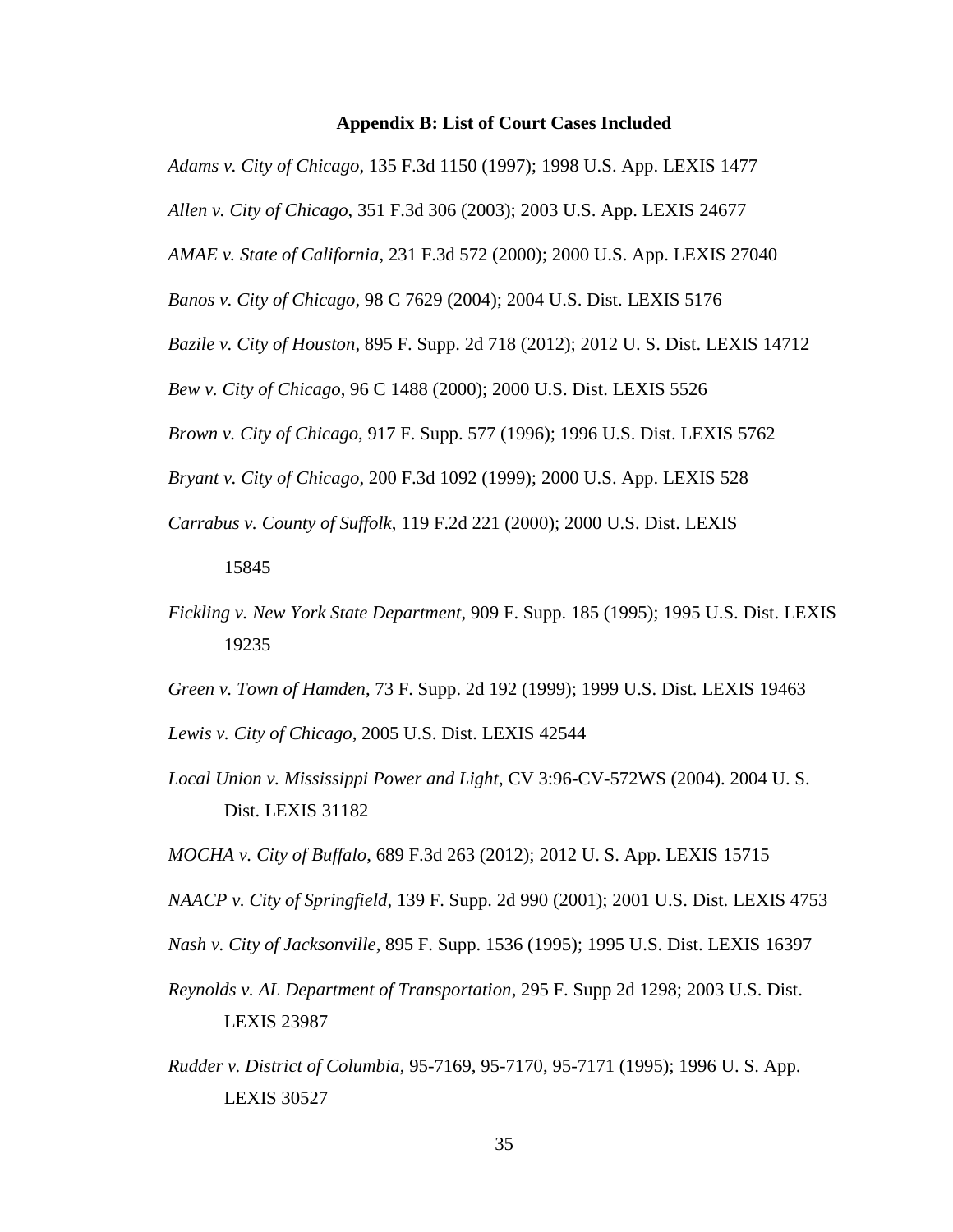*Sanchez v. City of Santa Ana*, CV 79-1818 KN (1995); 1995 U.S. Dist. LEXIS 21224 *Smith v. City of Boston*, CV 12-10291-WGY (2015); 2015 U. S. Dist. LEXIS 154468 *United States of America v. The State of Delaware*, Civ. 01-020-KAJ (2004); 2004

U.S. Dist. LEXIS 4560

- *United States of America v. City of New York*, 731 F. Supp. 2d 291 (2010); 2010 U. S. Dist. LEXIS 78641
- *Williams v. Ford Motor Company*, 97-2049, 98-1256 (1998); 1999 U.S. App. LEXIS 18370

*Zottola v. City of Oakland*, 01-15283 (2002); 2002 U.S. App. LEXIS 3596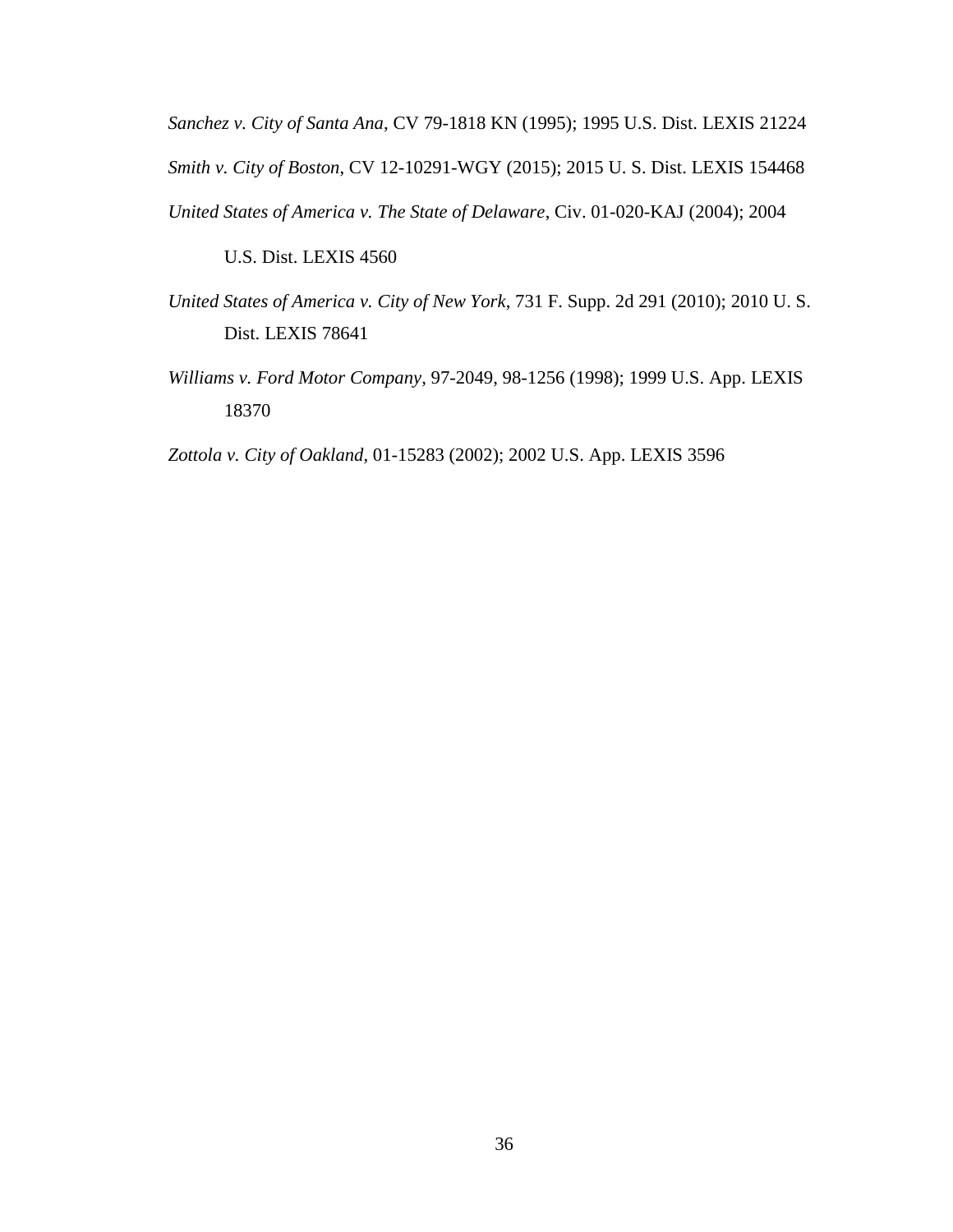# **Appendix C: List of Court Cases Excluded**

<span id="page-43-0"></span>*Antonelli v. State of New Jersey*, Civ. 00-5725 WHW (2004); 2004 U.S. Dist.

LEXIS 5587

*Brunet v. City of Columbus*, 58 F.3d 251 (1995); 1995 U.S. App. LEXIS 15896

*Gonzales v. Galvin*, 151 F.3d 526 (1997); 1998 U.S. App. LEXIS 17560

*Jordan v. City of New London*, 15 BNA IER CAS 919 (1999); 1999 U.S. Dist. LEXIS 14289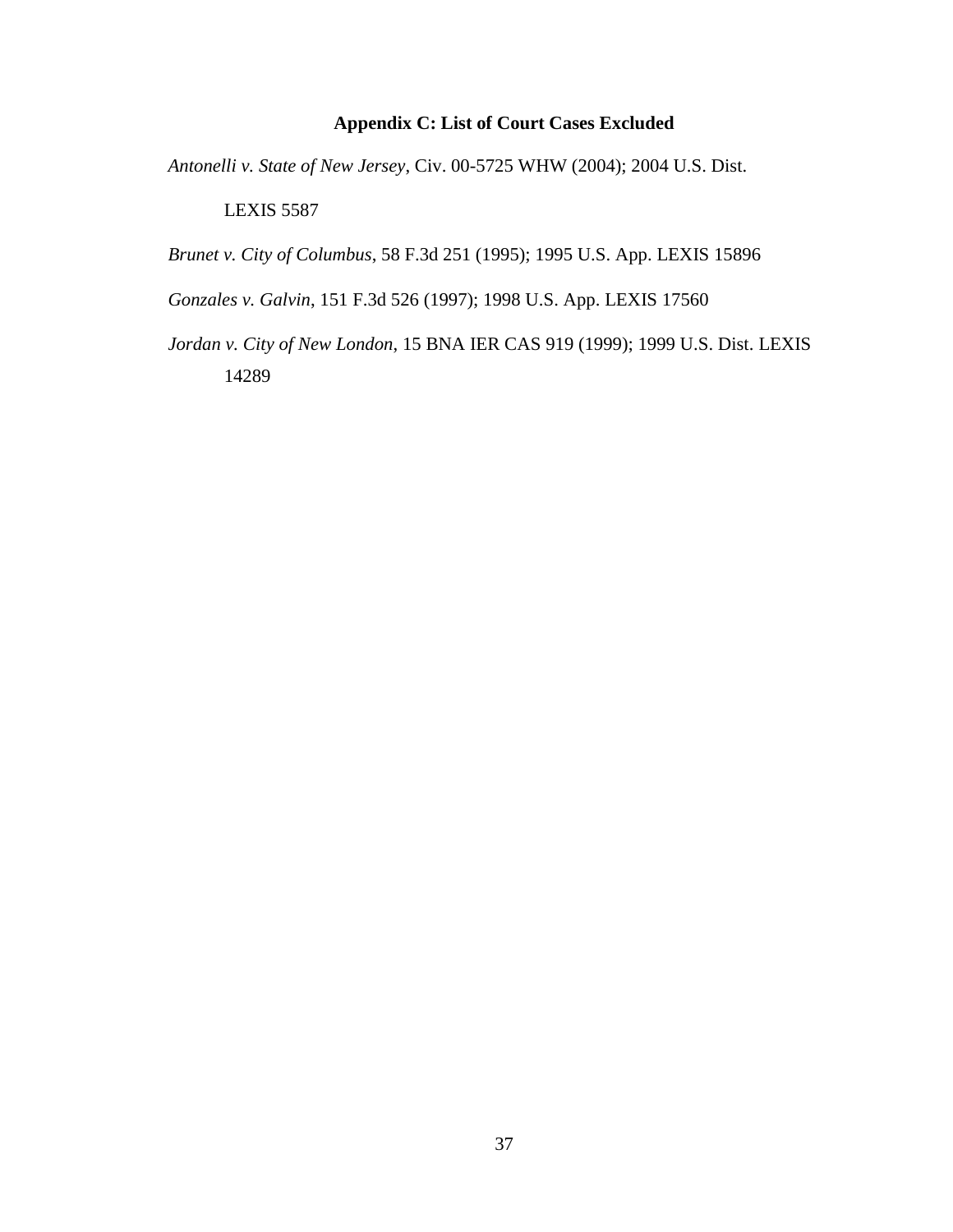<span id="page-44-0"></span>

| Case                                                | Court<br>Level | Claim | <b>Class Action</b><br>or Individual | Work       | Professionally<br>Developed | Developed by | Validated      | Other<br><b>Tests</b> | Jury           | $Finding*$ | Cutoff<br>Score** |
|-----------------------------------------------------|----------------|-------|--------------------------------------|------------|-----------------------------|--------------|----------------|-----------------------|----------------|------------|-------------------|
| Adams v. City of<br>Chicago                         | Circuit        | Race  | Class Action                         | Civil      | Yes                         | In-House     | Yes            | No                    | No             | Defendant  | No                |
| Allen v. City of Chicago                            | Circuit        | Race  | <b>Class Action</b>                  | Civil      | Yes                         | Consultant   | Yes            | Yes                   | No             | Defendant  | No                |
| AMAE v. State of<br>California                      | Circuit        | Race  | <b>Class Action</b>                  | Civil      | Yes                         | In-House     | Yes            | No                    | No             | Defendant  | No                |
| Banos v. City of<br>Chicago                         | District       | Race  | <b>Class Action</b>                  | Civil      | Yes                         | Consultant   | Yes            | Yes                   | N <sub>0</sub> | Defendant  | N <sub>0</sub>    |
| Bazile v. City of<br>Houston                        | District       | Race  | <b>Class Action</b>                  | Civil      | Yes                         | Consultant   | Yes            | Yes                   | No             | Plaintiff  | No                |
| Bew v. City of Chicago                              | Circuit        | Race  | <b>Class Action</b>                  | Civil      | Yes                         | Consultant   | Yes            | No                    | N <sub>o</sub> | Defendant  | N <sub>0</sub>    |
| Brown v. City of<br>Chicago                         | District       | Race  | <b>Class Action</b>                  | Civil      | Yes                         | Consultant   | Yes            | Yes                   | No             | Defendant  | No                |
| Bryant v. City of<br>Chicago                        | Circuit        | Race  | <b>Class Action</b>                  | Civil      | Yes                         | Consultant   | Yes            | Yes                   | N <sub>o</sub> | Defendant  | N <sub>0</sub>    |
| Carrabus v. County of<br><b>Suffolk</b>             | District       | Race  | <b>Class Action</b>                  | Civil      | Yes                         | Consultant   | Yes            | Yes                   | No             | Defendant  | No                |
| Fickling v. New York<br>State Dept.                 | District       | Race  | <b>Class Action</b>                  | Civil      | Yes                         | In-House     | N <sub>0</sub> | No                    | N <sub>o</sub> | Plaintiff  | N <sub>0</sub>    |
| Green v. Town of<br>Hamden                          | District       | Race  | <b>Class Action</b>                  | Civil      | Yes                         | Consultant   | Yes            | Yes                   | N <sub>o</sub> | Plaintiff  | Yes               |
| Lewis v. City of Chicago                            | District       | Race  | <b>Class Action</b>                  | Civil      | Yes                         | Consultant   | Yes            | Yes                   | N <sub>o</sub> | Plaintiff  | Yes               |
| Local Union v.<br>Mississippi<br>Power and<br>Light | District       | Race  | <b>Class Action</b>                  | Industrial | Yes                         | Consultant   | Yes            | No                    | No             | Plaintiff  | Yes               |
| MOCHA v. City of<br><b>Buffalo</b>                  | Circuit        | Race  | <b>Class Action</b>                  | Civil      | Yes                         | In-House     | Yes            | No                    | No             | Defendant  | N <sub>0</sub>    |
| NAACP v. City of<br>Springfield                     | District       | Race  | Class Action                         | Civil      | Yes                         | Consultant   | Yes            | No                    | No             | Defendant  | No                |
| Nash v. City of<br>Jacksonville                     | District       | Race  | Individual                           | Civil      | Yes                         | Consultant   | Yes            | Yes                   | No             | Defendant  | No                |

# **Appendix D: Court Case Individual Coding Results**

\*The coding for finding was reduced to defendant or plaintiff, some were summary judgment.

\*\*The coding for this category may be misleading, for further information check the discussion section regarding each case.